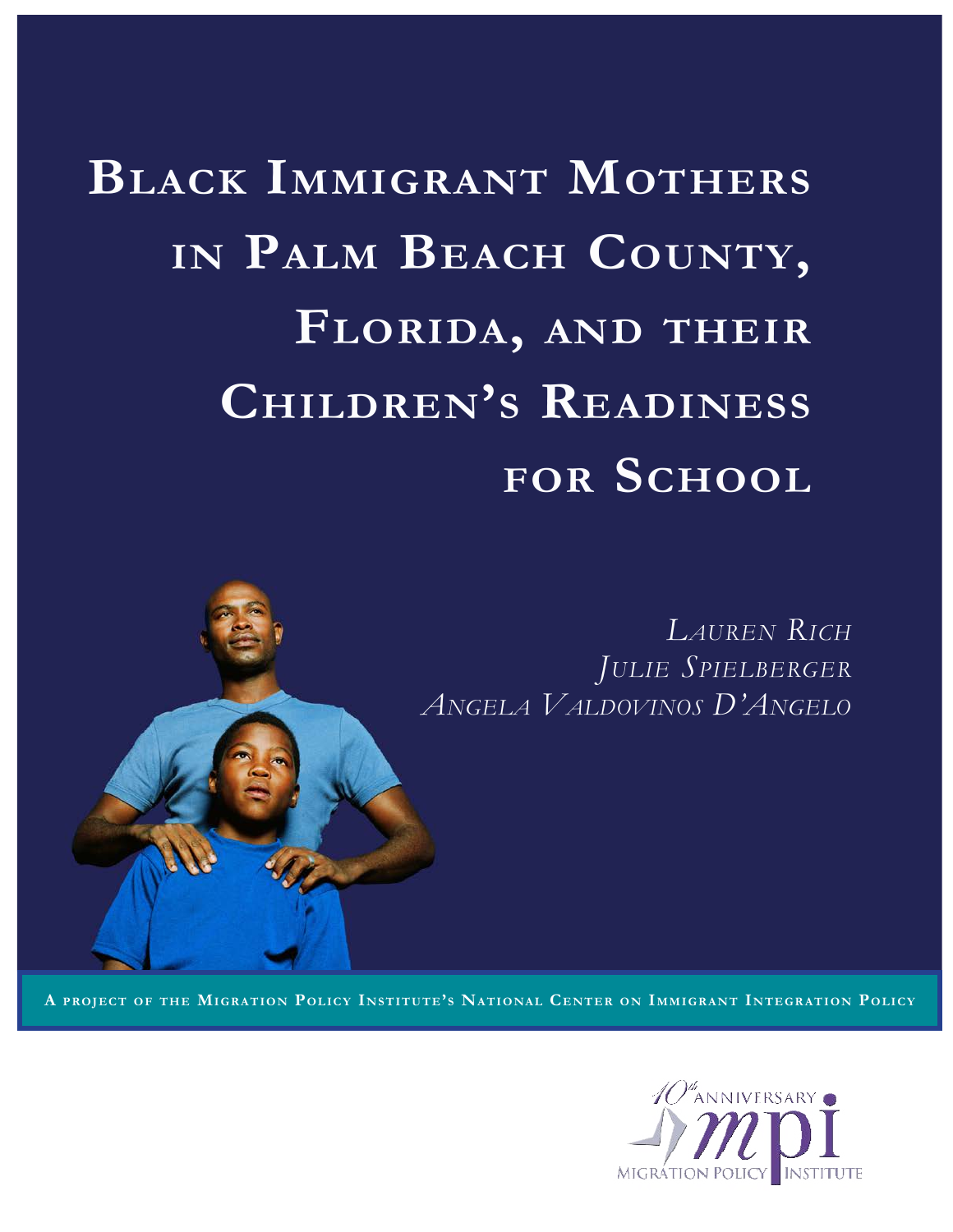National Center on Immigrant integration policy

# **Black Immigrant Mothers in Palm Beach County, Florida, and their Children's Readiness for School**

By Lauren Rich Julie Spielberger Angela Valdovinos D'Angelo

Chapin Hall at the University of Chicago

October 2012

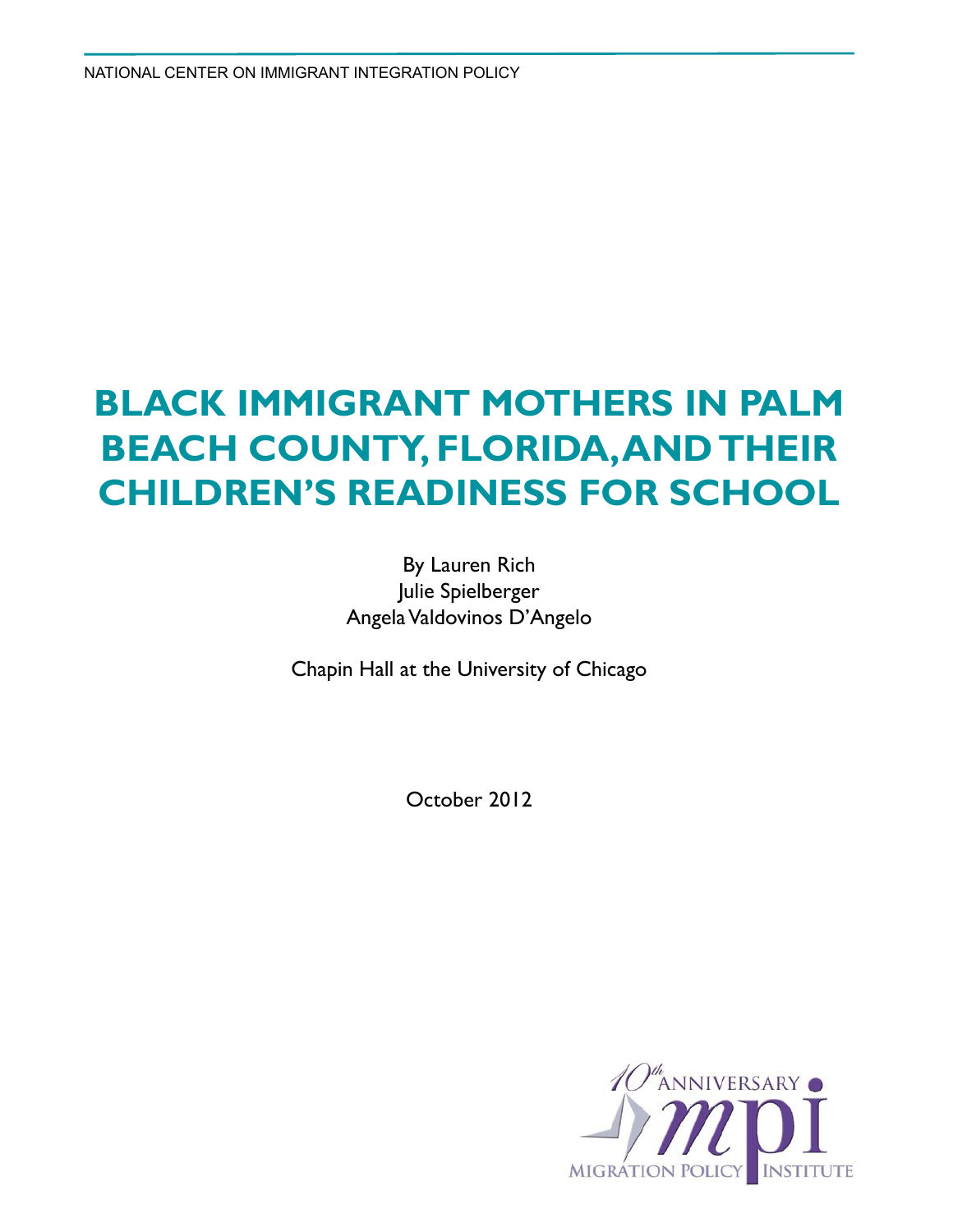#### **Acknowledgments**

The authors gratefully acknowledge the invaluable research assistance provided by Carolyn Winje at Chapin Hall. In addition, they are indebted to the Children's Services Council of Palm Beach County for its generous support of the Palm Beach County Longitudinal Study, and its commitment to learning from research about the families and communities served by the council and how to improve services. Finally, the authors are greatly indebted to the families who participated in this study. For reasons of confidentiality, the participants cannot be thanked by name. They have opened their doors and given a glimpse into their lives, and shared their goals and hopes for their children and themselves. The authors have learned and are continuing to learn an enormous amount from them.

This report was produced for the Young Children in Black Immigrant Families research initiative, a project of the Migration Policy Institute's National Center on Immigrant Integration Policy. Funded by the Foundation for Child Development, the research initiative aims to examine the well-being and development of children from birth to age 10 with Black immigrant parents, connect and expand the field of researchers focused on this population, and support scholars pursuing research on these issues.

For more on the Young Children in Black Immigrant Families Research Initiative, please visit: [www.migrationpolicy.org/cbi.](www.migrationpolicy.org/cbi)

© 2012 Migration Policy Institute. All Rights Reserved.

Cover Design: April Siruno, MPI Typesetting: Erin Perkins, LeafDev

No part of this publication may be reproduced or transmitted in any form by any means, electronic or mechanical, including photocopy, or any information storage and retrieval system, without permission from the Migration Policy Institute. A full-text PDF of this document is available for free download from [www.migrationpolicy.org](http://www.migrationpolicy.org)

Information for reproducing excerpts from this report can be found at [www.migrationpolicy.org/about/copy.php.](http://www.migrationpolicy.org/about/copy.php) Inquiries can also be directed to: Permissions Department, Migration Policy Institute, 1400 16th Street, NW, Suite 300, Washington, DC 20036, or by contacting [communications@migrationpolicy.org.](mailto:communications%40migrationpolicy.org?subject=Black%20Immigrant%20Mothers%20-%20Rich)

Suggested citation: Rich, Lauren, Julie Spielberger, and Angela Valdovinos D'Angelo. 2012. *Black Immigrant Mothers in Palm Beach County, Florida, and their Children's Readiness for School.*  Washington, DC: Migration Policy Institute..

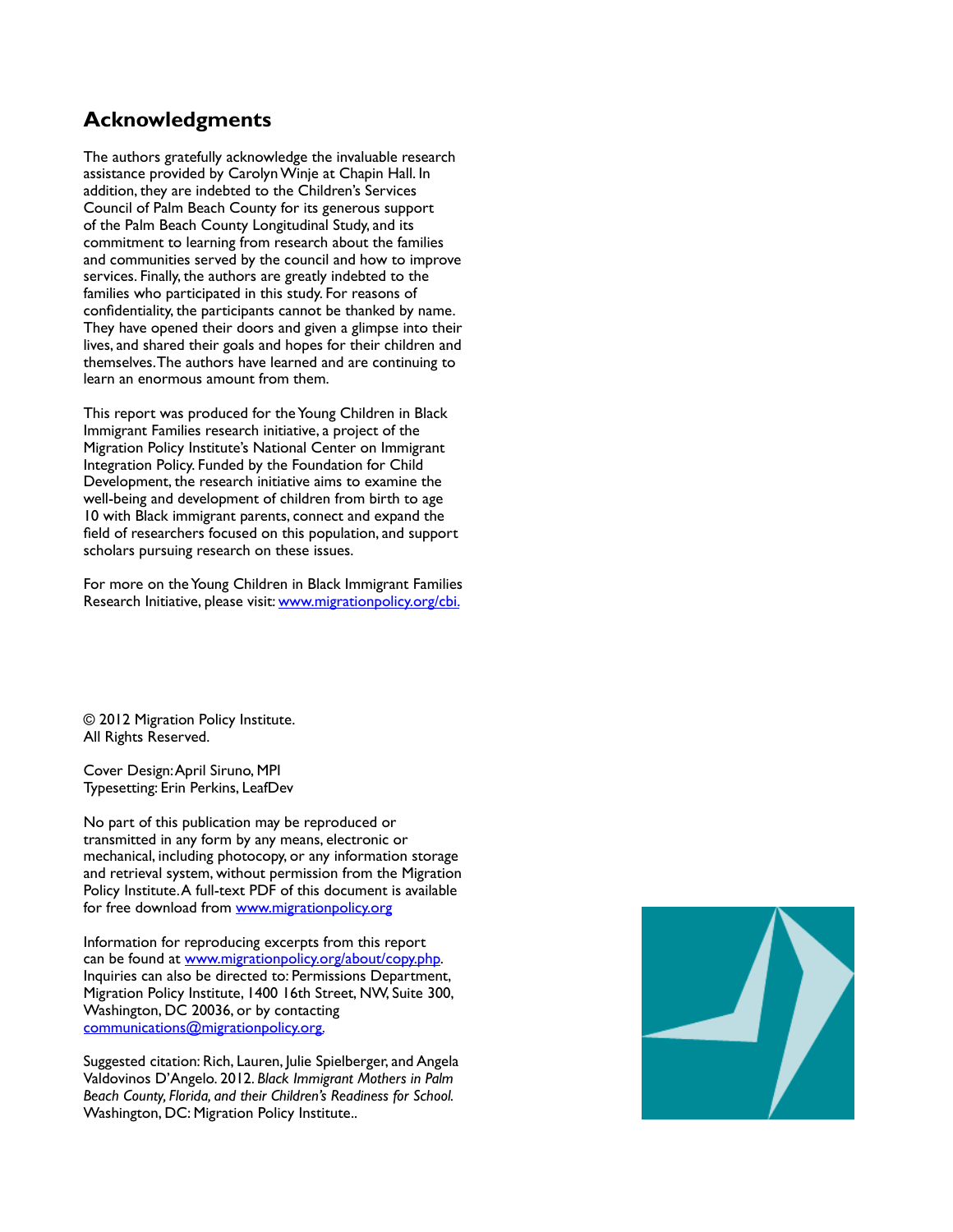# **Table of Contents**

| A. |  |
|----|--|
| В. |  |
|    |  |
|    |  |
|    |  |
|    |  |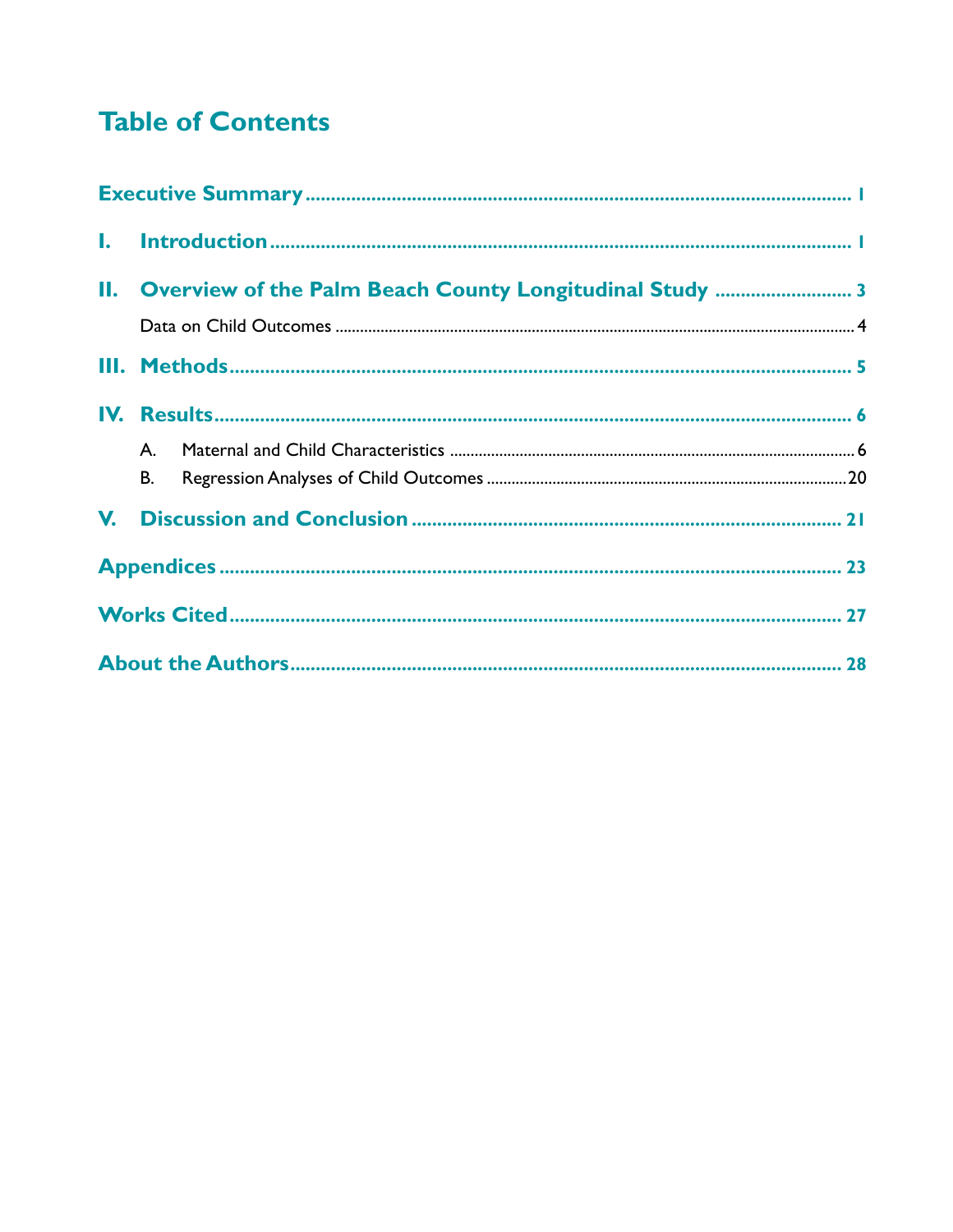## <span id="page-4-0"></span>**Executive Summary**

This report compares the circumstances and characteristics of Black immigrant mothers in Palm Beach County, FL, to those of Latina immigrant and Black native-born mothers, focusing on those living in distressed areas. The study also compares the early developmental outcomes of their children. When controlling for parental and child characteristics, we find that children of Black immigrants in kindergarten have significantly higher odds of being ready for school, as measured by behavior observations and literacy tests, than children of Latina immigrants or Black natives living in the focal areas.

In addition, we find that Black children of immigrants who resided in distressed areas of Palm Beach County had kindergarten readiness assessment scores comparable to those of the average child living in the county as a whole. This finding suggests that many Black immigrant families with young children are able to overcome some of the negative environmental factors associated with living in distressed areas, such as higher rates of poverty, teen pregnancy, crime, and child abuse and neglect. Despite high levels of parenting stress and depression, Black immigrant mothers also report high levels of good behavior among their children. Our analyses indicate that some of the advantages experienced by the children of Black immigrants are due to their parents' relatively better educational and socioeconomic status. These advantages are bolstered by enrollment in center-based care and by parental support of childhood literacy (as measured by educational expectations and the number of books in the home).

With respect to policy implications, this research supports the well-documented association between the use of center-based care and child outcomes, and suggests the need to explore ways to enroll greater numbers of both Black and Latina immigrants' children in high-quality center-based care and preschool.

> *Many Black immigrant families with young children are able to overcome some of the negative environmental factors associated with living in distressed areas.*

The finding that parents' encouragement of children's literacy influences differential outcomes between Latina and Black immigrants' children also suggests a need to better understand early parenting practices with respect to preparing children for school, as well as a need to increase the availability and quality of interventions designed to bolster such practices, particularly among mothers with lower educational backgrounds or literacy skills, and for whom English is a second language. Greater attention to these and related issues would not only help build on the positive development of the children of Black immigrants, but might also help to better support the development of children of other low-income and immigrant groups.

# **I. Introduction**

Immigration contributed to one-fifth of Black population growth in the United States between 2001 and 2006.1 Between 1980 and 2005, the number of Haitians quadrupled amid a generally rising number of Black immigrants from around the world.<sup>2</sup> Yet, despite this growth in the population of Black immigrants, there has been relatively little research exploring their demographic characteristics, their incorporation

1

<sup>1</sup> Mary Mederios Kent, "Immigration and America's Black Population" (*Population Bulletin* 62, No. 4, Population Reference Bureau, Washington, DC, December 2007): 1-20, [www.prb.org/pdf07/62.4immigration.pdf](http://www.prb.org/pdf07/62.4immigration.pdf).

<sup>2</sup> Ibid.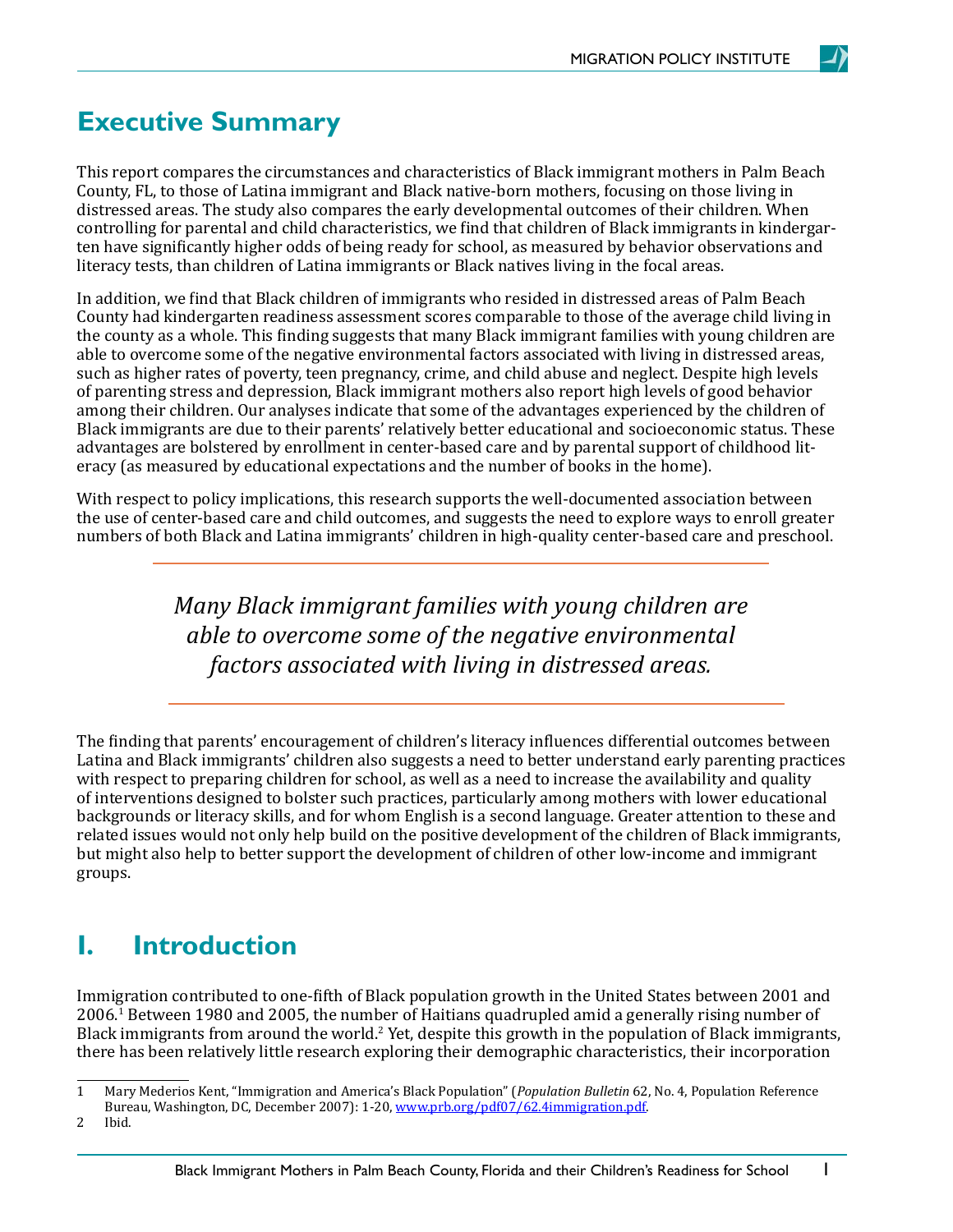into the US mainstream, or how well their young children are faring in terms of their health, development, and school readiness.3 Furthermore, while there is some knowledge of the circumstances of children in Black immigrant families growing up in populous, ethnic, urban centers, little is known about the lives of families and children who reside in smaller urban and rural locations. As a step toward filling this gap, we analyze survey and administrative data collected through Chapin Hall's six-year longitudinal study of a birth cohort in Palm Beach County, FL. This study affords a unique opportunity to examine Black immigrant mothers' demographic characteristics, access to social services and other resources, parenting practices, and other variables that affect the life chances of their children. We also examine the early development of these children, and compare their outcomes to the children of Black US-born and Latina immigrant mothers.

> *Immigration contributed to one-fifth of Black population growth in the United States between 2001 and 2006.*

Located on the southeast Atlantic coast of Florida just north of Miami, Palm Beach is the largest county in the state in terms of land area and the third most populous, with an estimated population of more than 1.3 million according to the 2010 US Census. Palm Beach County is ethnically diverse, with more than 100 languages spoken by the families of children in the county's school district.<sup>4</sup> Although it is the wealthiest county in the state, Palm Beach County includes large pockets of poverty. The county's population growth of nearly 17 percent from 2000 to 2010 was largely fueled by immigration. The foreign-born share of the county's population increased from 17 percent to 21 percent over the decade; by comparison, the immigrant share of the population in Florida and the United States in 2010 was 19 percent and 12 percent, respectively.

Historically, most immigrant groups typically settle in predictable patterns into well-known urban settings.<sup>5</sup> California, New York, and Florida — in particular the major cities within them — are the most popular destinations for the 12 largest US immigrant groups. Not surprisingly, as of 2002, Los Angeles was a common settling community for Mexican immigrants, while Dominicans dominated New York City, and Miami was a traditional receiving community for Cubans.<sup>6</sup> However, recent research shows that immigrants are increasingly settling into new destinations. Between 2000 and 2009, 14 states experienced growth in the immigrant population of 49 percent or more.<sup>7</sup> These new destination states are mainly located in the southern and central regions of the United States, and include places such as South Carolina, Tennessee, and Alabama.<sup>8</sup>

Palm Beach can be thought of as a new destination county for immigrants within Florida. While the state of Florida has a long history of receiving immigrants, Palm Beach County has only recently experienced a large influx. The county attracts a diverse population of immigrants, perhaps reflecting the county's varied geography of rural as well as urban communities, and its relatively short history of settlement by large immigrant groups. The immigrant parents in the county represent a diverse array of Latin American and

<sup>3</sup> There is some evidence that the young adult children (ages 25-39) of Black immigrants fare well in terms of educational attainment when compared to third-generation whites, although they do not fare as well as Asians. In contrast, secondgeneration Mexicans and Puerto Ricans achieve fewer years of education than both second-generation Blacks and thirdgeneration whites. See Jeffery G. Reitz, Heather Zhang, and Naoko Hawkins, "Comparisons of the Success of Racial Minority Immigrant Offspring in the United States, Canada and Australia," *Social Science Research* 40 (2011): 1051−66.

<sup>4</sup> According to the Palm Beach County school district, 141 different languages and dialects are represented in the 2010-11 school population; School District of Palm Beach County, "About Us," accessed September 8, 2012, [www.palmbeachschools.](http://www.palmbeachschools.org/Community/AboutUs.asp) [org/Community/AboutUs.asp](http://www.palmbeachschools.org/Community/AboutUs.asp).

<sup>5</sup> Alejandro Portes and Ruben G. Rumbaut, *Immigrant America: A Portrait,* 3rd edition (Berkeley, CA: University of California Press, 2006).

<sup>6</sup> Ibid: 51.

<sup>7</sup> Aaron Terrazas, "Immigrants in New-Destination States," Migration Information Source, February 2011,

[migrationinformation.org/USFocus/display.cfm?ID=826](http://migrationinformation.org/USFocus/display.cfm%3FID%3D826).

<sup>8</sup> Ibid.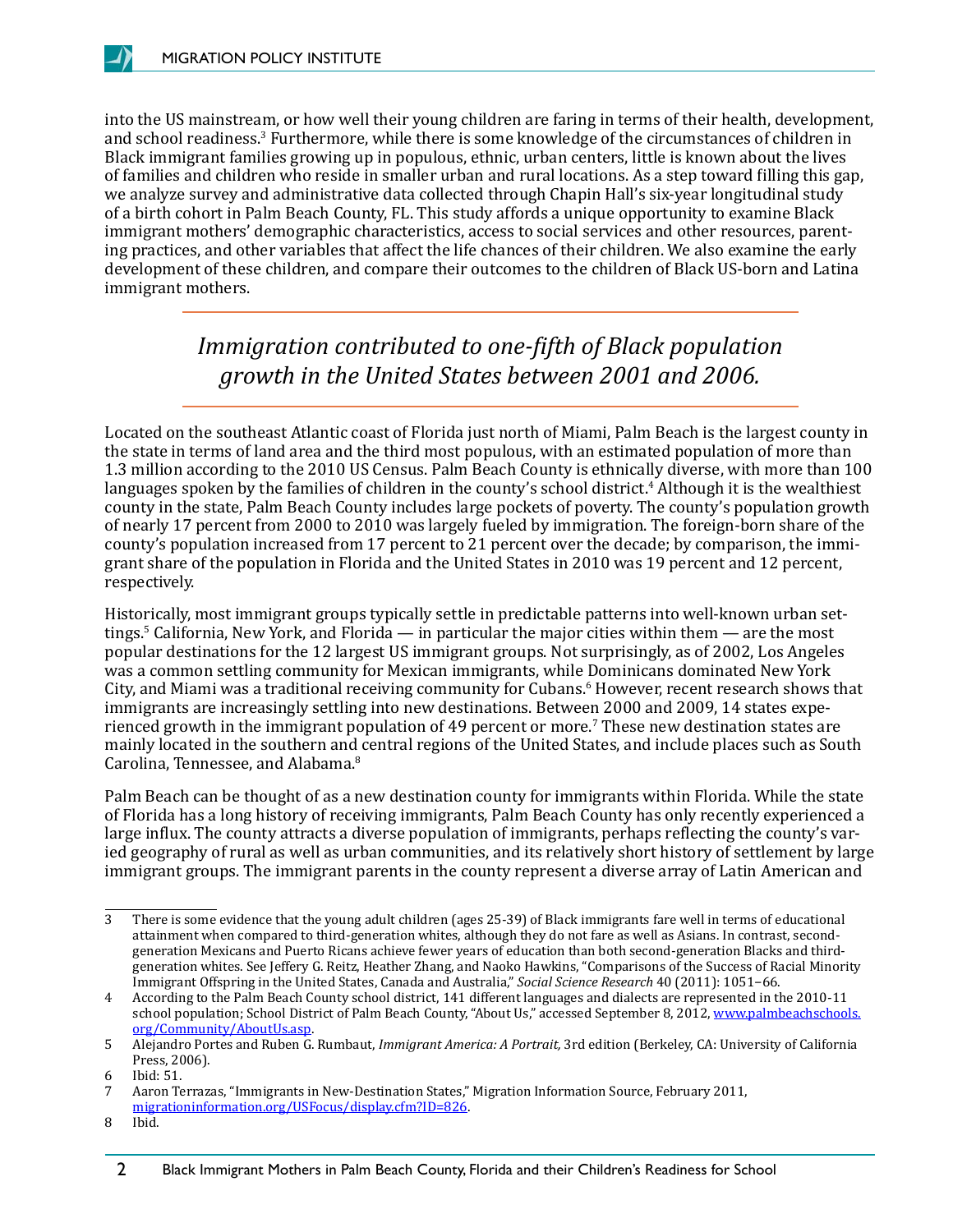<span id="page-6-0"></span>Caribbean countries, with the seven largest in terms of population being (in order) Haiti, Mexico, Cuba, Jamaica, Guatemala, Colombia, and Honduras. Compared to immigrants in traditional receiving communities, the Palm Beach groups tend to be smaller, have less established social networks, and live in areas that are not typically well-settled ethnic enclaves. Immigrants are dispersed across the county, as are Black immigrants, who comprise over 25 percent of the total immigrant population in several subdivisions.

In this report we focus on the early outcomes of the young children of Black, mainly Haitian-born, mothers and the factors that affect these children's development. In addition, we examine how the experiences and outcomes of these children compare to children with Black US-born and Latina immigrant mothers. We have adopted an ecological framework, which posits that the developing child is embedded in a family, community, and policy context, and that the relationships between these contexts and individual development change across the lifespan.<sup>9</sup>

This report has three main sections. The first compares Black immigrant, Latina immigrant, and Black US-born mothers in Palm Beach County with respect to (1) characteristics such as educational attainment, employment status, marital status, number of children, and household income; (2) use of social and other services, such as maternal and child health services, public income supports, and enrollment in health insurance; and (3) postnatal outcomes such as physical and mental health (e.g., depression and parenting stress), parenting practices, and use of child care. The second section explores differences in the characteristics and development of the children of these mothers, including premature births, birth weight, language and math literacy, socioemotional skills, and school readiness. The final section offers statistical analyses that explore the extent to which the outcomes of children of Black immigrant mothers differ from those of the children of Latina immigrant and Black US-born mothers, after controlling for background characteristics and other variables. For the statistical analyses we focus on mothers' reports of children's socioemotional development and pre-academic skills as well as on measures of kindergarten readiness obtained from the schools.

Given previous evidence suggesting relatively higher educational attainment among Afro-Caribbean Blacks in the United States,<sup>10</sup> we hypothesize that the Black immigrant mothers in our sample might have economic or social advantages over other mothers in the sample, with these advantages potentially translating into better developmental outcomes for their children. Although there is scant research on the early outcomes of the children of Black immigrants, there is some evidence from the Early Childhood Longitudinal Study-Kindergarten Cohort (ECLS-K) that, when compared to third-generation Black children, children of Black immigrants display significantly higher achievement in reading in the spring of their kindergarten year.<sup>11</sup> Our findings do not show an advantage for children of Black immigrant mothers versus children of Black native-born mothers in literacy in the fall of the kindergarten year (after controlling for background and other characteristics). However, we do find an immigrant advantage on a broader test of school readiness that covers academic as well as social and personal skills. When comparing children of Black immigrant mothers with those of Latina immigrant mothers, we find that the children of Black immigrants are significantly more likely to achieve top scores in both a literacy measure and a broader assessment of school readiness, even after controlling for a wide array of background characteristics.

<sup>9</sup> Urie Bronfenbrenner, "Toward an Experimental Ecology of Human Development," *American Psychologist* 32, No. 7 (1977): 513−31.

<sup>10</sup> Reitz, Zhang, and Hawkins, "Comparisons of the Success of Racial Minority Immigrant Offspring."

<sup>11</sup> It should be noted that these particular findings come from descriptive analyses, and as such do not account for differences in family background and other characteristics between immigrant and nonimmigrant children. See Natalia Palacios, Katarina Guttmannova, and P. Lindsay Chase-Lansdale, "Early Reading Achievement of Children in Immigrant Families: Is There an Immigrant Paradox?" *Developmental Psychology* 44, No. 5 (2008): 1381−95.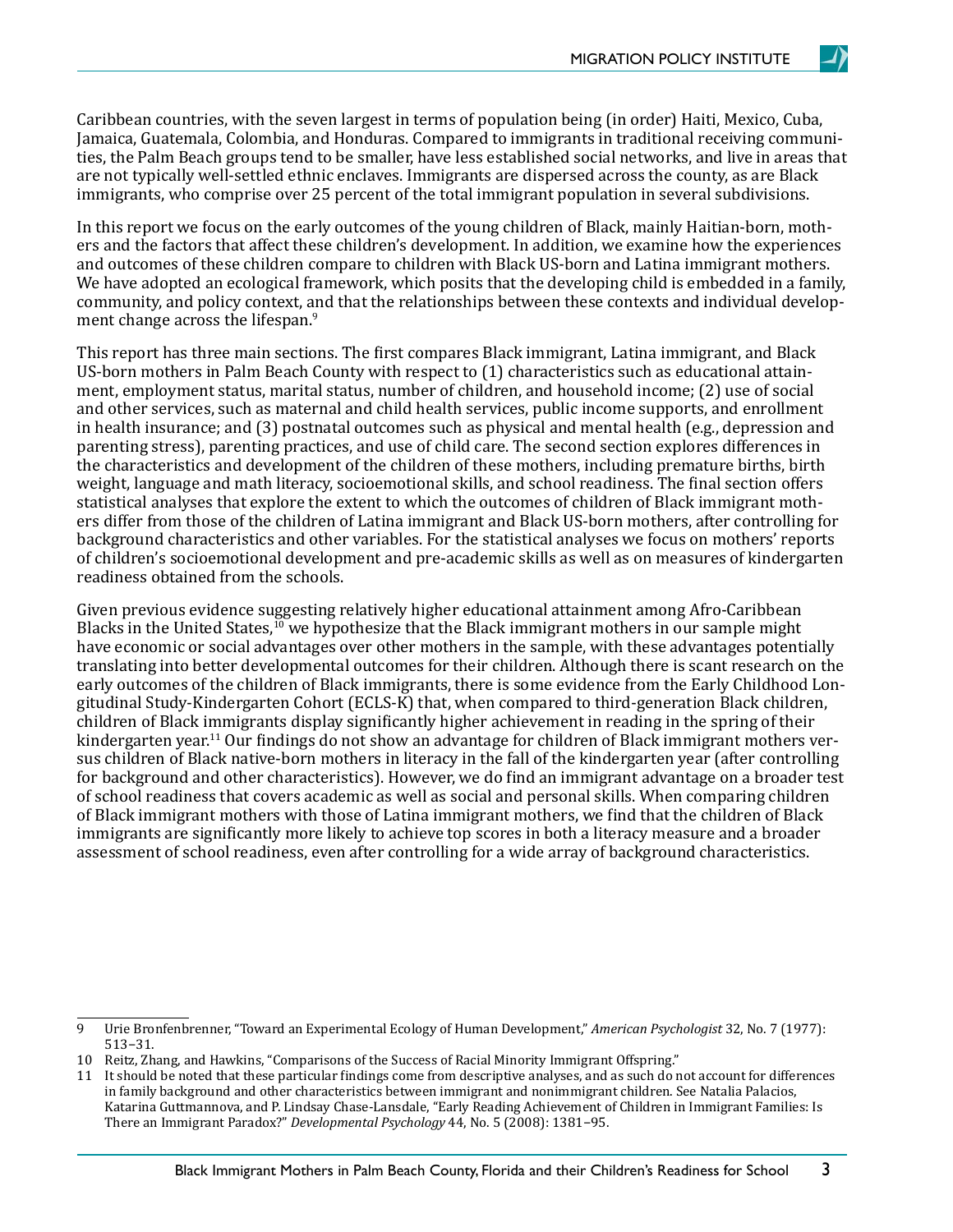## <span id="page-7-0"></span>**II. Overview of the Palm Beach County Longitudinal Study**

In 2004 the Children's Services Council (CSC) of Palm Beach County provided funding for Chapin Hall at the University of Chicago to conduct a six-year longitudinal study examining the use and potential effectiveness of an array of county services in promoting school readiness and school success among children, and in improving functioning among families most in need of support. The goal of the study was to describe the characteristics and needs of families the service system was intended to serve, how families used the services, and how service use related to child and family outcomes.

We use two main components of the study for these analyses. First, the study team collected Department of Health vital statistics and data on the use of maternal/child health services for approximately 30,000 mothers who gave birth in Palm Beach County during 2004 or 2005. The vital statistics data included information on the mothers' country of origin and other characteristics, birth outcomes, and use of prenatal care and the Special Supplemental Nutrition Program for Women, Infants and Children (WIC). Data on the use of maternal/child health services came from the Palm Beach County Maternal Child Health Partnership (MCHP) database, and included information on assessment, home visitation, and the use of coordinated services for families experiencing medical, social, and environmental risks that could affect children's development.

The second part of the study was based on a sample of over 500 mothers who gave birth in the county in 2004 or 2005 (hereafter referred to as "the survey sample"), and who resided in one of four geographic areas targeted by CSC that showed relatively higher levels of poverty, teen pregnancy, crime, and child abuse and neglect. The targeted geographic areas (TGAs) that form the geographic frame for the survey sample were defined by zip code areas and mostly overlapped with four subdivisions of the county.<sup>12</sup>

Mothers were recruited through two maternal health programs in Palm Beach County that were deemed likely to provide the widest access to mothers of newborns in the TGAs. To be selected for the sample, mothers were required to be at least 16 years old; reside in one of the TGAs; and speak English, Spanish, or Haitian Creole.<sup>13</sup>

The survey sample was stratified along two dimensions. First, the sample was selected so that approximately half would be identified as high risk, meaning that the children were at risk for developmental delays and/or their families were at risk for dysfunction.<sup>14</sup> Second, because the Glades TGA was sparsely populated and the immigrants living here were more transitory at the time of the study, the population living in this TGA was oversampled in order to ensure that the subsample was large enough to make reasonable estimates of its characteristics. A total of 703 mothers were recruited for the study, and the final baseline sample was 531 mothers.15

4 Black Immigrant Mothers in Palm Beach County, Florida and their Children's Readiness for School

<sup>12</sup> The four targeted areas were the Glades, Lake Worth/Lantana, Riviera Beach/Lake Park, and West Palm Beach. About the time this study began, 75 to 93 percent of public school students in these targeted communities received free or reducedcost lunches, the rate of child abuse and neglect was between 4.1 and 6.6 times the county average, and crime rates in the TGAs ranged from 14 to 93 percent above the county rate. See Children's Services Council of Palm Beach (CSC), *State of the Child in Palm Beach County* (Palm Beach County: CSC, 2003).

<sup>13</sup> Additional details on the recruitment strategy can be found in Chapin Hall's Year 1 report on the Palm Beach County Longitudinal Study. See Julie Spielberger, John Schuerman, Sandra Lyons, and Thomas Haywood, *The Palm Beach County Family Study: Baseline Report* (Chicago, IL: Chapin Hall at the University of Chicago, 2006).

<sup>14</sup> Our determination of risk was based on mothers' scores on a postnatal risk screen developed by the CSC-funded Healthy Start (HS) program and administered in the hospital shortly after birth. The screen included questions about the mother's age, education, race, marital status, prenatal care, and substance use, as well as questions about her child's birth weight, condition at birth, and birth complications. If the postnatal risk screen was not available, we used scores from an in-home assessment by a HS nurse or the HS prenatal risk screen. The prenatal risk screen included the same maternal background questions as the postnatal screen, as well as questions about neighborhood and domestic safety, household hunger, mother's mental health, and feelings concerning the pregnancy. About 3 percent of the sample had no risk screens recorded in the administrative data; these mothers were classified as "not at risk."

<sup>15</sup> Additional details on the sampling strategy can be found in Spielberger et al., *The Palm Beach County Family Study.*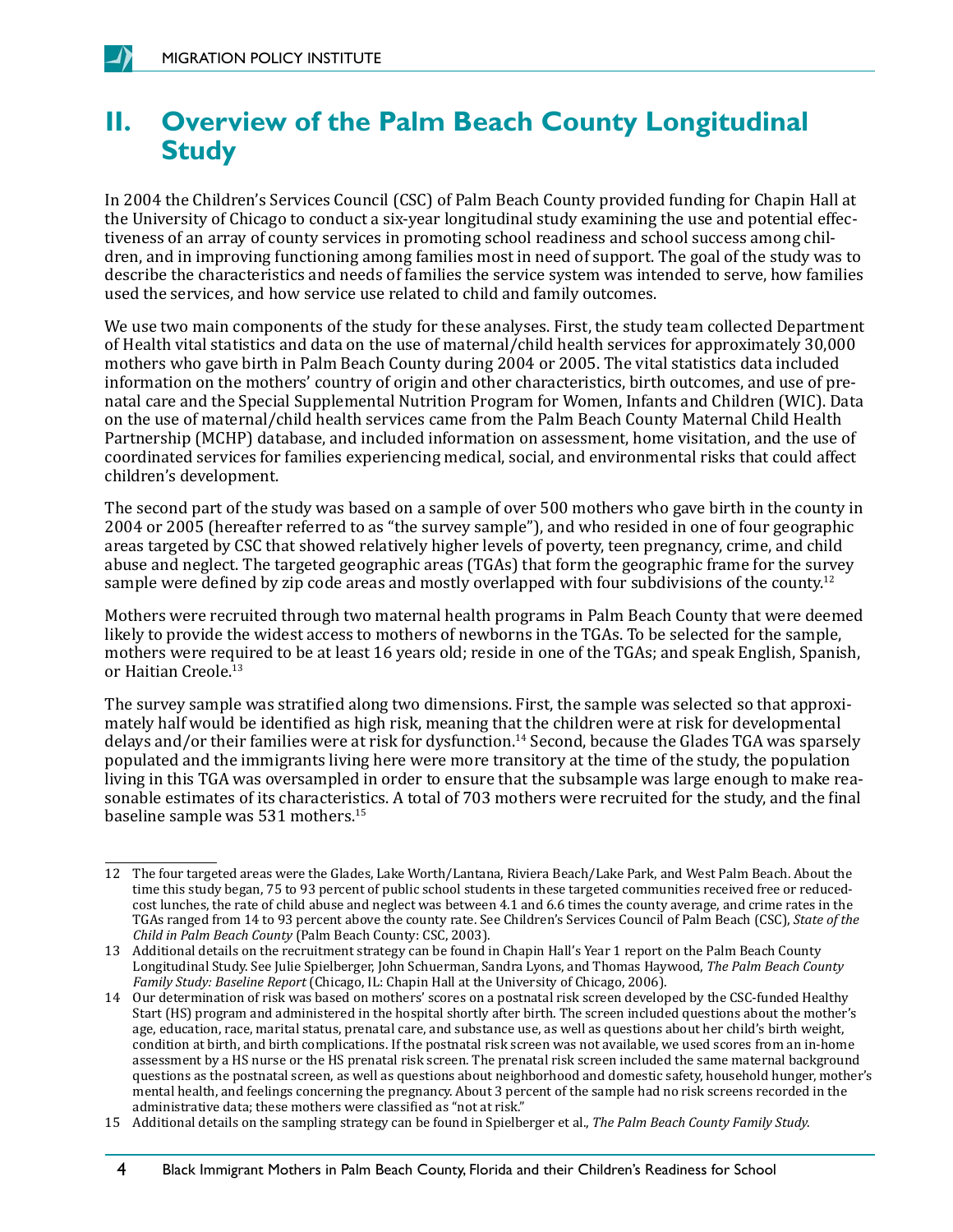<span id="page-8-0"></span>The mothers in the survey sample were interviewed in person shortly after the birth of the focal child, and then annually in each of four subsequent years.<sup>16</sup> At the time of the first interview, the focal children ranged in age from a few weeks to 6 months, with a mean age of 2 months.<sup>17</sup>

#### *Data on Child Outcomes*

We collected data on child development beginning in the third year of the study (when the children were 2 years old). In this year, mothers were asked a few questions to identify the age at which their children first achieved a list of developmental milestones appropriate for 2-year-olds. In addition, mothers were asked to describe their children's use of language, and to indicate whether or not they had begun toilet training their children.

In the fourth and fifth years of the study, mothers were asked whether their children had demonstrated a variety of behaviors typical of 3- and 4-year-olds in the areas of toilet training, language and communication skills, socioemotional competencies, and preliteracy (e.g., use of books, drawing, writing, and letter recognition).

Focal children who entered kindergarten in the Palm Beach County school district were tested using the Florida Kindergarten Readiness Screen (FLKRS). The FLKRS is administered by teachers and covers seven developmental domains — language and literacy, mathematics, social and personal skills, science, social studies, physical health and fitness, and creative arts. The screening includes two sets of measures. The first is a subset of the Early Childhood Observation System (ECHOS), an observational instrument that is used to monitor children's skills, knowledge, and behaviors in the seven developmental domains listed above. Children's total scores on ECHOS fall into one of three readiness categories — *not yet demonstrating, emerging/progressing,* or *consistently demonstrating* — with the latter two designated as indicating readiness for school.

The other component of FLKRS is the Florida Assessments for Instruction in Reading (FAIR), which is also teacher administered and screens children's letter naming and phonemic awareness skills. FAIR scores are used to determine the child's probability of reading success, which ranges from 1 percent to 99 percent. FAIR provides two rankings: children with a probability of reading success scored at or above 67 percent are considered ready for kindergarten, while those scoring below 67 are considered not ready.

Of the children who were still part of the study sample at kindergarten entrance, ECHOS data were available for 283 (88 percent) of the children, and FAIR data were available for 293 (90 percent) of the children.

## **III. Methods**

In the first section below we use vital statistics data on the county 2004-05 birth cohort in order to compare the characteristics of Black foreign-born mothers at the time of birth to the characteristics of mothers from other groups. In particular, we focus our analysis on differences and similarities between Black

<sup>16</sup> Sample sizes in years 2 through 5 were 444, 399, 355, and 353, respectively. Attrition analyses conducted in each year showed that the attrition was approximately random.

<sup>17</sup> The in-person interviews collected data in the following domains: (1) household composition and demographic characteristics; (2) family economic circumstances; (3) living conditions; (4) maternal and child health status, insurance, and use of prenatal and other health services; (5) mother's use of formal services and income supports; (6) child-care and after-school arrangements; (7) social support; (8) mother's and partner's parenting practices; (9) mother's mental health and substance use; and (10) child development (beginning in year 3). The mothers were also interviewed briefly by telephone approximately six months after each of the annual in-person interviews. The telephone interviews collected data on household composition; family economic circumstances; maternal and child health status, insurance, and use of health services; mother's use of formal services and income supports; child care; mother's parenting practices; and mother's depressive symptoms.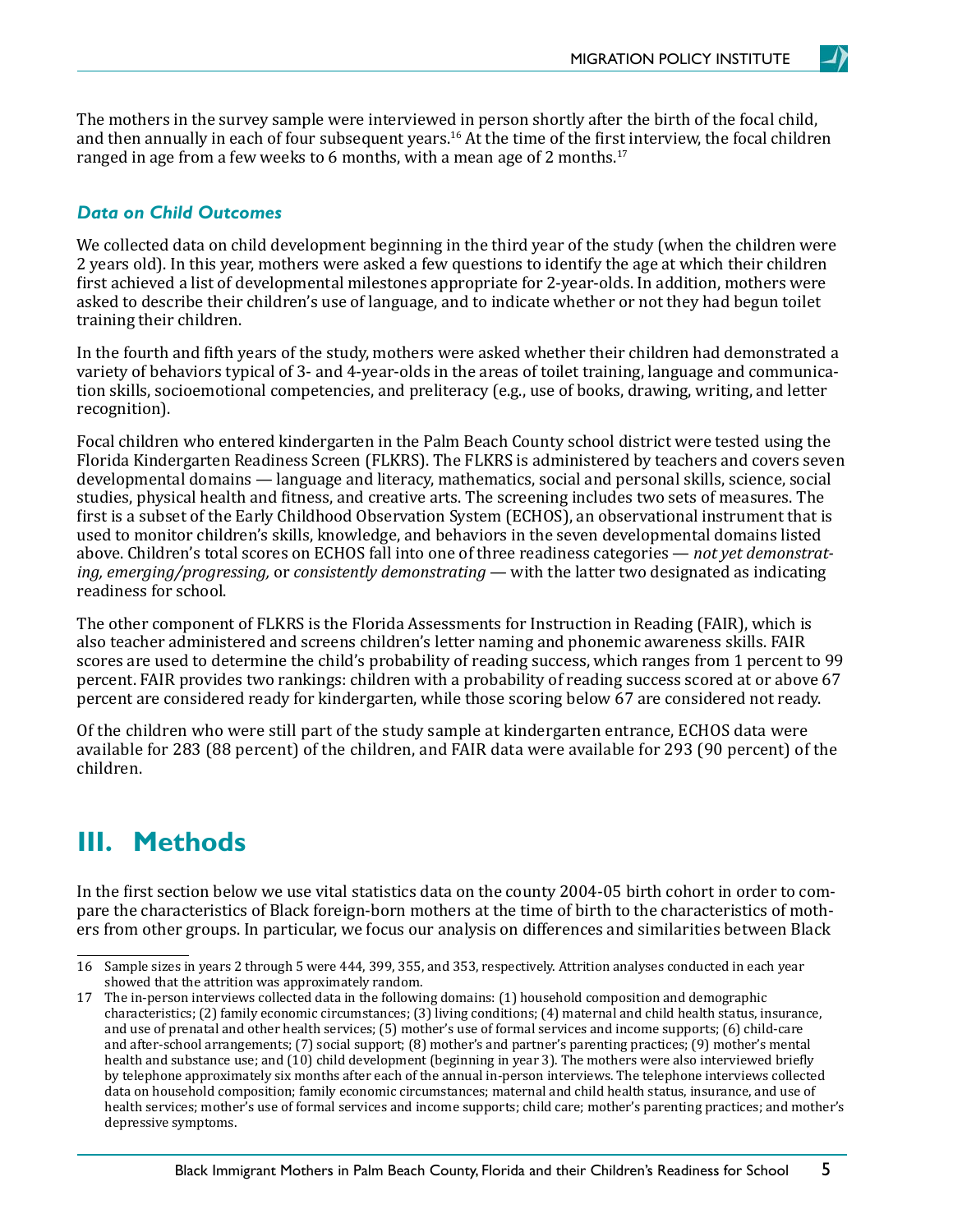<span id="page-9-0"></span>and Latina foreign-born mothers, and on those between Black foreign-born and Black US-born mothers.<sup>18</sup> In addition, because a large proportion of the Black immigrant mothers in both the cohort and survey samples are from Haiti, we consider whether there are any notable differences at the time of delivery between Haitian mothers and those from other countries in Central or South America or the Caribbean. Finally, because our survey sample is drawn exclusively from mothers living in the TGAs, we consider how mothers living in these areas of the county differ from those living in other areas. Taken together, these analyses provide select information on the overall circumstances of mothers who gave birth in Palm Beach County in 2004-05, and how these circumstances vary across race, ethnicity, nativity, and location.

In the second section, we use vital statistics data in order to examine the differences and similarities between our survey sample and the mothers in the county birth cohort. We also use the vital statistics and survey data to compare the characteristics of Black immigrant mothers in our survey sample to the characteristics of Latina foreign-born and Black US-born mothers. Finally, we use survey and school district data to compare the characteristics and outcomes of the children of Black foreign-born mothers to the characteristics and outcomes of children from our two comparison groups.

In the third and final section we conduct multivariate regression analyses of four of our child outcome measures: the two maternal reports of a child's socioemotional well-being and pre-academic skills, and the two scores from FLKRS: ECHOS and FAIR. The purpose of these multivariate analyses is to explore how the kindergarten readiness of children of Black immigrant mothers differs from that of children of Latina immigrant mothers and children of Black native-born mothers, when controlling for a range of child, parent, and family characteristics. These characteristics include the child's age and gender (in the first models or the first columns in the tables shown later in this report); additional child, mother, and family socioeconomic characteristics (added to the second models shown in the second columns of the tables); and a set of variables about parent expectations for their children, support for their education, and access to early education (added to the third models and shown in the third columns).<sup>19</sup>

The first of the four child outcomes, socioemotional well-being, was based on maternal reports about how often their children engaged in 14 different behaviors — with responses ranging from 0 (almost never) to 2 (most of the time) — when the children were approximately 4 years old. The maternal reports of these 14 behaviors were averaged to create an overall score for each child. In keeping with standard practice in child development research, we standardized this variable to have a mean of 0 and a standard deviation of 1 (i.e., the average score among all children was set to 0 and the standard deviation of this score was used to measure the deviation from the average for each of the children in the sample).

The second outcome (pre-academic skills) was based on maternal reports regarding the child's ability to recognize/say the names of colors, recognize/say the names of the letters of the alphabet, and count. Responses ranged from 1 to 4, with 4 indicating ability to recognize/say the names of all colors/letters, or to count up to 20 or higher. Similar to the socioemotional skills score, the responses were averaged to create an overall score for each child.

The third outcome is the Palm Beach County school district's general measure of kindergarten readiness: ECHOS. We analyzed whether children were scored by their teachers as either "emerging/progressing" or "consistently demonstrating" with respect to kindergarten readiness. Then we separately analyzed whether children were scored as "consistently demonstrating" readiness.

6

<sup>18</sup> Because our survey sample consists primarily of Black and Latina mothers, we did not pay close attention to differences between Black foreign-born mothers and those who were non-Black or non-Latina, whether foreign or US born. In addition, because Black foreign-born and Latina US-born mothers differ initially along the two major dimensions of race and nativity, which might lead to very different social, cultural, and other experiences, we felt that a comparison of these two groups would ideally be the subject of a separate paper.

<sup>19</sup> The specific variables added to the second set of models were: the mother's educational level, whether the mother was a teenager at the time of the birth, whether the child was underweight at birth, the mother's marital and employment status, whether the household income was at or below poverty level, whether the focal child had special medical needs, the number of negative housing conditions (e.g., overcrowded home), and the mother's scores on a measure of parenting stress and on a depressive symptoms scale.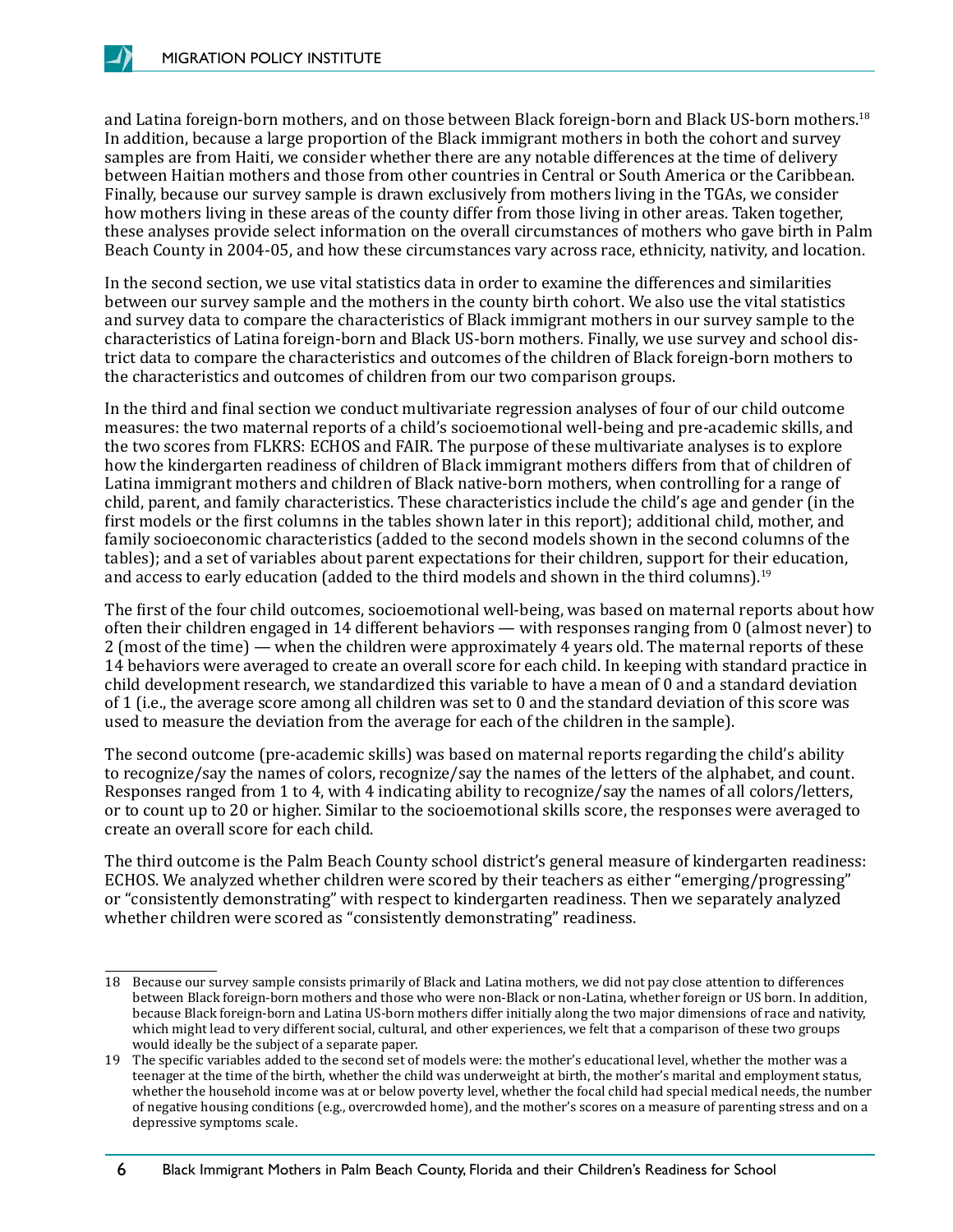The fourth and final outcome we used is the FAIR test of children's prereading skills. We used the county district's cutoff of 67 percent on the test to determine which children were considered ready for kindergarten.

# **IV. Results**

#### *A. Maternal and Child Characteristics*

Below we provide a descriptive overview of the population used in these analyses. Using data from vital statistics, the Palm Beach County survey, and the county school district, we highlight demographic differences between Black foreign-born, Latina foreign-born, and Black US-born mothers. In addition, to the extent possible, we examine country-of-origin differences within the group of foreign-born Black mothers. These descriptive statistics provide a basis for comparing the survey sample, which is used in the multivariate analyses, to the larger Black foreign-born population in Palm Beach County.

#### 1. Maternal Characteristics for Palm Beach County Birth Cohort

Tables 1 and 2 use vital statistics data collected on all births in the county in 2004-05. These tables focus on the demographic characteristics of the mothers of children born in Palm Beach County and provide breakdowns by race/nativity and country of origin.

*Black immigrant mothers versus Latina immigrant and Black native-born mothers. Black foreign*born mothers show certain advantages, including dispersal across the county outside of distressed areas, older average age, a higher marriage rate, and high levels of formal education versus Latina immigrant and Black native-born mothers (see Table 1).

|                                                           | <b>Black</b><br><b>Immigrants</b> | <b>Hispanic</b><br><b>Immigrants</b> | <b>Black, US</b><br><b>Born</b> | Hispanic,<br><b>US Born</b> | <b>Other</b><br><b>Immigrants</b> | Other, US<br><b>Born</b> | <b>Total</b>   |  |
|-----------------------------------------------------------|-----------------------------------|--------------------------------------|---------------------------------|-----------------------------|-----------------------------------|--------------------------|----------------|--|
|                                                           | $n=3,444$                         | $n=6,196$                            | $n=4,160$                       | $n=2,406$                   | $n=2,352$                         | $n=11,039$               | $N = 29,597$   |  |
| Mother's country of origin                                |                                   |                                      |                                 |                             |                                   |                          |                |  |
| <b>U.S.A.</b>                                             | $\mathbf{0}$                      | 0                                    | 100                             | 100                         | $\mathbf 0$                       | 100                      | 60             |  |
| Haiti                                                     | 69a                               | $\Omega$                             | $\Omega$                        | $\Omega$                    | $\mathbf 0$                       | $\Omega$                 | 8              |  |
| Mexico                                                    | $\mathbf 0$                       | 28                                   | 0                               | 0                           | $\mathbf 0$                       | $\Omega$                 | 6              |  |
| Guatemala                                                 | $\mathbf 0$                       | 18                                   | $\mathbf 0$                     | $\Omega$                    | $\mathbf 0$                       | $\Omega$                 | $\overline{4}$ |  |
| Other Central/<br>South American/<br>Caribbean<br>Country | 21                                | 49                                   | 0                               | $\Omega$                    | 16                                | 0                        | 14             |  |
| <b>Other Country</b>                                      | 10 <sup>a</sup>                   | 5                                    | $\Omega$                        | $\Omega$                    | 83                                | $\Omega$                 | 9              |  |
| <b>Unknown</b>                                            | 0                                 | $\mathbf 0$                          | 0                               | 0                           | 1                                 | $\Omega$                 | $\mathbf{0}$   |  |
| <b>TGA residence</b>                                      |                                   |                                      |                                 |                             |                                   |                          |                |  |
| Glades                                                    | 3                                 | 5                                    | 16                              | 5                           | 1                                 | 1                        | $\overline{4}$ |  |
| Non-Glades                                                | 44                                | 55                                   | 54                              | 45                          | 21                                | 22                       | 38             |  |
| Outside of the<br><b>TGAs</b>                             | $54^{a, b}$                       | 40                                   | 30                              | 50                          | 79                                | 77                       | 58             |  |
|                                                           |                                   |                                      |                                 |                             |                                   |                          |                |  |
| Mother is married                                         | $57^{a, b}$                       | 50                                   | 21                              | 52                          | 88                                | 77                       | 60             |  |

#### **Table 1. Maternal Characteristics by Mother's Race and Nativity, Palm Beach County 2004-05 Birth Cohort**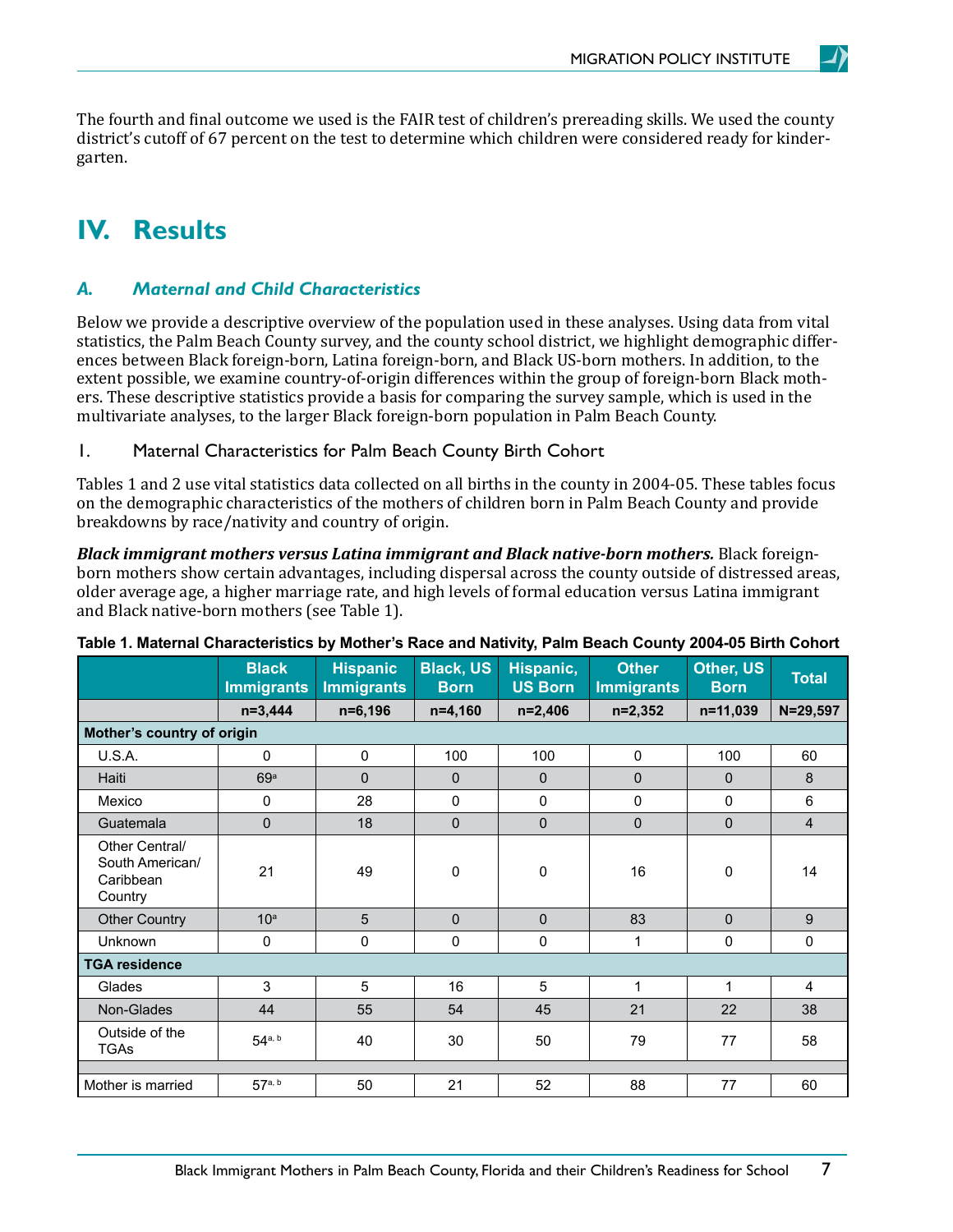|                                                  | <b>Black</b><br><b>Immigrants</b> | <b>Hispanic</b><br><b>Immigrants</b> | <b>Black, US</b><br><b>Born</b> | Hispanic,<br><b>US Born</b> | <b>Other</b><br><b>Immigrants</b> | Other, US<br><b>Born</b> | <b>Total</b>   |
|--------------------------------------------------|-----------------------------------|--------------------------------------|---------------------------------|-----------------------------|-----------------------------------|--------------------------|----------------|
| Teen mother at time<br>of focal child's birth    | 5 <sup>a, b</sup>                 | 10                                   | 24                              | 18                          | $\mathbf{1}$                      | 5                        | $9\,$          |
| Mother's age                                     |                                   |                                      |                                 |                             |                                   |                          |                |
| Mean (sd)                                        | $30.0 (6.2)^{a,b}$                | 28.0(6.1)                            | 24.6(6.0)                       | 26.4(6.5)                   | 31.8(5.1)                         | 30.8(6.0)                | 29.0(6.5)      |
| <b>Mother's education</b>                        |                                   |                                      |                                 |                             |                                   |                          |                |
| High school<br>diploma or more                   | 67 <sup>a</sup>                   | 49                                   | 69                              | 70                          | 93                                | 92                       | 75             |
| Unknown                                          | 4                                 | 5                                    | $\overline{2}$                  | $\overline{2}$              | $\mathbf{1}$                      | $\mathbf{1}$             | $\mathfrak{S}$ |
| Father's education <sup>1</sup>                  |                                   |                                      |                                 |                             |                                   |                          |                |
| High school<br>diploma or more                   | 58                                | 42                                   | 46                              | 60                          | 90                                | 86                       | 66             |
| Unknown                                          | 25                                | 22                                   | 41                              | 19                          | 6                                 | 9                        | 19             |
| <b>Uses WIC</b>                                  | 60a, b                            | 53                                   | 56                              | 42                          | 12                                | 13                       | 35             |
| Focal child - low                                |                                   |                                      |                                 |                             |                                   |                          |                |
| birth weight                                     | 11 <sup>a</sup>                   | 7                                    | 15                              | 8                           | $\overline{7}$                    | 6                        | 8              |
| <b>Prenatal care</b>                             |                                   |                                      |                                 |                             |                                   |                          |                |
| Began prior to<br>pregnancy                      | 1                                 | 1                                    | $\overline{2}$                  | $\mathsf 3$                 | 3                                 | 3                        | $\overline{2}$ |
| First trimester                                  | 41 <sup>a</sup>                   | 37                                   | 41                              | 51                          | 63                                | 65                       | 52             |
| Second trimester                                 | 29 <sup>b</sup>                   | 29                                   | 26                              | 18                          | 12                                | 9                        | 19             |
| Third trimester                                  | 9 <sup>b</sup>                    | 12                                   | 6                               | $\overline{4}$              | 3                                 | $\overline{2}$           | $6\phantom{1}$ |
| Timing unknown                                   | 18                                | 17                                   | 23                              | 23                          | 19                                | 19                       | 20             |
| Did not get<br>prenatal care                     | $\overline{2}$                    | $\overline{2}$                       | 3                               | $\overline{2}$              | $\mathbf{1}$                      | $\mathbf{1}$             | $\overline{2}$ |
| <b>Number of prenatal visits</b>                 |                                   |                                      |                                 |                             |                                   |                          |                |
| Mean (sd)                                        | $9.8(4.1)^a$                      | 9.3(4.1)                             | 10.0(4.6)                       | 11.0(4.5)                   | 11.7(4.0)                         | 12.4(4.5)                | 11.0(4.5)      |
| Type of insurance coverage                       |                                   |                                      |                                 |                             |                                   |                          |                |
| Medicaid                                         | 34 <sup>a</sup>                   | 23                                   | 62                              | 47                          | 13                                | 19                       | 30             |
| Other                                            | 1 <sup>b</sup>                    | $\mathbf{1}$                         | $\pmb{0}$                       | $\pmb{0}$                   | $\mathbf{1}$                      | 0                        | $\mathbf{1}$   |
| Private insurance                                | 28 <sup>a</sup>                   | 21                                   | 26                              | 41                          | 63                                | 69                       | 45             |
| Self-pay                                         | 29 <sup>b</sup>                   | 47                                   | $\overline{\mathbf{4}}$         | $\overline{\mathbf{4}}$     | 14                                | $\overline{\mathbf{4}}$  | 17             |
| Unknown                                          | 8                                 | $\overline{7}$                       | 8                               | 8                           | 9                                 | 8                        | 8              |
| Mother's pregnancy<br>complications <sup>2</sup> | $42^a$                            | 34                                   | 39                              | 34                          | 33                                | 35                       | 36             |
| Focal child birth<br>complications <sup>3</sup>  | 13 <sup>a</sup>                   | 10                                   | 12                              | $10$                        | 8                                 | 10                       | 10             |
| Focal child<br>premature                         | 12 <sup>a</sup>                   | 10                                   | 16                              | 11                          | 9                                 | 10                       | 11             |

*Notes*: Full Palm Beach County 2004-05 Birth Cohort included; No weights applied.

a Denotes z-test of column proportions are statistically significant at p< .05 or lower between Black, Foreign-born and Hispanic, Foreign-born.

<sup>b</sup> Denotes z-test of column proportions are statistically significant at p< .05 or lower between Black, Foreign-born and Black, US-born.

1 Significance testing was not conducted on father's education due to the large number of unknowns.

<sup>2</sup> Mother's pregnancy complications include: diabetes, prepregnancy; diabetes, gestational; hypertension, prepregnancy; hypertension, gestational; hypertension; eclampsia; previous preterm birth; previous poor pregnancy outcome; pregnancy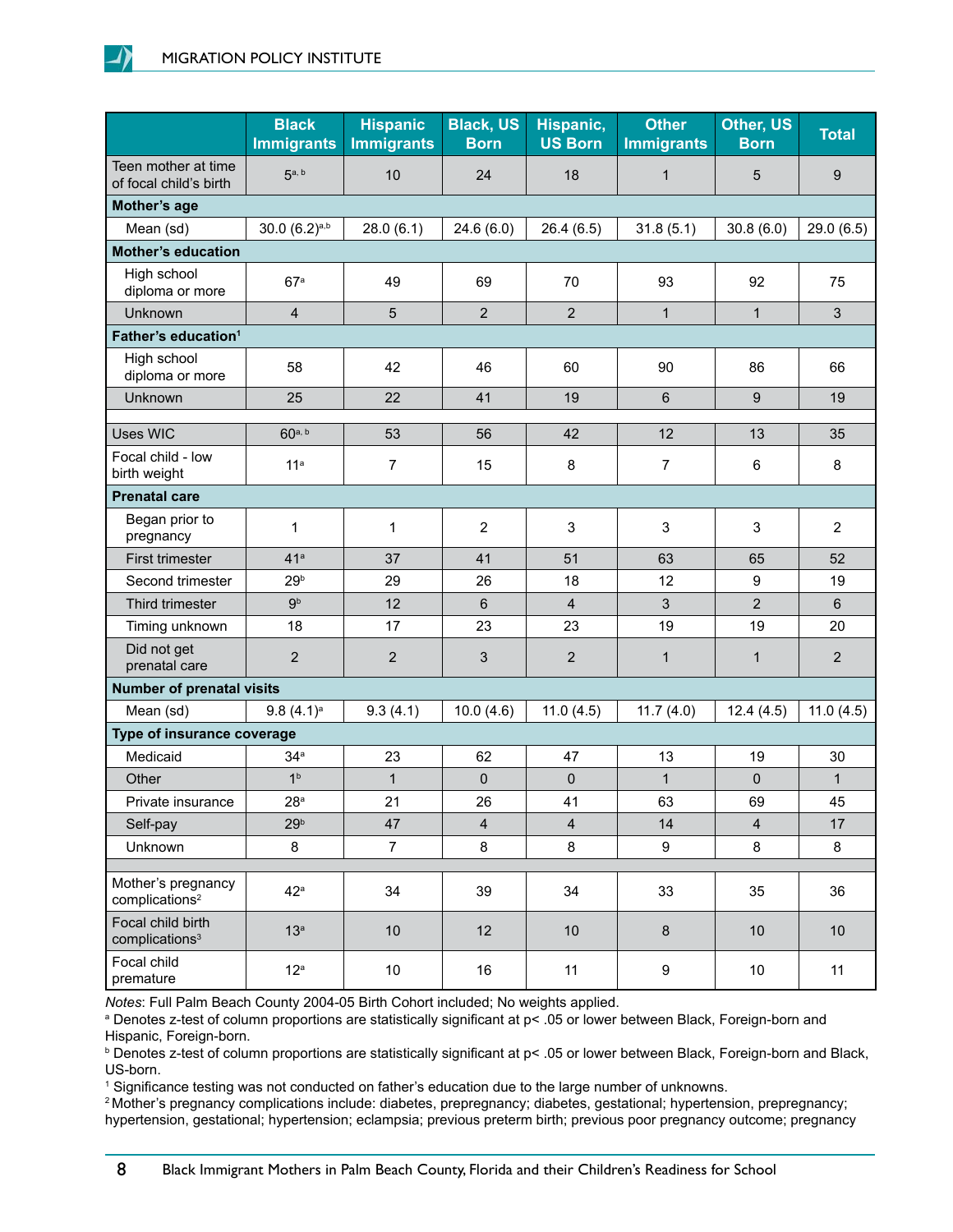result of infertility treatments; previous C-section deliveries; other.

3 Focal child birth complications include: assisted ventilation required; newborn received antibiotics; significant birth injury; hyaline membrane disease/RDS; NICU admissions; seizures or serious neurologic dysfunction; newborn given surfactant; other.

*Source:* Palm Beach County Department of Health vital statistics.

Black immigrant mothers are most likely to be from Haiti (69 percent),<sup>20</sup> while Latina foreign-born mothers tend to be from Mexico (28 percent) or other Latin American/Caribbean countries (49 percent). Black foreign-born mothers are more likely to live outside of the TGAs (54 percent) than Latina foreign-born (40 percent) and Black US-born mothers (30 percent). Black foreign-born mothers are older and more likely than Latina foreign-born and Black US-born mothers to be married, and are less likely to be teen mothers. Black immigrant mothers are more likely to hold a high school diploma than Latina foreign-born mothers (67 versus 49 percent), and equally as likely to hold a diploma as Black US-born mothers.

Black foreign-born mothers show relatively good access to health care and social services. They have slightly more prenatal visits on average (9.8 visits) than Latina foreign-born mothers (9.3 visits), and about the same as Black US-born mothers (10.0 visits). They are also more likely than Latina foreign-born and Black US-born mothers to use WIC, and more likely than Latina foreign-born mothers to be covered under Medicaid (34 vs. 23 percent). In comparison, Black US-born mothers are more likely to be covered under either Medicaid (62 percent) or private insurance (26 percent), so very few pay for medical services out of pocket (4 percent).

Despite their socioeconomic advantages and relatively strong access to social services, 42 percent of Black foreign-born mothers have a pregnancy complication, 12 percent have a premature child, and 13 percent of their children experience at least one birth complication. These figures are all significantly higher than for Latina foreign-born mothers, but lower than for Black native-born mothers.

*Haitian mothers versus other Black immigrant mothers.* Among Black foreign-born mothers, Haitian mothers appear to face slightly more risks than Black foreign-born mothers from other countries (see Table 2). Despite the fact that Haitian mothers are more likely than other Black immigrant mothers to be married and live outside the TGAs, they appear to be somewhat disadvantaged on several indicators. For example, only 60 percent of Haitian immigrant mothers have a high school degree or more education, compared to 85 percent of Black foreign-born mothers from other Caribbean and Central and South American countries. Haitian mothers are also more likely to use public benefits such as WIC (71 percent versus 60 percent or less for other Black foreign-born mothers) and Medicaid (38 percent versus 34 percent or less). Haitian mothers make fewer prenatal visits than other Black immigrant mothers, which may be associated with the relatively higher share of Haitian mothers (44 percent) who experience a pregnancy complication. Haitian mothers do not, however, differ from other Black immigrant mothers on childbirth outcomes (i.e., low birth weight, prematurity, or childbirth complications).

<sup>20</sup> Foreign-born Black mothers also come from African countries such as Angola, Botswana, Cameroon, Nigeria, and Zimbabwe, as well as from various Caribbean countries such as the Bahamas, Bermuda, Cayman Islands, Trinidad and Tobago, and Turks and Caicos. These countries each represent a very small proportion of all foreign-born Black mothers.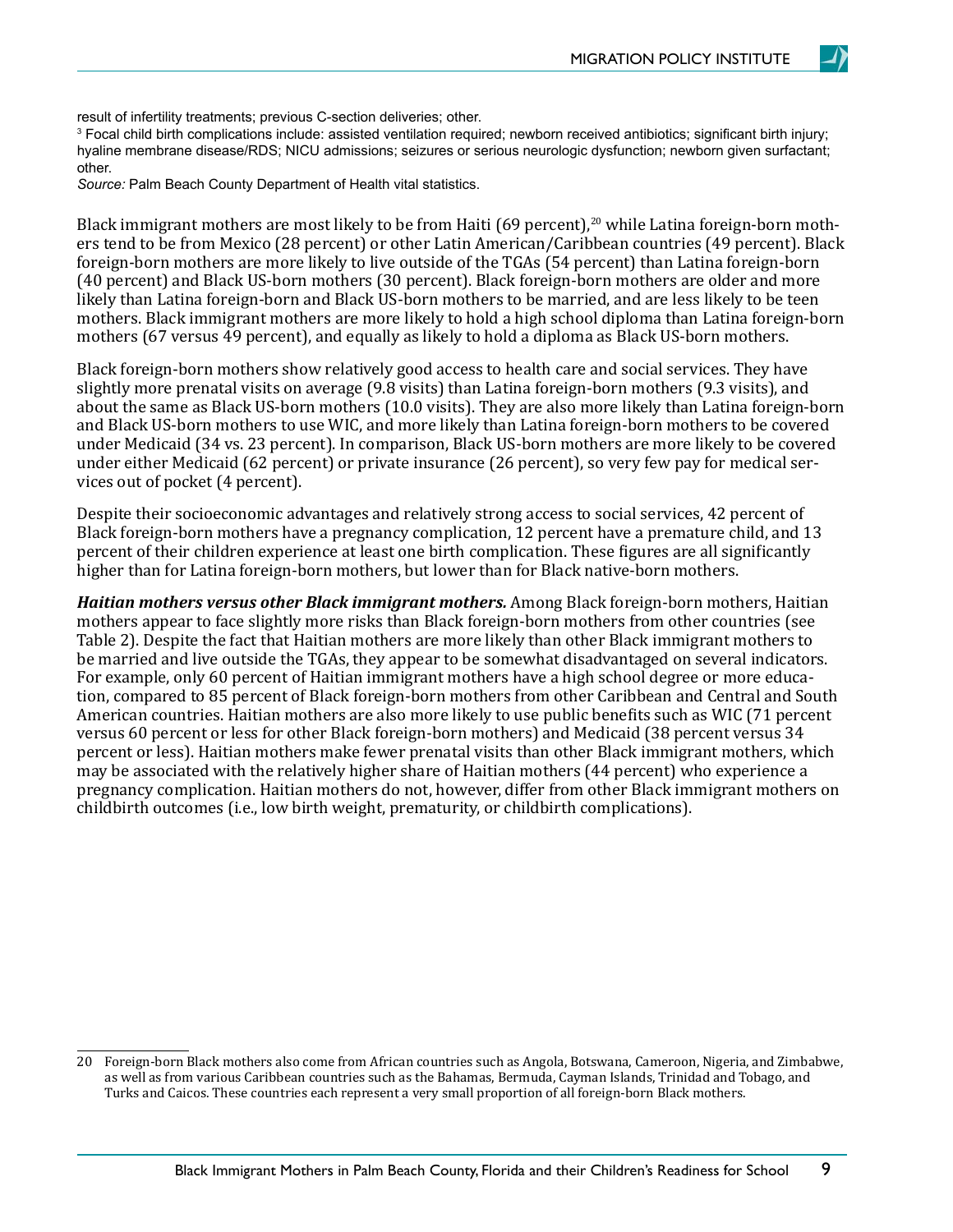#### **Table 2. Maternal Characteristics for Black, Foreign-Born Mothers by Country of Origin, Palm Beach County 2004-05 Birth Cohort**

|                                               |                         | <b>Other Central/</b><br>South/<br><b>Caribbean</b><br><b>American</b> |                      |                |
|-----------------------------------------------|-------------------------|------------------------------------------------------------------------|----------------------|----------------|
|                                               | <b>Haiti</b>            | <b>Country</b>                                                         | <b>Other Country</b> | <b>Total</b>   |
|                                               | $n=2,363$               | $n = 734$                                                              | $n = 347$            | $N = 3,444$    |
| <b>TGA residence</b>                          |                         |                                                                        |                      |                |
| Glades                                        | $\overline{2}$          | 3                                                                      | 3                    | 3              |
| Non-Glades                                    | 41                      | 52                                                                     | 46                   | 44             |
| Outside of the TGAs                           | 57 <sup>a</sup>         | 45                                                                     | 51                   | 54             |
| Mother is married                             | 60 <sup>a</sup>         | 50                                                                     | 52                   | 57             |
| Teen mother at time of focal child's birth    | $\overline{4}$          | 5                                                                      | $6\phantom{1}$       | 5              |
| Mother's age                                  |                         |                                                                        |                      |                |
| Mean (sd)                                     | 30.2(6.1)               | 29.7(6.4)                                                              | 29.6(6.3)            | 30.0(6.2)      |
| <b>Mother's education</b>                     |                         |                                                                        |                      |                |
| High school diploma or more                   | 60a, b                  | 85                                                                     | 73                   | 67             |
| Unknown                                       | $\overline{2}$          | 0                                                                      | 22                   | $\overline{4}$ |
| Father's education <sup>1</sup>               |                         |                                                                        |                      |                |
| High school diploma or more                   | 56                      | 64                                                                     | 63                   | 58             |
| Unknown                                       | 22                      | 28                                                                     | 36                   | 25             |
| <b>Uses WIC</b>                               | $71^{a, b}$             | 48                                                                     | 12                   | 60             |
| Focal child - low birth weight                | 11                      | 10                                                                     | 11                   | 11             |
| <b>Prenatal care</b>                          |                         |                                                                        |                      |                |
| Began prior to pregnancy                      | 1                       | 1                                                                      | 1                    | $\mathbf{1}$   |
| First trimester                               | 42 <sup>b</sup>         | 50                                                                     | 13                   | 41             |
| Second trimester                              | $34^{a, b}$             | 22                                                                     | $\boldsymbol{9}$     | 29             |
| Third trimester                               | 10 <sup>b</sup>         | 9                                                                      | $\overline{2}$       | 9              |
| Timing is unknown                             | 11                      | 17                                                                     | 73                   | 18             |
| Did not get prenatal care                     | $\overline{2}$          | $\overline{2}$                                                         | $\overline{2}$       | $\overline{2}$ |
| <b>Number of prenatal visits</b>              |                         |                                                                        |                      |                |
| Mean (sd)                                     | $9.6(3.9)$ <sup>a</sup> | 10.2(4.5)                                                              | 10.0(4.5)            | 9.8(4.1)       |
| Type of insurance coverage                    |                         |                                                                        |                      |                |
| Medicaid                                      | 38 <sup>a, b</sup>      | 32                                                                     | 12                   | 34             |
| Other                                         | $\mathbf{1}$            | $\mathbf{1}$                                                           | $\pmb{0}$            | $\mathbf{1}$   |
| Private insurance                             | 26 <sup>b</sup>         | 42                                                                     | 14                   | 28             |
| Self-pay                                      | $34^{a, b}$             | 24                                                                     | $\overline{5}$       | 29             |
| Unknown                                       | 1                       | 1                                                                      | 68                   | 8              |
| Mother's pregnancy complications <sup>2</sup> | 44 <sup>a</sup>         | 37                                                                     | 39                   | 42             |
| Focal child birth complications <sup>3</sup>  | 14                      | 12                                                                     | 10                   | 13             |
| Focal child premature                         | 12                      | 14                                                                     | 13                   | 12             |

*Notes:* Full Palm Beach County 2004-05 birth cohort included limiting the sample to only Black, Foreign-born mothers; No weights applied.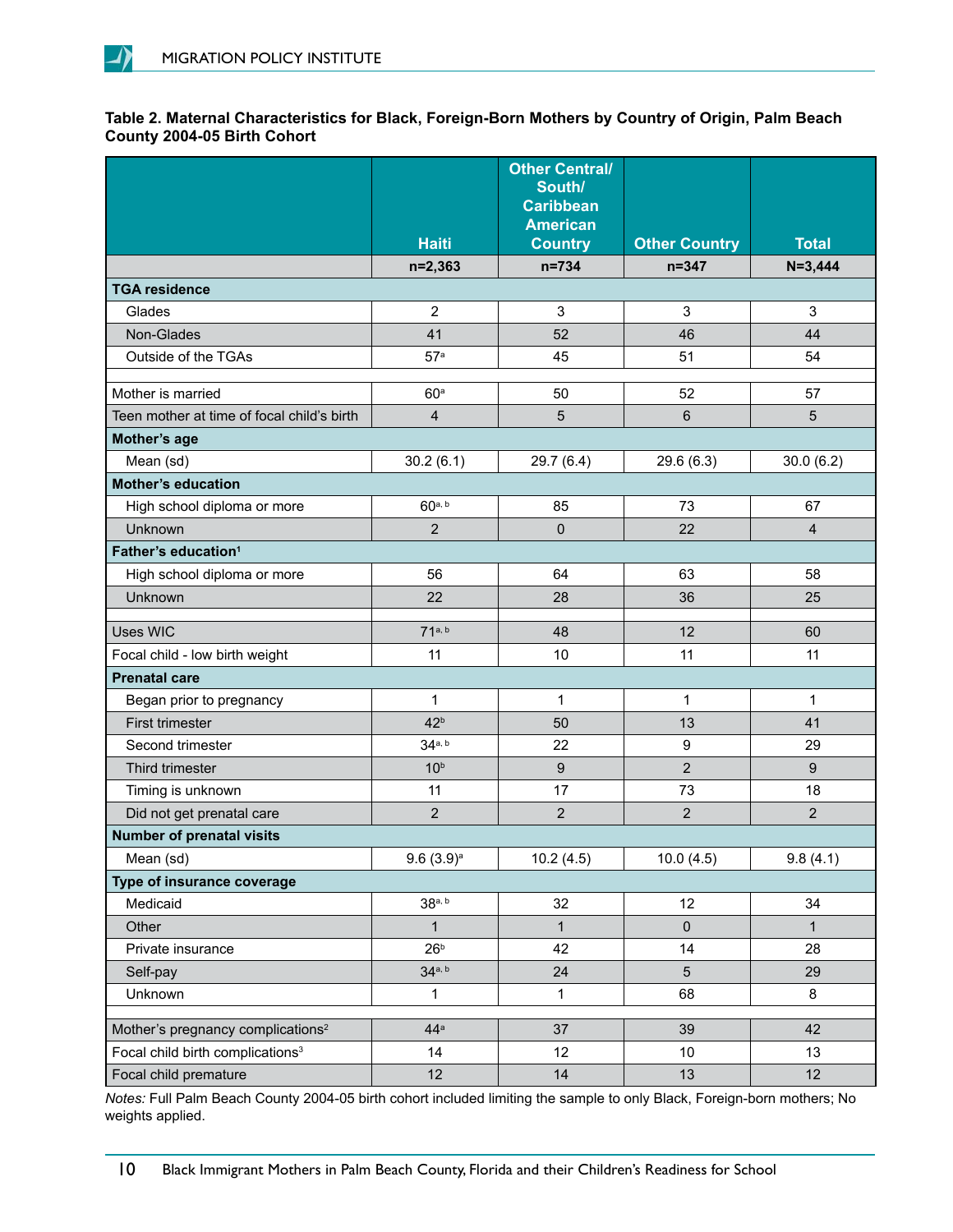a Denotes z-test of column proportions are statistically significant at p< .05 or lower between Haiti and other Central/South American/Caribbean country.

b Denotes *z*-test of column proportions are statistically significant at *p*< .05 or lower between Haiti and other country.

1 Significance testing was not conducted on father's education due to the large number of unknowns.

2 Mother's pregnancy complications include: diabetes, prepregnancy; diabetes, gestational; hypertension, prepregnancy; hypertension, gestational; hypertension; eclampsia; previous preterm birth; previous poor pregnancy outcome; pregnancy result of infertility treatments; previous C-section deliveries; other.

3 Focal child birth complications include: assisted ventilation required; newborn received antibiotics; significant birth injury; hyaline membrane disease/RDS; NICU admissions; seizures or serious neurologic dysfunction; newborn given surfactant; other.

*Source:* Palm Beach County Department of Health vital statistics.

*Mothers in the TGAs.* In analyses not shown, we examined all mothers who gave birth in 2004 or 2005 in Palm Beach County using the vital statistics data and compared mothers residing in the TGAs to those residing elsewhere in the county. Mothers in the TGAs are more likely to be from Mexico (9 percent versus 3 percent elsewhere in the county)**,** Guatemala (7 percent versus 2 percent), and other countries in South/Central America and the Caribbean (16 percent versus 13 percent). They are less likely to be married (43 percent versus 73 percent), more likely to be a teen mother (14 percent versus 6 percent), and thus younger than mothers living elsewhere in the county (with a mean age of 27 versus 30.4 years). Mothers in the TGAs are also less likely to have a high school diploma (61 percent versus 85 percent), and more likely to use WIC (52 percent versus 23 percent), be covered by Medicaid (41 percent versus 21 percent), and pay out of pocket for medical services (23 percent versus 12 percent). Finally, they have a lower number of prenatal visits (9.9 versus 11.7), are more likely to have a child with low birth weight (9 percent versus 7 percent), and more likely to have a premature child (12 percent versus 10 percent).

#### 2. Maternal and Child Characteristics for the Palm Beach County Survey Sample

The demographic and socioeconomic characteristics obtained from vital statistics for the survey sample are very similar to those countywide for Black immigrant mothers, even though the survey was conducted almost entirely in the distressed TGAs (see Table 3). For instance, in the survey sample two-thirds of all Black immigrant mothers were from Haiti — similar to the proportion in the countywide sample (69 percent). Black immigrant mothers in the survey sample were older than Latina immigrant or US-born Black mothers, and less likely to be teen mothers. Black immigrant mothers were also more likely than USborn Black mothers to be married, and more likely than Latina immigrant mothers to have a high school diploma or higher. However, the average ages and marriage rates for all mothers were lower in the survey sample than the countywide sample, while the teen mother rates were higher.

|                                                    | <b>Black</b>     | <b>Hispanic</b>  | Black,         | Hispanic,      | Other, US   | <b>Total</b> |
|----------------------------------------------------|------------------|------------------|----------------|----------------|-------------|--------------|
|                                                    | <b>Immigrant</b> | <b>Immigrant</b> | <b>US Born</b> | <b>US Born</b> | <b>Born</b> |              |
|                                                    | $n = 55$         | $n = 225$        | $n = 156$      | $n = 55$       | $n = 38$    | $N = 529$    |
| Mother's country of origin                         |                  |                  |                |                |             |              |
| U.S.A.                                             | $\Omega$         | $\Omega$         | 100            | 100            | 100         | 47           |
| Haiti                                              | 66               | $\Omega$         | $\Omega$       | 0              | $\Omega$    |              |
| Mexico                                             | $\Omega$         | 42               | $\Omega$       | $\Omega$       | $\Omega$    | 18           |
| Guatemala                                          | $\Omega$         | 31               | $\Omega$       | 0              | $\Omega$    | 13           |
| Other Central/South American/<br>Caribbean Country | 29               | 27               | 0              | 0              | 0           | 14           |
| <b>Other Country</b>                               | 6a               | $\Omega$         | 0              | 0              | 0           |              |

#### **Table 3. Maternal Characteristics by Mother's Race and Nativity, Palm Beach County Birth Cohort Survey Sample**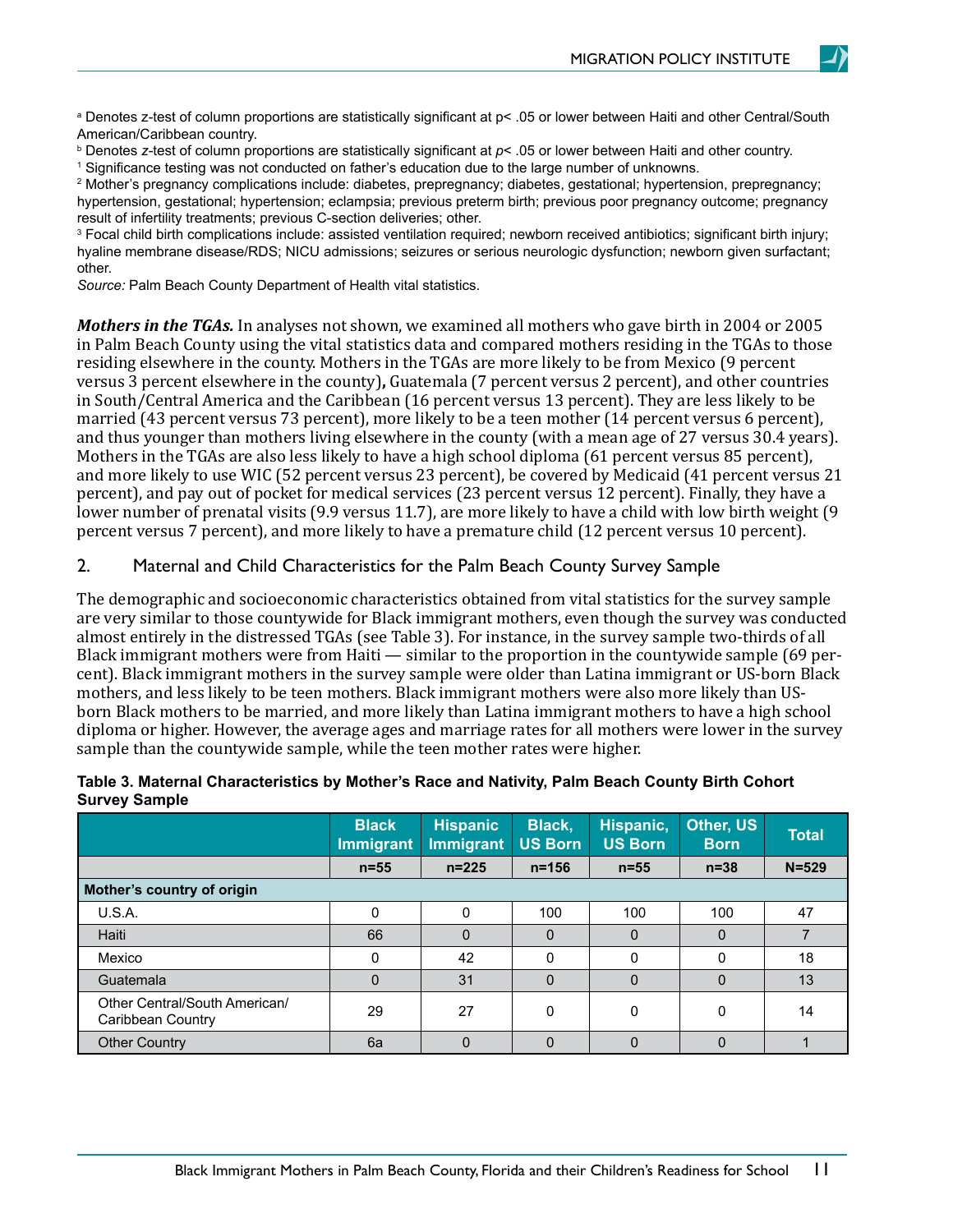|                                               | <b>Black</b><br><b>Immigrant</b> | <b>Hispanic</b><br><b>Immigrant</b> | Black,<br><b>US Born</b> | Hispanic,<br><b>US Born</b> | Other, US<br><b>Born</b> | <b>Total</b>   |
|-----------------------------------------------|----------------------------------|-------------------------------------|--------------------------|-----------------------------|--------------------------|----------------|
| <b>TGA residence</b>                          |                                  |                                     |                          |                             |                          |                |
| Glades                                        | 15                               | 9                                   | 47                       | 22                          | 5                        | 22             |
| Non-Glades                                    | 84 <sup>b</sup>                  | 89                                  | 53                       | 75                          | 92                       | 77             |
| Outside of the TGAs                           | 2                                | 2                                   | 1                        | 4                           | $\mathsf 3$              | $\overline{2}$ |
| Mother is married                             | 38 <sup>b</sup>                  | 29                                  | 12                       | 20                          | 26                       | 24             |
| Teen mother at time of focal child's birth    |                                  |                                     |                          |                             |                          |                |
| Teen mother                                   | 7 <sup>a, b</sup>                | 15                                  | 33                       | 36                          | 11                       | 21             |
| Mother's age                                  |                                  |                                     |                          |                             |                          |                |
| Mean (sd)                                     | 29.1 (6.8)a, b                   | 26.2(5.9)                           | 22.8(4.9)                | 23.0(5.6)                   | 25.8(5.5)                | 25.1(6.0)      |
| <b>Mother's education</b>                     |                                  |                                     |                          |                             |                          |                |
| High school diploma or more                   | $55^a$                           | 24                                  | 58                       | 44                          | 66                       | 42             |
| Unknown                                       | 4                                | 4                                   | $\overline{2}$           | 0                           | $\pmb{0}$                | $\mathfrak{S}$ |
| Father's education <sup>1</sup>               |                                  |                                     |                          |                             |                          |                |
| High school diploma or more                   | 44                               | 16                                  | 34                       | 33                          | 45                       | 28             |
| Unknown                                       | 31                               | 32                                  | 47                       | 36                          | 32                       | 37             |
| <b>Uses WIC</b>                               | 80                               | 75                                  | 73                       | 75                          | 47                       | 73             |
| Focal child - low birth weight                | 13                               | $\overline{7}$                      | 15                       | 9                           | 13                       | 11             |
| <b>Prenatal care</b>                          |                                  |                                     |                          |                             |                          |                |
| Began prior to pregnancy                      | g <sub>a</sub>                   | $\mathbf 0$                         | 3                        | 2                           | 3                        | 2              |
| First trimester                               | 44                               | 26                                  | 43                       | 40                          | 61                       | 37             |
| Second trimester                              | 25                               | 45                                  | 28                       | 42                          | 16                       | 36             |
| Third trimester                               | 6                                | 15                                  | 10                       | $\overline{2}$              | 5                        | 10             |
| Timing is unknown                             | 16                               | 12                                  | 15                       | 13                          | 16                       | 14             |
| Did not get prenatal care                     | 0                                | $\mathbf{1}$                        | 2                        | $\overline{2}$              | $\pmb{0}$                | $\mathbf{1}$   |
| <b>Number of prenatal visits</b>              |                                  |                                     |                          |                             |                          |                |
| Mean (sd)                                     | 9.8(3.8)                         | 8.7(3.5)                            | 9.6(4.6)                 | 10.1(4.4)                   | 12.2(6.3)                | 9.4(4.3)       |
| Type of insurance coverage                    |                                  |                                     |                          |                             |                          |                |
| Medicaid                                      | 36 <sup>a</sup>                  | 17                                  | 76                       | 78                          | 79                       | 47             |
| Other                                         | 0                                | $\mathbf{1}$                        | $\mathbf 0$              | 0                           | $\pmb{0}$                | $\pmb{0}$      |
| Private insurance                             | 20 <sup>a</sup>                  | $\overline{\mathbf{4}}$             | 19                       | 18                          | 21                       | 13             |
| Self-pay                                      | 38 <sup>b</sup>                  | 76                                  | $\sqrt{2}$               | $\overline{4}$              | $\pmb{0}$                | 37             |
| Unknown                                       | 6                                | $\overline{2}$                      | $\mathbf{3}$             | $\pmb{0}$                   | $\pmb{0}$                | $\overline{2}$ |
| Mother's pregnancy complications <sup>2</sup> | 38                               | 31                                  | 40                       | 29                          | 34                       | 35             |
| Focal child birth complications <sup>3</sup>  | 15                               | 8                                   | 16                       | 5                           | 13                       | 11             |
| Focal child premature                         | 13                               | 10                                  | 17                       | 13                          | 11                       | 13             |

*Notes:* Year 1 sample (n=529); No weights applied. Please note that Other, Foreign-born were excluded from the table due to a sample size of n=2.

a Denotes *z*-test of column proportions are statistically significant at *p*< .05 or lower between Black, Foreign-born and Hispanic, Foreign-born.

b Denotes *z*-test of column proportions are statistically significant at *p*< .05 or lower between Black, Foreign-born and Black, US-born.

1 Significance testing was not conducted on father's education due to the large number of unknowns.

2 Mother's pregnancy complications include: diabetes, prepregnancy; diabetes, gestational; hypertension, prepregnancy;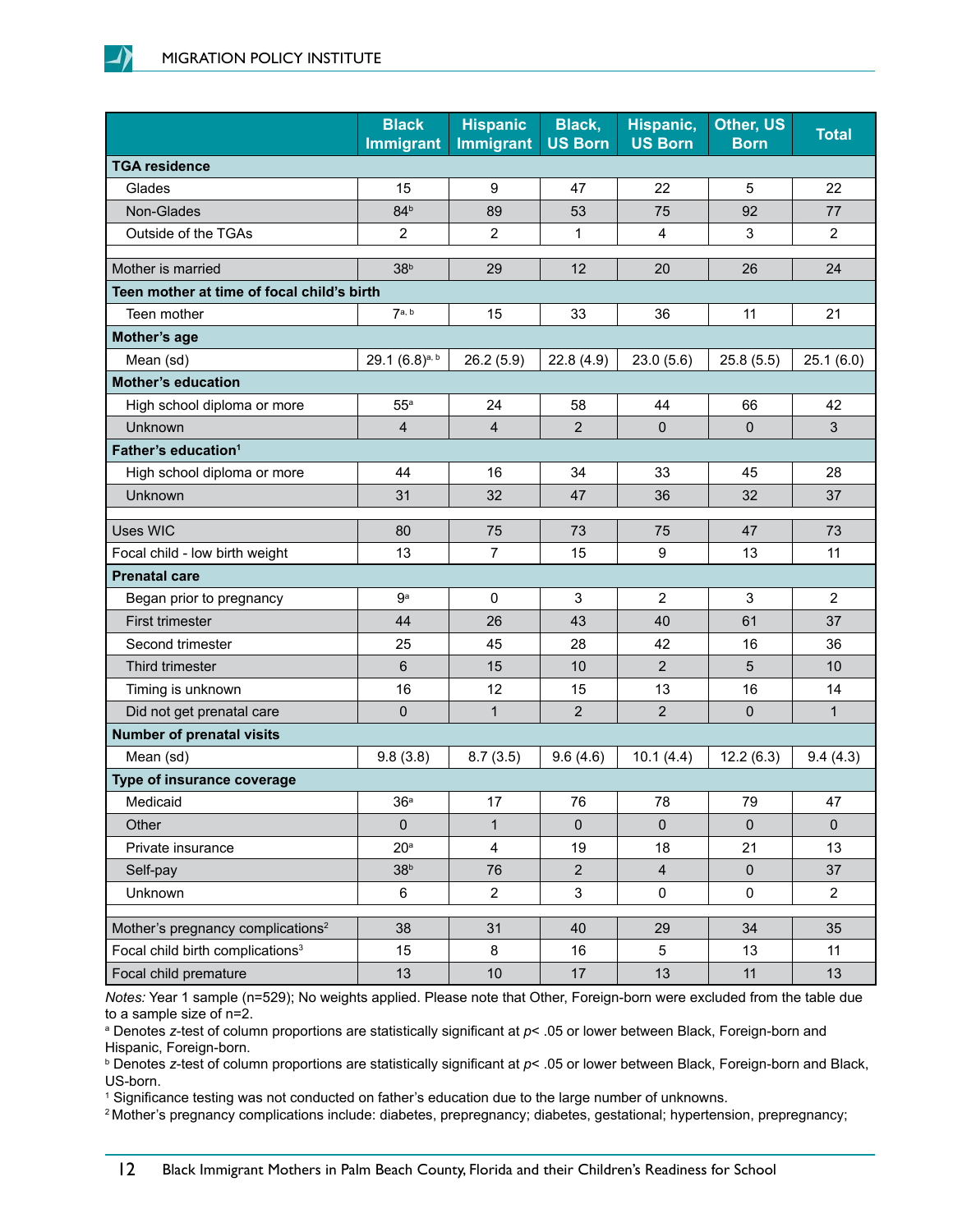hypertension, gestational; hypertension; eclampsia; previous preterm birth; previous poor pregnancy outcome; pregnancy result of infertility treatments; previous C-section deliveries; other.

3 Focal child birth complications include: assisted ventilation required; newborn received antibiotics; significant birth injury; hyaline membrane disease/RDS; NICU admissions; seizures or serious neurologic dysfunction; newborn given surfactant; other.

*Source:* Palm Beach County Department of Health vital statistics.

The survey conducted in the TGAs also included several indicators not available in the larger, countywide sample; these indicators are central to the analyses around child development and school readiness in the remainder of this report. Overall, Black foreign-born mothers experience some advantages compared to the other two groups (see Table 4). Black foreign-born mothers are more likely than Black US-born mothers to live outside of the Glades subdivision (86 percent versus 53 percent), which is the most isolated and, historically, least connected to services. Black foreign-born mothers are also more likely than the other two groups to be married (36 percent versus 12 percent); however, they are also much more likely than Latina foreign-born mothers to be neither married nor cohabitating (46 percent versus 14 percent). Black foreign-born mothers also exhibit more markers of acculturation than Latina foreign-born mothers; Black foreign-born mothers are far more likely to speak English at home (36 percent versus 3 percent) and to have been interviewed in English (52 percent versus 5 percent). Black foreign-born mothers have also been in the United States on average almost twice as long as Latina immigrant mothers (8.0 years versus 4.6 years).

| <b>Survey Sample</b>                          |                                  |                                     |                                 |                             |                          |              |  |  |  |
|-----------------------------------------------|----------------------------------|-------------------------------------|---------------------------------|-----------------------------|--------------------------|--------------|--|--|--|
|                                               | <b>Black</b><br><b>Immigrant</b> | <b>Hispanic</b><br><b>Immigrant</b> | <b>Black, US</b><br><b>Born</b> | Hispanic,<br><b>US Born</b> | Other, US<br><b>Born</b> | <b>Total</b> |  |  |  |
| <b>Survey data and Survey</b><br>sample       | $n=56$                           | $n = 225$                           | $n = 156$                       | $n=52$                      | $n=40$                   | $N = 529$    |  |  |  |
| <b>TGA residence</b>                          |                                  |                                     |                                 |                             |                          |              |  |  |  |
| Glades                                        | 14                               | 9                                   | 47                              | 23                          | 5                        | 22           |  |  |  |
| Non-Glades                                    | 86 <sup>b</sup>                  | 91                                  | 53                              | 77                          | 95                       | 78           |  |  |  |
| Years in U.S.A. (Immigrant mothers only)      |                                  |                                     |                                 |                             |                          |              |  |  |  |
| Mean (sd)                                     | $8.0 (6.2)^c$                    | 4.6(4.4)                            |                                 |                             |                          | 5.3(5.0)     |  |  |  |
| Language spoken at home                       |                                  |                                     |                                 |                             |                          |              |  |  |  |
| English                                       | 36 <sup>a</sup>                  | 3                                   | 98                              | 59                          | 98                       | 47           |  |  |  |
| Spanish                                       | $\overline{\mathbf{4}}$          | 92                                  | $\mathbf{0}$                    | 41                          | 3                        | 44           |  |  |  |
| <b>Haitian Creole</b>                         | 61 <sup>b</sup>                  | 0                                   | $\overline{2}$                  | $\mathbf 0$                 | $\pmb{0}$                | 7            |  |  |  |
| Konjubal                                      | $\mathbf 0$                      | 3                                   | $\overline{0}$                  | $\overline{0}$              | $\overline{0}$           | $\mathbf{1}$ |  |  |  |
| Other                                         | 0                                | $\overline{2}$                      | 0                               | 0                           | 0                        | $\mathbf{1}$ |  |  |  |
| Language the interview was conducted in       |                                  |                                     |                                 |                             |                          |              |  |  |  |
| English                                       | 52 <sup>a</sup>                  | 5                                   | 100                             | 81                          | 100                      | 53           |  |  |  |
| Spanish                                       | $\overline{2}$                   | 95                                  | $\Omega$                        | 19                          | $\Omega$                 | 42           |  |  |  |
| <b>Haitian Creole</b>                         | 46                               | 0                                   | 0                               | $\Omega$                    | 0                        | 5            |  |  |  |
| Number of negative housing conditions         |                                  |                                     |                                 |                             |                          |              |  |  |  |
| Mean (sd)                                     | 1.6(1.8)                         | 1.3(1.6)                            | 1.4(1.8)                        | 1.1(1.5)                    | 0.50(0.9)                | 1.3(1.7)     |  |  |  |
| <b>Marital status and living arrangements</b> |                                  |                                     |                                 |                             |                          |              |  |  |  |
| Married                                       | 36 <sup>b</sup>                  | 30                                  | 12                              | 23                          | 23                       | 24           |  |  |  |
| Cohabitating                                  | 18                               | 56                                  | 26                              | 40                          | 40                       | 41           |  |  |  |
| Not married/cohabitating                      | 46 <sup>a</sup>                  | 14                                  | 62                              | 37                          | 38                       | 36           |  |  |  |

|                      | Table 4. Maternal Characteristics by Mother's Race and Nativity, Survey Data for Palm Beach County |  |  |
|----------------------|----------------------------------------------------------------------------------------------------|--|--|
| <b>Survey Sample</b> |                                                                                                    |  |  |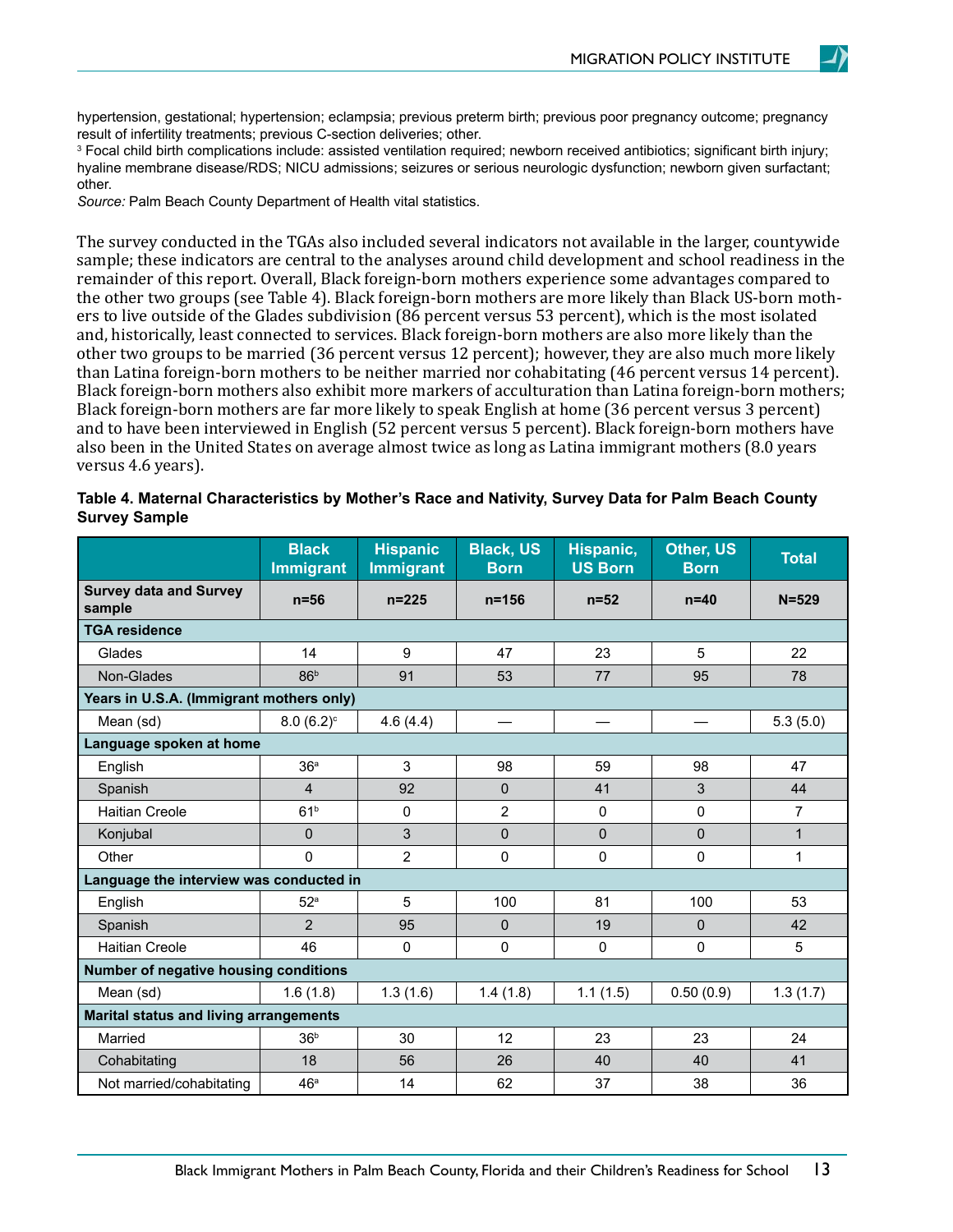J)

|                                                                                | <b>Black</b><br><b>Immigrant</b> | <b>Hispanic</b><br>Immigrant | <b>Black, US</b><br><b>Born</b> | Hispanic,<br><b>US Born</b>  | Other, US<br><b>Born</b>     | <b>Total</b>                   |
|--------------------------------------------------------------------------------|----------------------------------|------------------------------|---------------------------------|------------------------------|------------------------------|--------------------------------|
| Mother currently working                                                       | 20 <sup>a</sup>                  | $\overline{4}$               | 21                              | 25                           | 13                           | 14                             |
| Mother's partner currently                                                     | $n=40$                           | $n = 197$                    | $n = 99$                        | $n = 37$                     | $n = 32$                     | $n = 405$                      |
| working                                                                        | 90 <sup>b</sup>                  | 93                           | 65                              | 95                           | 81                           | 85                             |
| <b>Number of children</b>                                                      |                                  |                              |                                 |                              |                              |                                |
| Mean (sd)                                                                      | 2.0(1.1)                         | 1.9(1.0)                     | 2.2(1.5)                        | 2.0(1.0)                     | 1.7(1.0)                     | 2.0(1.2)                       |
| At or below poverty<br>threshold                                               | 80                               | 74                           | 76                              | 57                           | 50                           | 72                             |
| "Income (income mid-point used as a proxy)"                                    |                                  |                              |                                 |                              |                              |                                |
| Mean (sd)                                                                      | \$13,004.63<br>(\$12,581.01)     | \$19,082.95<br>(\$11,629.75) | \$13,955.59<br>(\$16,530.90)    | \$21,357.14<br>(\$19,464.78) | \$23,256.25<br>(\$17,856.31) | "\$17,463.38<br>(\$15,007.27)" |
| Mother's health "good, very<br>good, or excellent"                             | 84                               | 76                           | 92                              | 81                           | 85                           | 83                             |
| <b>Use of Healthy Beginnings Services</b>                                      |                                  |                              |                                 |                              |                              |                                |
| Received either Care<br>Coordination and/<br>or Intensive Care<br>Coordination | 86                               | 95                           | 80                              | 65                           | 73                           | 85                             |
| Mother has health<br>insurance                                                 | 43 <sup>b</sup>                  | 30                           | 93                              | 75                           | 80                           | 58                             |
| Income supports                                                                |                                  |                              |                                 |                              |                              |                                |
| Food stamps                                                                    | 21 <sup>b</sup>                  | 23                           | 71                              | 48                           | 48                           | 41                             |
| Women, Infants, and<br>Children (WIC)                                          | 93                               | 90                           | 87                              | 79                           | 73                           | 87                             |
| <b>TANF</b>                                                                    | 0                                | 1                            | 19                              | 6                            | 18                           | 8                              |
| Rent voucher                                                                   | $\Omega$                         | $\overline{2}$               | 8                               | $6\phantom{1}$               | 8                            | 5                              |
| SSI                                                                            | 7 <sup>b</sup>                   | 0                            | 24                              | 19                           | 15                           | 11                             |
| Unemployment<br>insurance                                                      | $\overline{7}$                   | $\overline{4}$               | $\mathfrak{S}$                  | $\pmb{0}$                    | 13                           | $\overline{4}$                 |
| Earned Income Tax<br>Credit                                                    | 14                               | 9                            | 17                              | 17                           | 33                           | 15                             |
| Total areas in which services were used in past year <sup>1</sup>              |                                  |                              |                                 |                              |                              |                                |
| Mean (sd)                                                                      | 3.3(1.7)                         | 3.0(1.2)                     | 4.1(2.1)                        | 3.6(1.9)                     | 4.5(3.1)                     | 3.5(1.9)                       |
| Depression Score 16 or<br>higher <sup>2</sup>                                  | 53 <sup>a</sup>                  | 23                           | 50                              | 39                           | 35                           | 36                             |
| Year 2 Parenting stress<br>$(86+)$                                             | 24                               | 17                           | 21                              | 17                           | 21                           | 19                             |
| Overall parenting score <sup>3</sup>                                           |                                  |                              |                                 |                              |                              |                                |
| Mean (sd)                                                                      | $0.80$ $(.12)^a$                 | 0.71(0.18)                   | 0.80(.14)                       | 0.80(.14)                    | 0.80(0.16)                   | 0.76(0.16)                     |
| Number of children's books in the home at Year 5                               |                                  |                              |                                 |                              |                              |                                |
| Mean (sd)                                                                      | 27.3 (41.9)                      | 14.4 (16.9)                  | 25.2 (30.3)                     | 16.4(21.0)                   | 53.7 (57.5)                  | 22.2 (30.6)                    |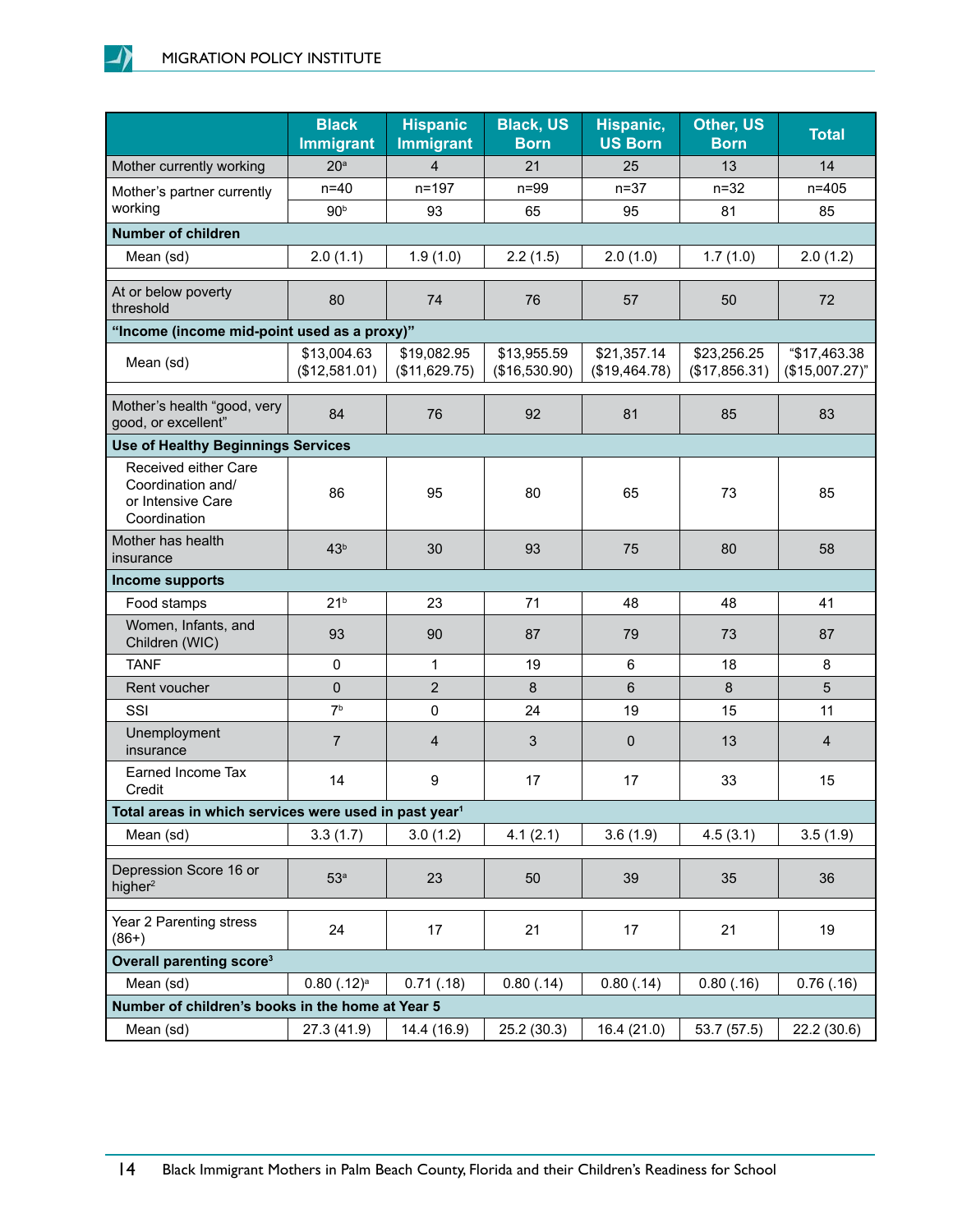|                                               | <b>Black</b><br><b>Immigrant</b> | <b>Hispanic</b><br><b>Immigrant</b> | <b>Black, US</b><br><b>Born</b> | Hispanic,<br><b>US Born</b> | Other, US<br><b>Born</b> | <b>Total</b> |
|-----------------------------------------------|----------------------------------|-------------------------------------|---------------------------------|-----------------------------|--------------------------|--------------|
| <b>Educational expectations for child</b>     |                                  |                                     |                                 |                             |                          |              |
| Year 4                                        |                                  |                                     |                                 |                             |                          |              |
| To receive less than a<br>high school diploma | $\mathbf 0$                      | $\overline{2}$                      | $\mathbf 0$                     | $\mathbf 0$                 | 0                        |              |
| To graduate from high<br>school               | $\mathbf 0$                      | 12                                  | 5                               | 18                          | 5                        | 8            |
| To attend college                             | 10                               | 2                                   | 5                               | 6                           | 5                        | 4            |
| To graduate from college                      | 90                               | 85                                  | 90                              | 77                          | 90                       | 87           |
| Year <sub>5</sub>                             |                                  |                                     |                                 |                             |                          |              |
| To receive less than a<br>high school diploma | 0                                | 1                                   | $\Omega$                        | 0                           | 0                        | 0            |
| To graduate from high<br>school               | $\mathbf 0$                      | 19                                  | 12                              | 16                          | 14                       | 14           |
| To attend college                             | 17                               | 8                                   | 12                              | 13                          | 24                       | 12           |
| To graduate from college                      | 83                               | 73                                  | 77                              | 71                          | 62                       | 74           |

*Notes:* Year 1 sample (N=531) No weights applied. Other, Foreign-born are not included in this table due to a small sample  $(n=3)$ .

a Denotes z-test of column proportions are statistically significant at p< .05 or lower between Black, Foreign-born and Hispanic, Foreign-born.

b Denotes z-test of column proportions are statistically significant at p< .05 or lower between Black, Foreign-born and Black, US-born.

c Denotes *one way ANOVA* differences are statistically significant at *p*< .001 or lower between Black, Foreign-born and Hispanic, Foreign-born.

1 Items in this score include meeting the family's basic needs, such as food, clothing, and housing; child care; medical and mental health care; and addressing concerns about their children's health and development. Only those items asked in all five years of the survey are included in this score.

2 The Center for Epidemiologic Studies Depression Scale (CES-D) scores range from 0 to 60, with higher scores indicating the presence of more depressive symptoms.

 $^3$  The overall parenting score ranges from 0 to 1 with 1 indicating more positive parenting.

*Source:* Yearly in-person interviews.

Employment levels are generally higher in Black immigrant families than in either Latina immigrant or Black native-born families. Black foreign-born mothers are more likely than Latina foreign-born mothers to be working (20 percent versus 4 percent), perhaps reflecting the fact that they are less likely to have a partner. However, when they do have a partner, he is much more likely to be working than the typical partner of Black US-born mothers (90 percent versus 65 percent). Black foreign-born mothers, on the other hand, are relatively disconnected from public benefits when compared with Black native-born mothers; for instance, they are less likely than Black US-born mothers to have health insurance (43 percent versus 93 percent), use food stamps (21 percent versus 71 percent), or receive Supplemental Security Income (7 percent versus 24 percent).

> *Employment levels are generally higher in Black immigrant families than in either Latina immigrant or Black native-born families.*

Other measures of mothers' well-being showed mixed results for Black immigrant mothers versus other groups. For example, Black foreign-born mothers are more than twice as likely as Latina foreign-born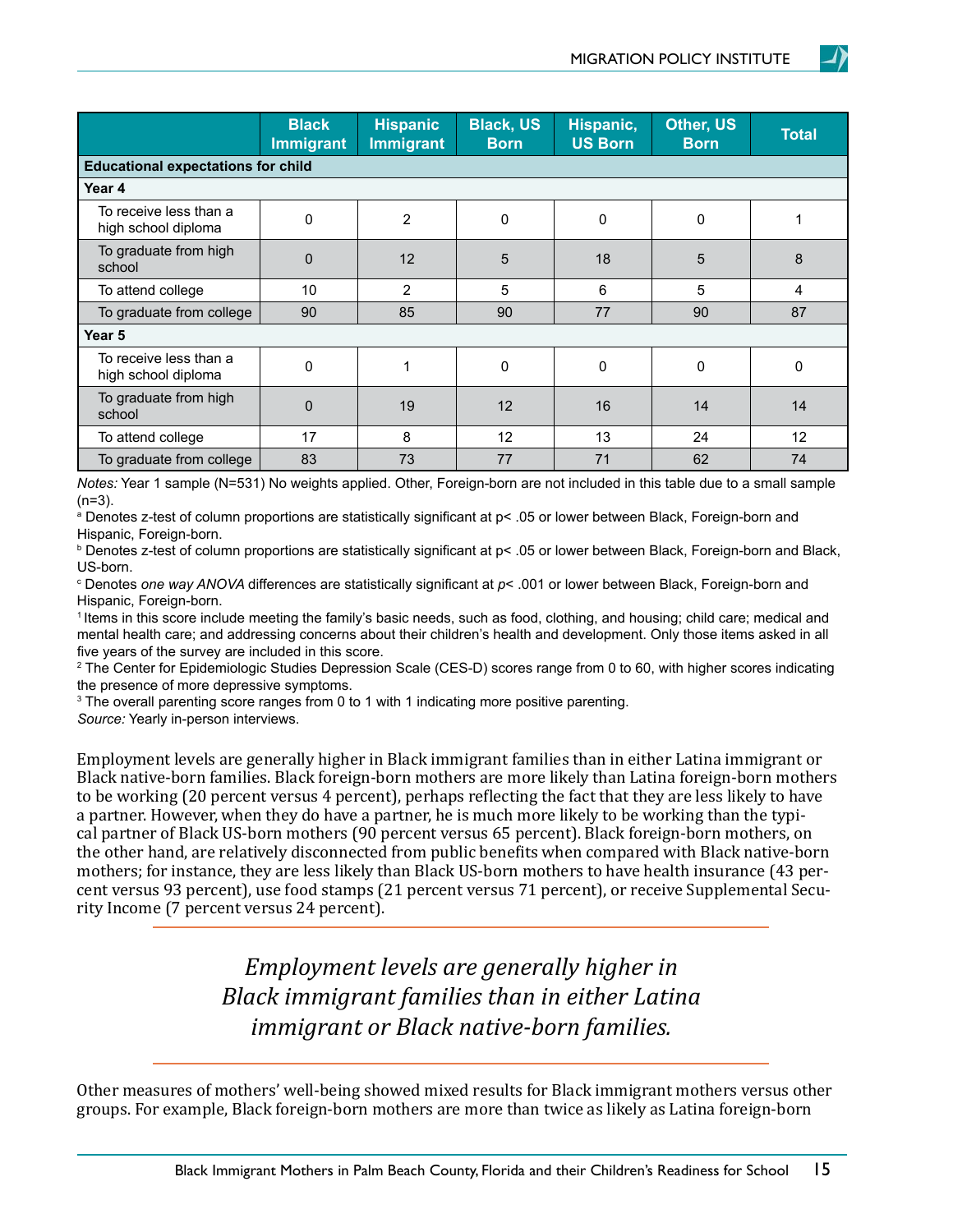

mothers to have a depression score of 16 or higher (53 percent versus 23 percent). On the other hand, they have a significantly higher positive parenting score (0.80 versus 0.71).

The survey sample in the TGAs also includes several measures of children's circumstances — including health, health care, and child-care arrangements — not available in the broader countywide sample (see Table 5). There are few differences across the focal race/ethnic and nativity groups, but children of Black immigrant mothers are far more likely than children of Latina immigrant mothers to be in formal, centerbased child care at all preschool ages. The gap in center-based care enrollment between children of Black and Latina immigrants increases from 18 percentage points in year 2 of the study (19 percent versus 1 percent) to 40 points in year 5 (67 percent versus 27 percent). Children of Black native-born mothers have similarly high levels of enrollment in center-based care**.**

|                                                                            | <b>Black</b><br><b>Immigrant</b> | <b>Hispanic</b><br><b>Immigrant</b> | <b>Black, US</b><br><b>Born</b> | Hispanic,<br><b>US Born</b> | <b>Other, US</b><br><b>Born</b> | <b>Total</b> |
|----------------------------------------------------------------------------|----------------------------------|-------------------------------------|---------------------------------|-----------------------------|---------------------------------|--------------|
| <b>Survey data and Survey</b><br>sample                                    | $n=56$                           | $n = 225$                           | $n = 156$                       | $n = 52$                    | $n=40$                          | $n = 529$    |
| Age of Focal Child in Months [Mean (sd)]                                   |                                  |                                     |                                 |                             |                                 |              |
| Year 1                                                                     | 2.1(1.4)                         | 1.7(1.1)                            | 1.8(1.2)                        | 1.8(0.9)                    | 1.9(1.2)                        | 1.8(1.2)     |
| Year <sub>2</sub>                                                          | 15.0(1.7)                        | 14.4(1.3)                           | 14.7(1.7)                       | 14.7(1.1)                   | 14.8(1.3)                       | 14.6(1.5)    |
| Year 3                                                                     | $27.1 (2.2)^{a, b}$              | 26.0(1.3)                           | 26.4(1.5)                       | 26.5(1.5)                   | 26.2(1.3)                       | 26.3(1.5)    |
| Year 4                                                                     | 39.5(2.0)                        | 39.0(1.2)                           | 39.0(1.4)                       | 40.0(1.3)                   | 39.0(1.4)                       | 39.1(1.4)    |
| Year 5                                                                     | 50.5(2.2)                        | 50.0(1.8)                           | 50.3(1.7)                       | 50.5(1.4)                   | 50.1(1.7)                       | 50.2(1.8)    |
| Focal child is a girl                                                      | 55                               | 41                                  | 40                              | 46                          | 55                              | 44           |
| Focal child's general health status                                        |                                  |                                     |                                 |                             |                                 |              |
| Year 1                                                                     |                                  |                                     |                                 |                             |                                 |              |
| Good, very good, or excellent                                              | 98                               | 85                                  | 98                              | 96                          | 95                              | 92           |
| Year <sub>2</sub>                                                          |                                  |                                     |                                 |                             |                                 |              |
| Good, very good, or excellent                                              | 100                              | 80                                  | 93                              | 83                          | 97                              | 88           |
| Year <sub>3</sub>                                                          |                                  |                                     |                                 |                             |                                 |              |
| Good, very good, or excellent                                              | 98                               | 87                                  | 98                              | 97                          | 96                              | 93           |
| Year 4                                                                     |                                  |                                     |                                 |                             |                                 |              |
| Good, very good, or excellent                                              | 100                              | 85                                  | 95                              | 100                         | 100                             | 92           |
| Year 5                                                                     |                                  |                                     |                                 |                             |                                 |              |
| Good, very good, or excellent                                              | 100                              | 87                                  | 96                              | 97                          | 100                             | 93           |
| Focal child has special medical needs                                      |                                  |                                     |                                 |                             |                                 |              |
| Year 2                                                                     | $4^{\text{b}}$                   | 16                                  | 29                              | 21                          | 27                              | 20           |
| Year <sub>3</sub>                                                          | 14                               | 15                                  | 26                              | 25                          | 25                              | 20           |
| Year 4                                                                     | 10                               | 16                                  | 23                              | 6                           | 35                              | 18           |
| Year 5                                                                     | 11                               | 19                                  | 27                              | 16                          | 19                              | 21           |
| <b>Focal child's child care</b>                                            |                                  |                                     |                                 |                             |                                 |              |
| Year 1                                                                     |                                  |                                     |                                 |                             |                                 |              |
| At home                                                                    | 80                               | 96                                  | 67                              | 75                          | 80                              | 82           |
| Relatives, friends, or<br>neighbors                                        | 18 <sup>a</sup>                  | 4                                   | 26                              | 19                          | $\bf 8$                         | 14           |
| Child-care center, Head<br>Start, prekindergarten, or<br>family child care | $\overline{2}$                   | 0                                   | 6                               | $\overline{2}$              | 8                               | 3            |

|  |  | Table 5. Child Characteristics by Mother's Race and Nativity, Palm Beach County Survey Sample |  |  |
|--|--|-----------------------------------------------------------------------------------------------|--|--|
|--|--|-----------------------------------------------------------------------------------------------|--|--|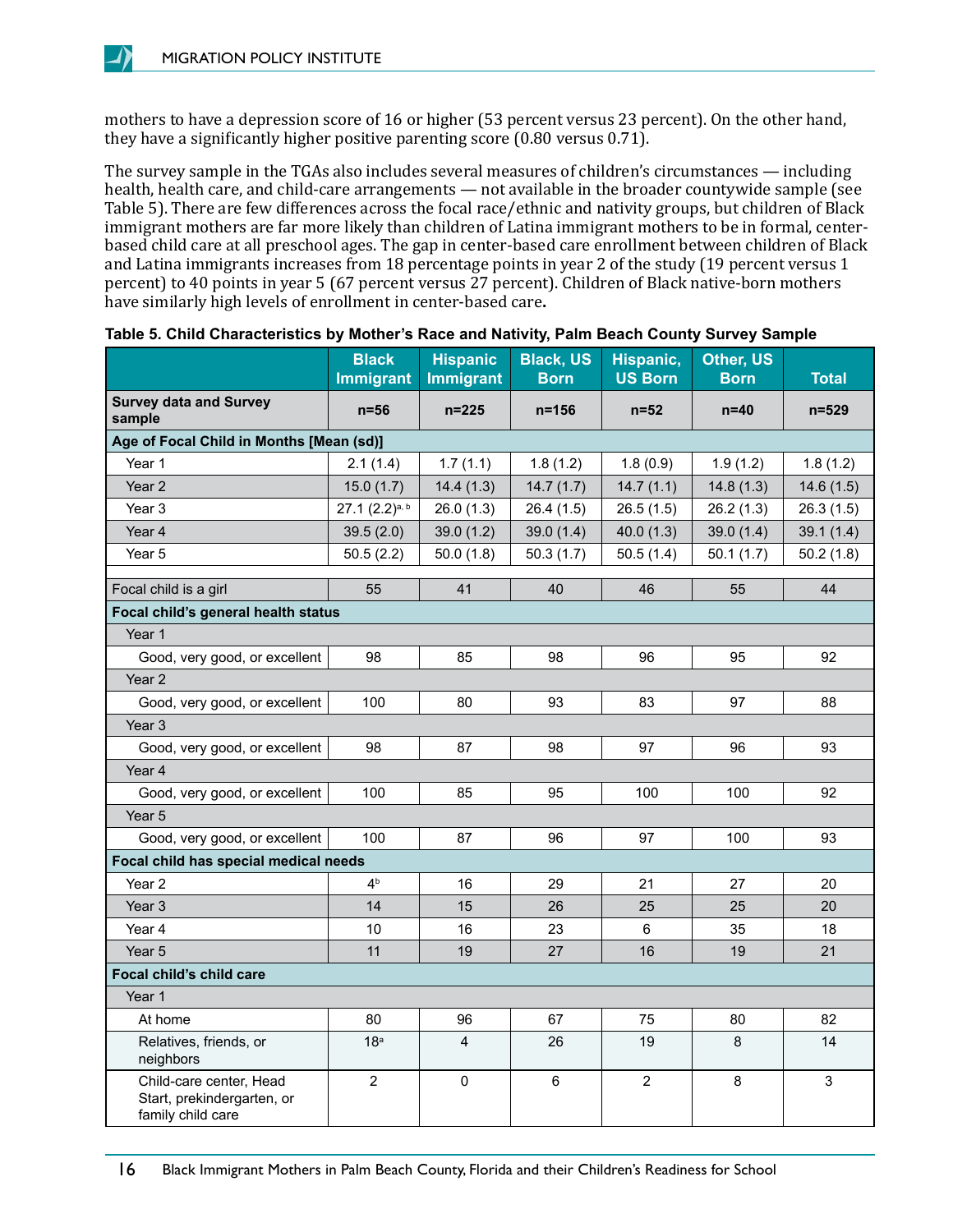|                                                                            | <b>Black</b><br><b>Immigrant</b> | <b>Hispanic</b><br><b>Immigrant</b> | <b>Black, US</b><br><b>Born</b> | Hispanic,<br><b>US Born</b> | Other, US<br><b>Born</b> | <b>Total</b>   |
|----------------------------------------------------------------------------|----------------------------------|-------------------------------------|---------------------------------|-----------------------------|--------------------------|----------------|
| Other or multiple<br>arrangements                                          | $\mathbf 0$                      | $\mathbf 0$                         | $\overline{2}$                  | $\overline{4}$              | 5                        | 1              |
| Year <sub>2</sub>                                                          |                                  |                                     |                                 |                             |                          |                |
| At home                                                                    | 38                               | 70                                  | 32                              | 52                          | 53                       | 52             |
| Relatives, friends, or<br>neighbors                                        | 43                               | 28                                  | 24                              | 29                          | 30                       | 29             |
| Child-care center, Head<br>Start, prekindergarten, or<br>family child care | 19 <sup>a</sup>                  | $\mathbf{1}$                        | 41                              | 19                          | 17                       | 19             |
| Other or multiple<br>arrangements                                          | $\mathbf 0$                      | $\mathbf{1}$                        | $\overline{2}$                  | $\mathbf{0}$                | $\Omega$                 | 1              |
| Year <sub>3</sub>                                                          |                                  |                                     |                                 |                             |                          |                |
| At home                                                                    | 30                               | 66                                  | 26                              | 50                          | 42                       | 46             |
| Relatives, friends, or<br>neighbors                                        | 27                               | 22                                  | 25                              | 19                          | 29                       | 24             |
| Child-care center, Head<br>Start, prekindergarten, or<br>family child care | 39a                              | 10                                  | 43                              | 31                          | 29                       | 27             |
| Other or multiple<br>arrangements                                          | 5                                | $\overline{2}$                      | $\overline{7}$                  | 0                           | $\pmb{0}$                | $\overline{4}$ |
| Year 4                                                                     |                                  |                                     |                                 |                             |                          |                |
| At home                                                                    | 33                               | 63                                  | 39                              | 44                          | 55                       | 49             |
| Relatives, friends, or<br>neighbors                                        | 28                               | 20                                  | 15                              | 18                          | 25                       | 19             |
| Child-care center, Head<br>Start, prekindergarten, or<br>family child care | 39a                              | 15                                  | 45                              | 38                          | 10                       | 30             |
| Other or multiple<br>arrangements                                          | $\pmb{0}$                        | $\overline{2}$                      | $\overline{2}$                  | $\mathbf 0$                 | 10                       | $\overline{2}$ |
| Year 5                                                                     |                                  |                                     |                                 |                             |                          |                |
| At home                                                                    | 25                               | 53                                  | 27                              | 26                          | 43                       | 38             |
| Relatives, friends, or<br>neighbors                                        | $\bf 8$                          | 16                                  | 10                              | 26                          | 14                       | 14             |
| Child-care center, Head<br>Start, prekindergarten, or<br>family child care | 67a                              | 27                                  | 54                              | 48                          | 43                       | 44             |
| Other or multiple<br>arrangements                                          | $\pmb{0}$                        | 4                                   | 9                               | 0                           | 0                        | 5              |

*Notes:* Year 1 sample (N=531) No weights applied. Other, Foreign-born are not included in this table due to a small sample  $(n=3)$ .

a Denotes *z*-test of column proportions are statistically significant at *p*< .05 or lower between Black, Foreign-born and Hispanic, Foreign-born.

b Denotes *z*-test of column proportions are statistically significant at *p*< .05 or lower between Black, Foreign-born and Black, US-born.

1 Items in this score include meeting the family's basic needs, such as food, clothing, and housing; child care; medical and mental health care; and addressing concerns about their children's health and development. Only those items asked in all five years of the survey are included in this score.

2 The Center for Epidemiologic Studies Depression Scale (CES-D) scores range from 0 to 60, with higher scores indicating the presence of more depressive symptoms.

*Source*: Yearly in-person interviews.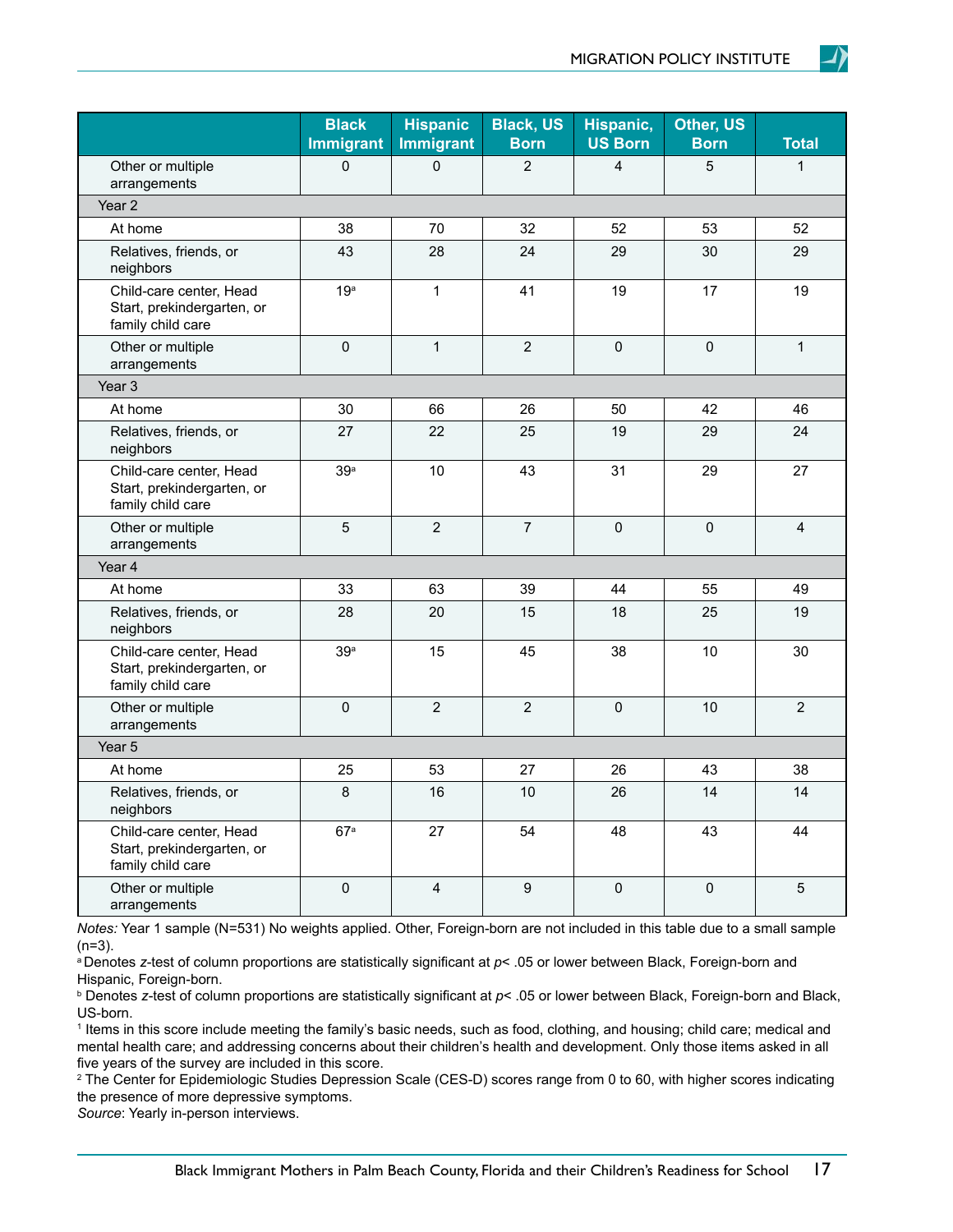The children of Black immigrant mothers differ significantly from those of Black native-born mothers in the survey sample in one regard: they are far less likely to have reported health problems. Black foreignborn mothers are significantly less likely than Black US-born mothers to report that their child has special medical needs in year 2 (4 percent versus 29 percent); this pattern continues through year 5 of the survey, but is not statistically significant after year  $2^{21}$ 

*Child outcomes for Palm Beach County survey sample.* Children of Black immigrant mothers fare significantly better than those of Latina immigrants on outcome measures reported by their mothers (see Table 6). In year 5 of the study, children of Black immigrants are more likely than children of Latina immigrants to be reported in the top 25 percent for socioemotional well-being (28 percent versus 8 percent) and in the top 25 percent for pre-academic skills (56 percent versus 11 percent). There are no statistically significant differences in these parent-reported outcomes between children of Black immigrant mothers and children of Black native-born mothers.

|                                                | <b>Black</b><br><b>Immigrant</b> | <b>Hispanic</b><br><b>Immigrant</b> | <b>Black, US</b><br><b>Born</b> | Hispanic,<br><b>US Born</b> | Other, US<br><b>Born</b> | <b>Total</b> |
|------------------------------------------------|----------------------------------|-------------------------------------|---------------------------------|-----------------------------|--------------------------|--------------|
|                                                | $n=36$                           | $n = 135$                           | $n = 128$                       | $n = 31$                    | $n = 21$                 | $N = 351$    |
| How does focal child communicate               |                                  |                                     |                                 |                             |                          |              |
| Does not talk yet                              | 0                                | 0                                   | 0                               | 0                           | 0                        | 0            |
| Mostly talking in one-word<br>sentences        | $\mathbf 0$                      | 3                                   | 1                               | 3                           | 5                        | 2            |
| Talking in 2-3 word phrases                    | $\pmb{0}$                        | 8                                   | 4                               | 3                           | 5                        | 5            |
| Talking in fairly complete, short<br>sentences | 31                               | 23                                  | 16                              | 13                          | 14                       | 20           |
| Talking in long, complicated<br>sentences      | 69                               | 66                                  | 80                              | 81                          | 76                       | 73           |
| Communication skills in the top<br>25%         | 42                               | 19                                  | 32                              | 13                          | 48                       | 27           |
| Social-Emotional skills in the top<br>25%      | 28 <sup>a</sup>                  | 8                                   | 34                              | 19                          | 38                       | 22           |
| Use of book skills in the top 25%              | 81                               | 58                                  | 73                              | 74                          | 81                       | 68           |
| Pre-academic skills in the top<br>25%          | 56 <sup>a</sup>                  | 11                                  | 53                              | 29                          | 38                       | 34           |
| Preliteracy skills in the top 25%              | 47                               | 35                                  | 56                              | 39                          | 62                       | 46           |

|  | Table 6. Child Outcomes at Year 5 by Mother's Race and Nativity, Palm Beach County Survey Sample |  |  |
|--|--------------------------------------------------------------------------------------------------|--|--|
|  |                                                                                                  |  |  |

*Notes:* Year 5 sample (N=529) No weights applied. Other, Foreign-born are not included in this table due to a small sample. a Denotes *z*-test of column proportions are statistically significant at *p*< .05 or lower between Black, Foreign-born and Hispanic, Foreign-born.

b Denotes *z*-test of column proportions are statistically significant at *p*< .05 or lower between Black, Foreign-born and Black, US-born.

Mother's self-reported responses to the below questions included in the above scales:

- Communication Skills: Speaks clearly so that strangers understand; Refers to him/her-self as I; Uses appropriate social greetings; Is a good listener; Waits his/her turn to talk; and If asked, can say his/her first and last name. (Scored on a three-point scale ranging from "almost never" to "sometimes" to "most of the time.")
- Social-Emotional Skills: Seems happy; Gets angry easily; Pays attention well; Is eager to learn new things; Is accepted and liked by other children; Adjusts easily to a new situation; Likes to try new things; Helps or cooperates with adults; Likes playing with other children close to his/her age; Worries about things; Is overly active and unable to sit still; Finishes what he/she is asked to do; Is aggressive; and Does things without thinking. (Scored on a three-point scale ranging from "almost never" to "sometimes" to "most of the time.")

<sup>21</sup> Mothers were asked, "Did a doctor or professional ever tell you that your child has any special medical needs?" However, these special needs were not independently verified.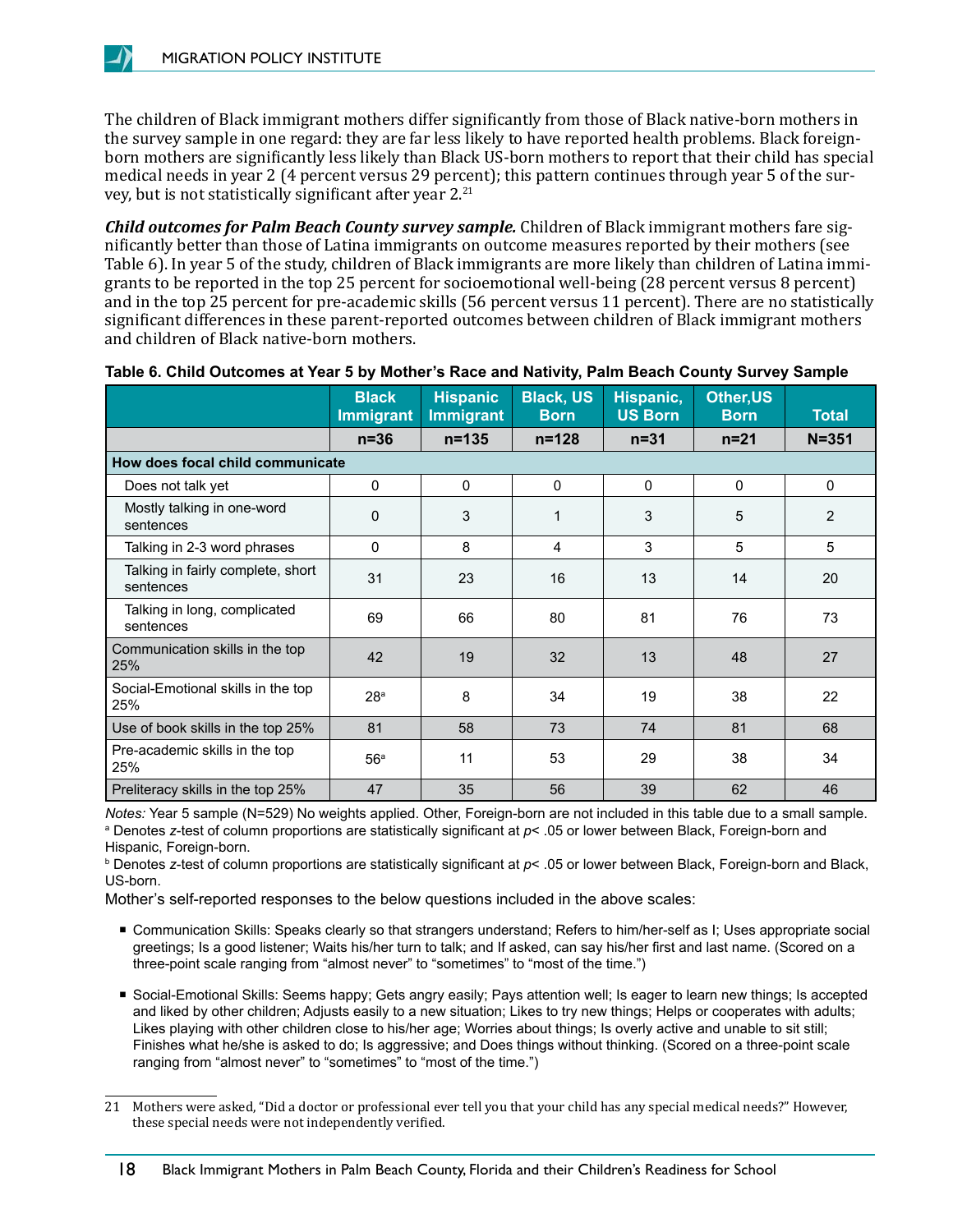- Use of Books Skills: Looks at picture books on his/her own; Points to pictures while looking at picture books; Pretends to read the words in a book; Reads the written words in a book; and When looking at a book, can tell what is in each picture. (Scored on a three-point scale ranging from "almost never" to "sometimes" to "most of the time.")
- School Readiness Skills: Can point to the colors when you say the names; Can say the names of the colors; Points to the letters of the alphabet when you say the names; Can say the names of the letters of the alphabet; and How high can he/she count. (Scored on a four-point scale ranging from "all of them" to "most of them" to "some of them" to "none of them.")
- Preliteracy Skills: Scribbles or draws on paper; Draws pictures of people or objects; Tells you in words about what he/ she has drawn; Tries to draw shapes, numbers, or letters; Can draw one or more shapes that you recognize; and Can draw one or more letters that you recognize. (Scored on a two-point scale ranging from "no" to "yes.") *Source:* Yearly in-person interviews.

Perhaps most importantly, children of Black immigrants perform better than either children of Latina immigrants or children of Black natives on the county school district's kindergarten readiness assessments (see Table 7). Children of Black immigrant mothers are significantly more likely than those of Latina immigrants to be in the "consistently demonstrating" category on the ECHOS assessment (49 percent versus 13 percent). Children of Black immigrant mothers are also more likely than those of Latina immigrants to score a 67 or more on the FAIR assessment (58 percent versus 30 percent). They are more likely to pass both the ECHOS and FAIR assessments than children of Black native-born mothers, though here the differences in scores are not statistically significant.

| <b>Survey Sample</b>       |                                  |                                     |                                 |                             |                          |              |            |  |  |  |  |
|----------------------------|----------------------------------|-------------------------------------|---------------------------------|-----------------------------|--------------------------|--------------|------------|--|--|--|--|
|                            | <b>Black</b><br><b>Immigrant</b> | <b>Hispanic</b><br><b>Immigrant</b> | <b>Black, US</b><br><b>Born</b> | Hispanic,<br><b>US Born</b> | Other, US<br><b>Born</b> | <b>Total</b> | <b>PBC</b> |  |  |  |  |
| <b>School Readiness</b>    |                                  |                                     |                                 |                             |                          |              |            |  |  |  |  |
| <b>ECHOS</b> scores        |                                  |                                     |                                 |                             |                          |              |            |  |  |  |  |
| Not yet demonstrating      | 12                               | 32                                  | 21                              | 21                          | 15                       | 24           | 13         |  |  |  |  |
| Emerging/Progressing       | 39                               | 55                                  | 55                              | 46                          | 46                       | 52           | 40         |  |  |  |  |
| Consistently demonstrating | 49 <sup>a</sup>                  | 13                                  | 25                              | 32                          | 39                       | 24           | 47         |  |  |  |  |
| <b>FAIR scores</b>         |                                  |                                     |                                 |                             |                          |              |            |  |  |  |  |
| 66 or less                 | 42                               | 70                                  | 63                              | 57                          | 60                       | 63           | 35         |  |  |  |  |
| 67 or more                 | 58 <sup>a</sup>                  | 30                                  | 38                              | 43                          | 40                       | 37           | 65         |  |  |  |  |

| Table 7. Focal Child's School Readiness by Mother's Race and Nativity, Survey Sample and County |  |  |  |
|-------------------------------------------------------------------------------------------------|--|--|--|
|-------------------------------------------------------------------------------------------------|--|--|--|

*Notes:* <sup>a</sup> Denotes z-test of column proportions are statistically significant at p< .05 or lower between Black, Foreign-born and Hispanic, Foreign-born.

 $^{\rm b}$  Denotes z-test of column proportions are statistically significant at p< .05 or lower between Black, Foreignborn and Black, US-born.

*Source:* Palm Beach County school district.

Moreover, children of Black immigrant mothers in the distressed TGAs are about as likely as the countywide population of kindergarten entrants to pass the ECHOS assessment (49 percent versus 47 percent) — suggesting that children of Black immigrants in the TGAs experience some protection against the overall pattern of disadvantage in these areas.

#### *B. Regression Analyses of Child Outcomes*

Below we show that the children of Black immigrant mothers continue to display an advantage over the children of Latina immigrant mothers on kindergarten readiness measures, even when controlling for socioeconomic and other child and family characteristics. The children of Black immigrant mothers also show an advantage relative to those of Black native-born mothers on some measures, but these advantages tend to disappear when we control for child and family characteristics.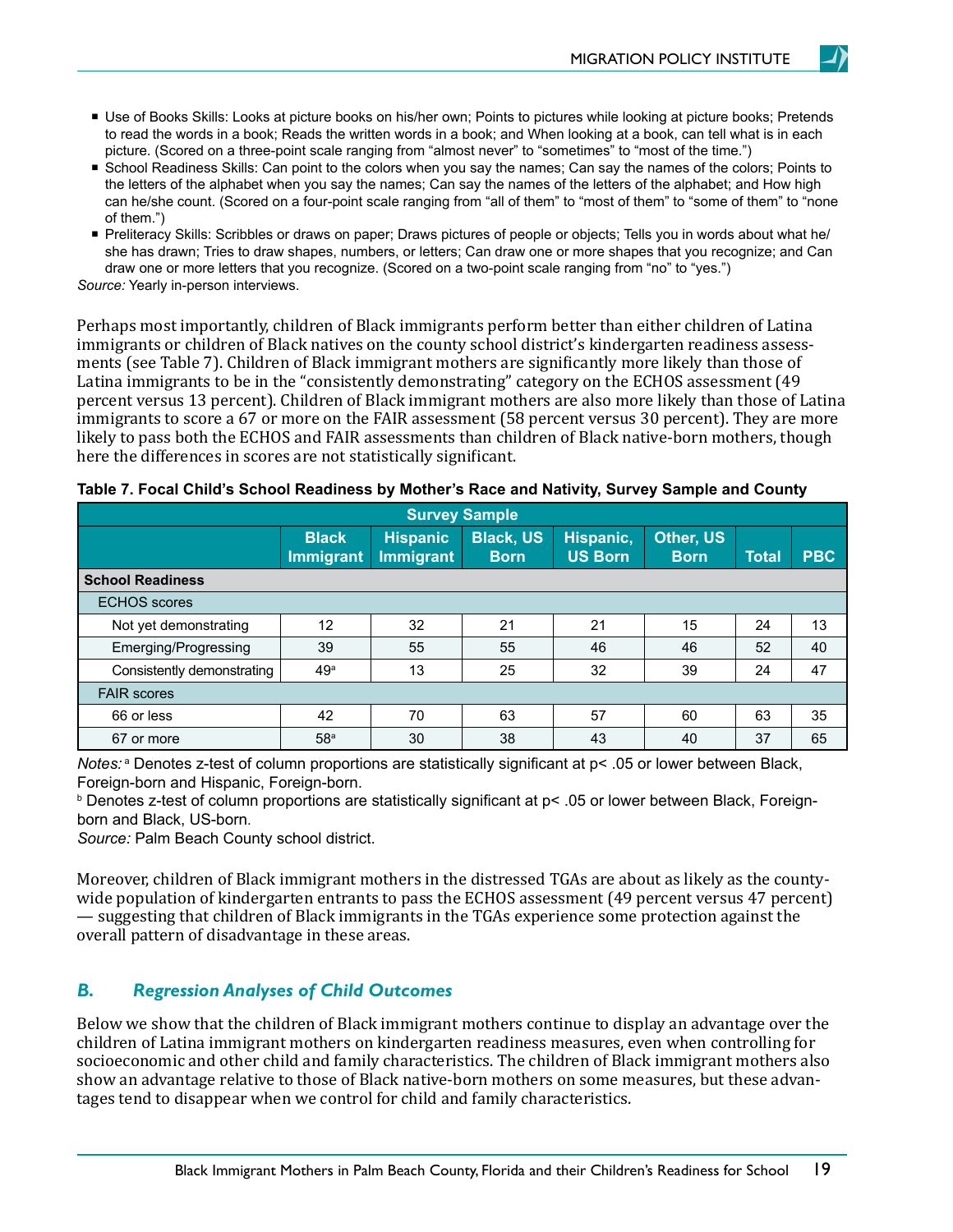#### <span id="page-23-0"></span>1. Socioemotional Behaviors (Maternal Report)

Black immigrant mothers report better behavior for their children than do Latina mothers, and this pattern persists when controlling for socioeconomic and other characteristics (see Appendix Table A-1). When controlling only for child age and gender, the behavior score (as reported by the mother) is over two-thirds of a standard deviate higher (reported in the table as 0.71) for the children of Black immigrants than for the children of Latina immigrants.<sup>22</sup> The behavioral advantage of the children of Black immigrants over those of Latina immigrants in year 5 of the study persists even when controlling for the mother's education, family structure, birth outcomes, poverty-level income, and other characteristics.

Despite reporting comparatively better behavior for their children, Black immigrant mothers report higher parenting stress and depression than Latina immigrant mothers, which are factors generally associated with poorer child behavior. On the other hand, Black immigrant mothers report much higher levels of child-care enrollment than Latina immigrant mothers, a factor associated with better child behavior. Yet neither of these factors significantly influences the strong advantage of Black immigrants' children over Latina immigrant's children in the behavioral domain. At the same time, there do not appear to be significant differences between the children of Black immigrant mothers and those of Black native-born mothers in this domain.

#### 2. Pre-Academic Skills (Maternal Report)

Black immigrant mothers also report higher pre-academic skill levels among their children than do Latina immigrant mothers (see Appendix Table A-2). When controlling for age and gender, the pre-academic skills of the children of Black immigrants are more than a standard deviation higher than those of the children of Latina immigrants. After controlling for family and child characteristics, the gap in pre-academic skills is somewhat reduced, but still remains. Children of employed mothers and those with highly educated mothers have significantly higher pre-academic skills scores, and so the relatively high rates of employment and education among Black foreign-born mothers are a partial explanation for their children's relatively high scores. In addition, the effects of parenting stress and maternal depression on pre-academic skills (two indicators on which Black immigrant mothers fare relatively poorly) are much smaller than they are for behavior scores, and they do not reach statistical significance. After accounting for parenting variables and use of center-based child care, all of which are positively and significantly related to pre-academic skills, the size of the advantage that the children of Black foreign-born mothers have compared to those of Latina foreignborn mothers declines, but remains fairly large and highly significant.

#### 3. ECHOS

Analysis of the "consistently demonstrating" category on the ECHOS portion of FLKRS showed a strong advantage for the children of Black immigrant mothers. When controlling only for gender and age, the odds that these children receive a score of "consistently demonstrating" are almost six times those for the children of Latina immigrants (see Appendix Table A-3). In addition, the odds that the children of Black immigrants score "consistently demonstrating" are also over twice as large as they are for the children of Black native-born mothers (not shown in table). Moreover, children of Black immigrants are significantly more likely to score "consistently demonstrating" than either children of Latina immigrants or children of Black natives even *after* controlling for the full range of socioeconomic and other characteristics. Overall, children with less-educated mothers and low birth weight children are less likely than other children to reach the "consistently demonstrating" threshold, while those children with more books in the home are more likely than other children to score above this threshold. Thus two of the factors that favor the children of Black immigrants (higher parental education and books in the home) may partially explain their advantage in kindergarten readiness.<sup>23</sup>

<sup>22</sup> The standard deviation is used to describe the variability in a set of numbers. In this case, it tells us how much, on average, the individual scores within a given group vary (or deviate) from the average score for the entire group.

<sup>23</sup> We also analyzed the likelihood of children receiving a score of either "consistently demonstrating" or "emerging/progressing" on the ECHOS, since this is how the Palm Beach County school district defines readiness for school. We found that, after controlling for child and family characteristics, Black children of immigrants did *not* have an advantage over other children. In addition, the only variable that showed a strong relationship to the ECHOS score was the number of books in the home.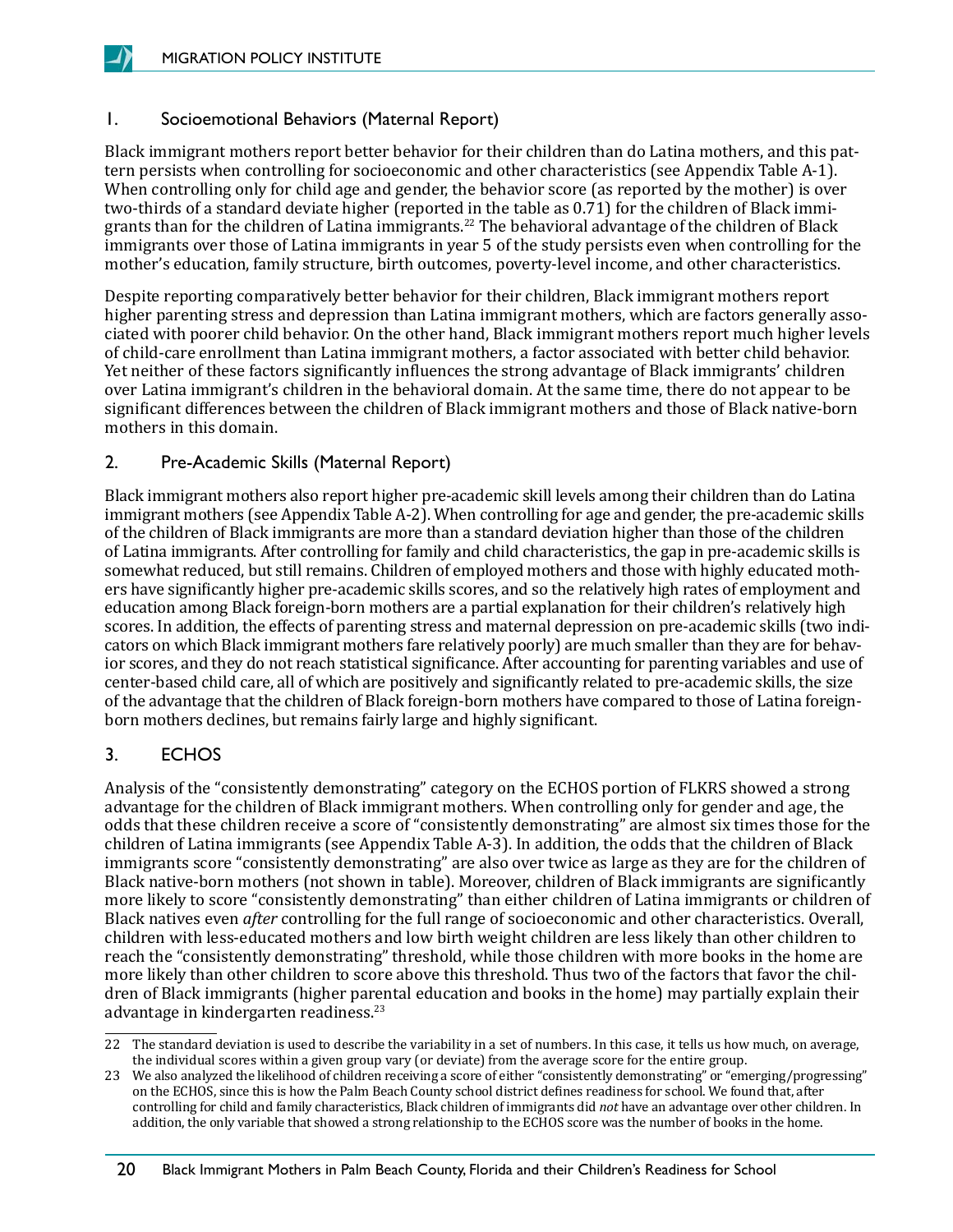#### <span id="page-24-0"></span>4. FAIR (67 or above)

Our analysis of the other Palm Beach County school district measure of school readiness — the FAIR kindergarten literacy assessment — shows that the children of Black immigrant mothers fare better than those of Latina immigrants, even when controlling for socioeconomic and other characteristics. When controlling only for gender and age, the odds that the children of Black immigrant mothers pass the FAIR literacy assessment (i.e. achieve a score of 67 or higher) are more than three times those of the children of Latina immigrants (see Appendix Table A-4). As we saw for the results from the ECHOS, birth weight and mother's education are both significantly associated with the likelihood of passing the FAIR. The number of children's books in the home is not significantly associated with passing the FAIR, but enrollment in center-based child care has a strong positive association. Poverty-level income and mother's employment also show significant associations. Once again, these factors favor the children of Black immigrants and may partially — though not entirely — explain their relatively strong performance on the literacy assessment.

### **V. Discussion and Conclusion**

The results presented here show strong advantages of the children of Black immigrant mothers in early childhood outcomes and school readiness when compared to the children of Latina immigrant mothers. The children of Black immigrants score better than the children of Latina immigrants across the board on both parent-reported measures of well-being and kindergarten readiness assessments, even when controlling for their socioeconomic circumstances, access to early education, mothers' well-being, and other important characteristics. In addition, they fared better than the children of Black native-born mothers on one of the two measures of school readiness (the ECHOS).

> *The results presented here show strong advantages of the children of Black immigrant mothers in early childhood outcomes and school readiness when compared to the children of Latina immigrant mothers.*

Perhaps most significantly, the children of Black immigrants in our sample, who resided in the TGAs, had kindergarten readiness assessment scores comparable to those for the average child entering kindergarten in the Palm Beach County school district. This finding suggests that many Black immigrant families with young children are able to overcome some of the negative environmental factors associated with living in distressed areas, such as higher rates of poverty, teen pregnancy, crime, and child abuse and neglect. The factors that protect Black immigrants' children from these environmental risks appear to include relatively high parental education and employment, as well as access to and utilization of centerbased child care and early education. But the survey data we collected do not include variables that adequately explain the relative advantage of Black immigrants' children on these measures; some of that advantage must be related to migrant selectivity, parenting skills, and other factors that are more difficult for surveys generally to measure.

Our analyses show that some of the advantages experienced by the children of Black immigrant mothers are due to their parents' relatively better educational and socioeconomic status. For instance, in the countywide sample we analyzed, Black foreign-born mothers had more formal education than Latina foreign-born mothers and were less likely to be teen mothers. Black immigrant mothers were advantaged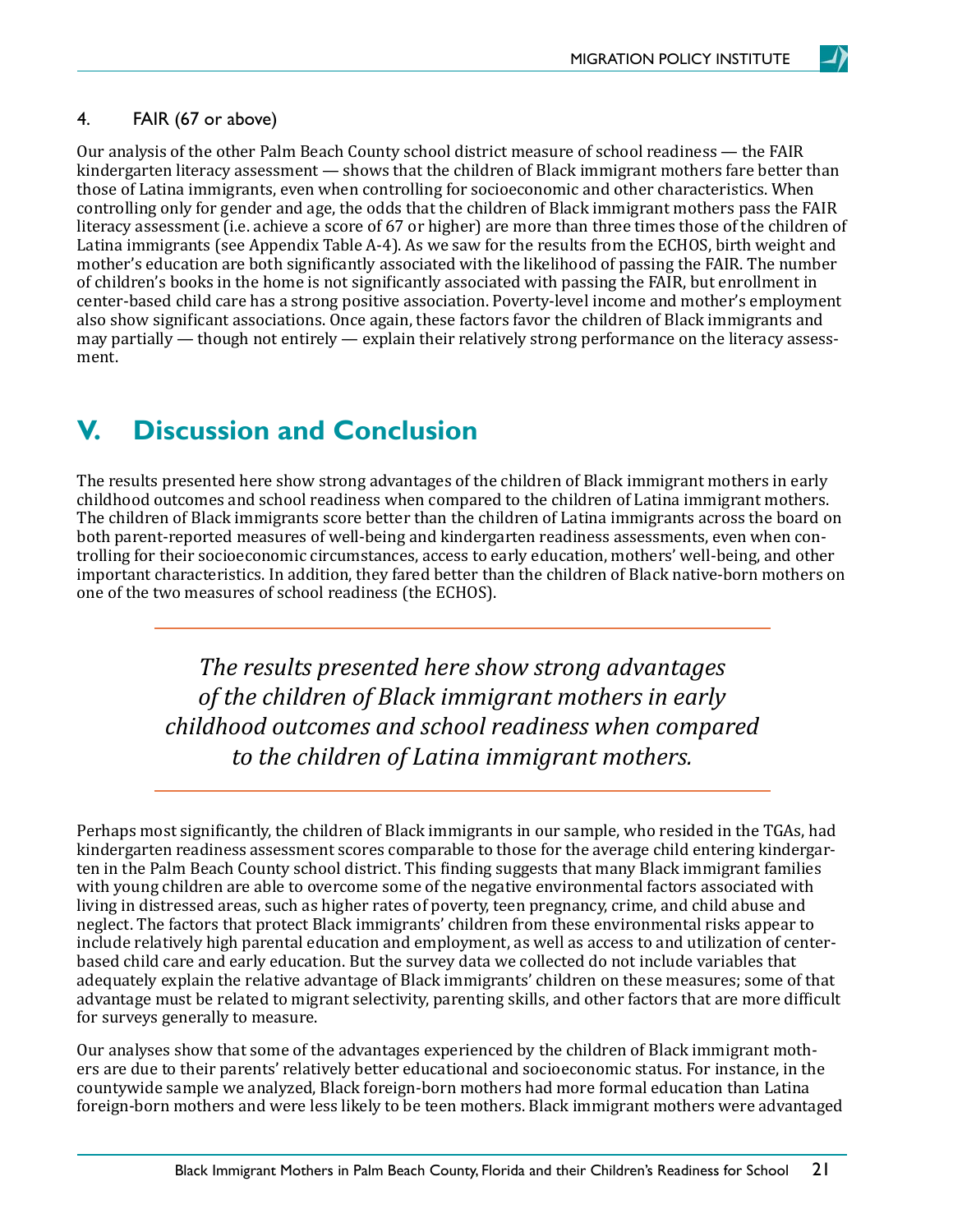relative to Black US-born mothers in terms of marital status, age, and likelihood of being a teen mother. Also, Black foreign-born mothers were less likely than both groups to reside in the TGAs. On the other hand, compared to Latina foreign-born mothers, Black foreign-born mothers had higher rates of pregnancy complications and were somewhat more likely to give birth to a child with low birth weight. Taken together, these factors generally show an advantage for Black immigrant mothers — an advantage that is reflected in better outcomes for their children at least upon entrance to kindergarten.

The more detailed data from our survey of families living in the TGAs reveal additional advantages for Black immigrant mothers compared to Latina immigrant mothers, in terms of number of years living in the United States, employment status, and overall parenting scores. On the other hand, Black foreignborn mothers were significantly less likely than Latina foreign-born mothers to be living with a partner and more likely to be depressed than Latina foreign-born mothers.<sup>24</sup> Thus the picture of Black immigrant advantage in parenting is not entirely clear, as single parenthood and depression are significant risk factors for poorer child behavior and school readiness.

What else might account for the better outcomes of Black immigrants' children, particularly in comparison to Latina immigrants' children? One possibility is that the children of Black immigrant mothers in our sample benefited from the higher English proficiency and longer US residency of their parents.<sup>25</sup> However, supplementary regression analyses conducted for the sample of only the children of Black and Latina immigrants showed that the Black immigrant advantage generally remained after controlling for number of years in the United States, whether English was spoken at home, and whether or not the mother entered the United States before the age of 13. Another possibility is that there are important unobserved characteristics associated with the relatively higher educational levels of Black immigrant mothers.

With respect to policy implications, our analyses support the well-documented association between the use of center-based care and child outcomes, and suggest the need to explore ways to enroll greater numbers of both Black and Latino immigrants' children in high-quality center-based care and preschool. We also found that parents' encouragement of children's literacy, as measured by the number of children's books in the home, was an important factor in the differential outcomes of Latina and Black immigrants' children. This finding suggests a need to better understand early parenting practices that help prepare children for school, as well as a need to increase the availability and quality of interventions designed to bolster such practices, particularly among mothers with lower educational backgrounds or literacy skills, and for whom English is a second language. Finally, consistent with some previous research, we found that low birth weight mattered for later outcomes, suggesting a need to continue to ensure that mothers have access to and utilize prenatal care. Greater attention to these and related issues would not only help build on the positive development of the children of Black immigrants, but might also help to better support the development of the children of other low-income and immigrant groups.

<sup>24</sup> While there is some evidence that shows Latino immigrants typically have better health and mental health than U.S.-born populations, very little is known about the Black immigrant population. See Javier I. Escobar, "Immigration and Mental Health: Why Are Immigrants Better Off?" *Archives of General Psychiatry* 55, No. 9 (1998): 781; and Jeanne Miranda, Juned Siddique, Thomas R. Belin, and Laura P. Kohn-Wood, "Depression Prevalence in Disadvantaged Young Black Women," *Social Psychiatry and Psychiatric Epidemiology* 40, No. 4 (2005): 253−58.

<sup>25</sup> One of the few studies describing prevalence of depression among Black immigrants shows that they have lower levels of depression compared to US-born Blacks, yet the odds of depression increase with each additional year spent in the United States (see Jean Miranda et al., "Depression Prevalence in Disadvantaged Young Black Women"). Black immigrant mothers may become more depressed over time because as they reside in the United States longer they begin to be socially categorized as a "Black American" and therefore are more susceptible to stereotypes, discrimination, and racism that African Americans face. See Teceta Tormala and Kay Deaux, "Black immigrants to the United States: Confronting and constructing ethnicity and race," in *Cultural Psychology of Immigrants,* ed. Ramaswami Mahalingam (Mahwah, NJ: Erlbaum, 2006): 253-58.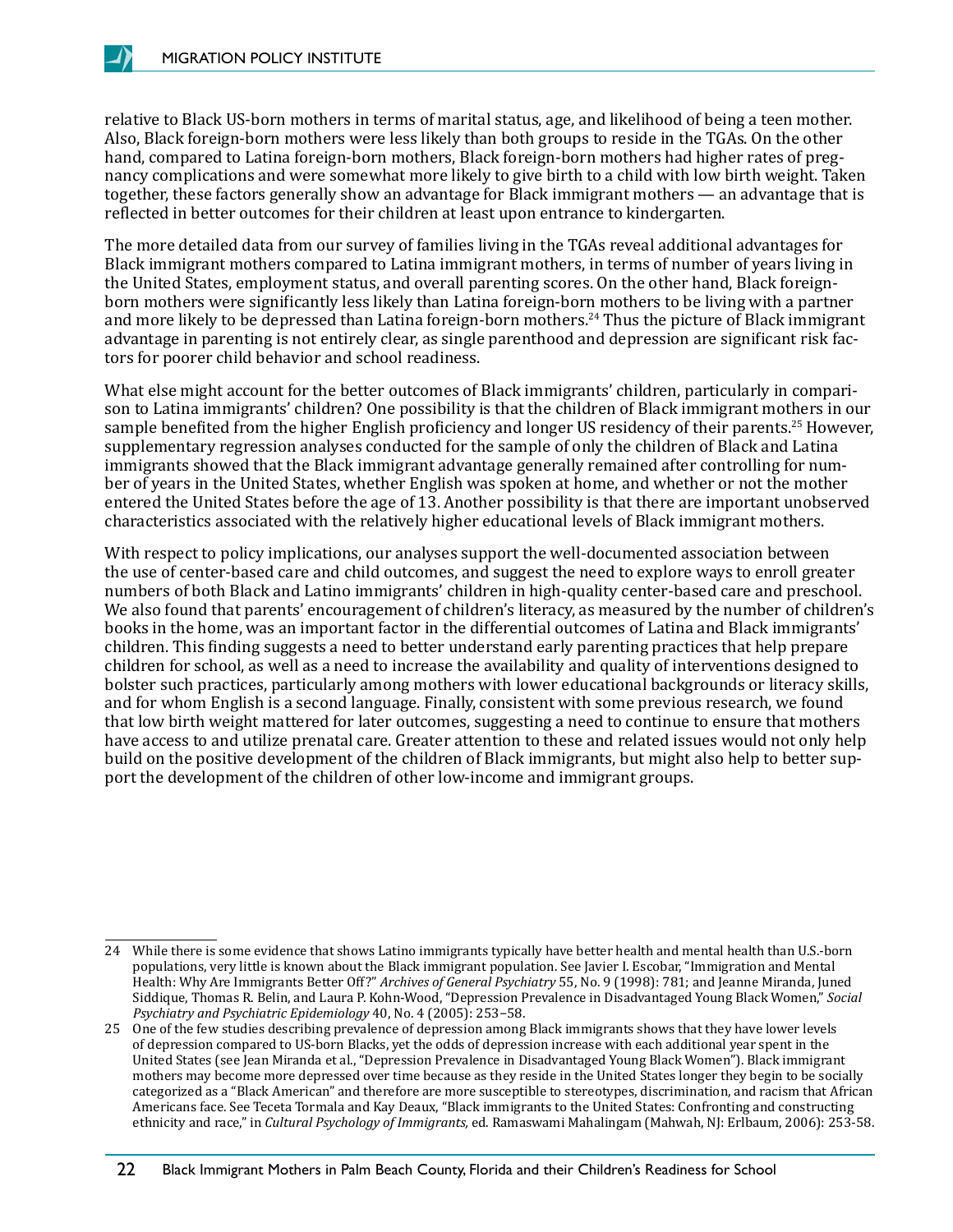# <span id="page-26-0"></span>**Appendices**

|                                                      | <b>Controlling for</b><br><b>Child's Age and</b><br><b>Gender</b> |           | <b>Baseline Variables</b> |         |           | <b>Full Model</b> |         |           |                        |
|------------------------------------------------------|-------------------------------------------------------------------|-----------|---------------------------|---------|-----------|-------------------|---------|-----------|------------------------|
|                                                      | Coeff.                                                            | <b>SE</b> | Sig.                      | Coeff.  | <b>SE</b> | Sig.              | Coeff.  | <b>SE</b> | Sig.                   |
| <b>Race/Nativity</b>                                 |                                                                   |           |                           |         |           |                   |         |           |                        |
| Black, Immigrant                                     | 0.71                                                              | 0.17      | $***$                     | 0.78    | 0.19      | ***               | 0.72    | 0.20      | $***$                  |
| Black, US Born                                       | 0.58                                                              | 0.12      | $***$                     | 0.74    | 0.15      | ***               | 0.64    | 0.16      | $***$                  |
| Hispanic, Immigrant (excluded<br>variable)           |                                                                   |           |                           |         |           |                   |         |           |                        |
| Hispanic, US Born                                    | 0.56                                                              | 0.21      | $***$                     | 0.21    | 0.21      | $***$             | 0.39    | 0.22      | $\boldsymbol{\Lambda}$ |
| Other                                                | 0.69                                                              | 0.21      | $***$                     | 0.22    | 0.22      | $***$             | 0.64    | 0.24      | $^{\star\star}$        |
| Focal child's age at Year 5                          | $-0.06$                                                           | 0.03      | *                         | $-0.05$ | 0.03      | <b>NS</b>         | $-0.04$ | 0.03      | <b>NS</b>              |
| Male focal child                                     | $-0.29$                                                           | 0.10      | $***$                     | $-0.27$ | 0.10      | $***$             | $-0.26$ | 0.10      | $^{\star\star}$        |
| <b>Baseline characteristics</b>                      |                                                                   |           |                           |         |           |                   |         |           |                        |
| Mother's education                                   |                                                                   |           |                           |         |           |                   |         |           |                        |
| Less than high school diploma                        |                                                                   |           |                           | $-0.14$ | 0.15      | <b>NS</b>         | $-0.04$ | 0.16      | <b>NS</b>              |
| High school diploma/GED                              |                                                                   |           |                           | $-0.14$ | 0.16      | <b>NS</b>         | $-0.17$ | 0.16      | <b>NS</b>              |
| More than high school diploma<br>(excluded variable) |                                                                   |           |                           |         |           |                   |         |           |                        |
| Teen mother                                          |                                                                   |           |                           | 0.03    | 0.14      | <b>NS</b>         | 0.01    | 0.15      | <b>NS</b>              |
| Focal child low birth weight                         |                                                                   |           |                           | $-0.22$ | 0.16      | <b>NS</b>         | $-0.26$ | 0.16      | <b>NS</b>              |
| Lives in Glades                                      |                                                                   |           |                           | $-0.13$ | 0.13      | <b>NS</b>         | $-0.11$ | 0.14      | <b>NS</b>              |
| Lives with partner                                   |                                                                   |           |                           | $-0.05$ | 0.12      | <b>NS</b>         | $-0.02$ | 0.12      | <b>NS</b>              |
| Currently working                                    |                                                                   |           |                           | 0.01    | 0.16      | <b>NS</b>         | $-0.06$ | 0.16      | <b>NS</b>              |
| At/below poverty threshold                           |                                                                   |           |                           | $-0.28$ | 0.12      | $\star$           | $-0.17$ | 0.12      | <b>NS</b>              |
| Focal child has special needs                        |                                                                   |           |                           | $-0.06$ | 0.17      | <b>NS</b>         | $-0.02$ | 0.17      | <b>NS</b>              |
| Number of negative housing conditions                |                                                                   |           |                           | $-0.06$ | 0.03      | $\star$           | $-0.04$ | 0.03      | <b>NS</b>              |
| Parental stress score <sup>1</sup>                   |                                                                   |           |                           |         |           |                   |         |           |                        |
| High parental stress                                 |                                                                   |           |                           | $-0.48$ | 0.14      | $***$             | $-0.51$ | 0.15      | $***$                  |
| Depression: CES-D score > 16                         |                                                                   |           |                           | $-0.23$ | 0.11      | $\star$           | $-0.25$ | 0.12      | $\star$                |
| Year 3 through 5 characteristics                     |                                                                   |           |                           |         |           |                   |         |           |                        |
| Overall parenting score                              |                                                                   |           |                           |         |           |                   | 0.20    | 0.19      | <b>NS</b>              |
| Ever received center-based child care                |                                                                   |           |                           |         |           |                   | 0.23    | 0.12      | $\star$                |
| <b>Year 5 characteristics</b>                        |                                                                   |           |                           |         |           |                   |         |           |                        |
| Number of children                                   |                                                                   |           |                           |         |           |                   | $-0.06$ | 0.04      | ۸                      |
| Number of children's books at home                   |                                                                   |           |                           |         |           |                   | 0.00    | 0.00      | <b>NS</b>              |
| Educational expectations for focal<br>child          |                                                                   |           |                           |         |           |                   | 0.20    | 0.15      | <b>NS</b>              |
| Constant                                             | 2.67                                                              | 1.44      | ۸                         | 2.76    | 1.49      | $\pmb{\wedge}$    | 2.02    | 1.58      | <b>NS</b>              |
| N                                                    | 353                                                               |           |                           | 326     |           |                   | 302     |           |                        |
| R-squared                                            | 0.12                                                              |           |                           | 0.25    |           |                   | 0.28    |           |                        |

**Table A-1. Linear Regression Analysis of Maternal Report of Behavior**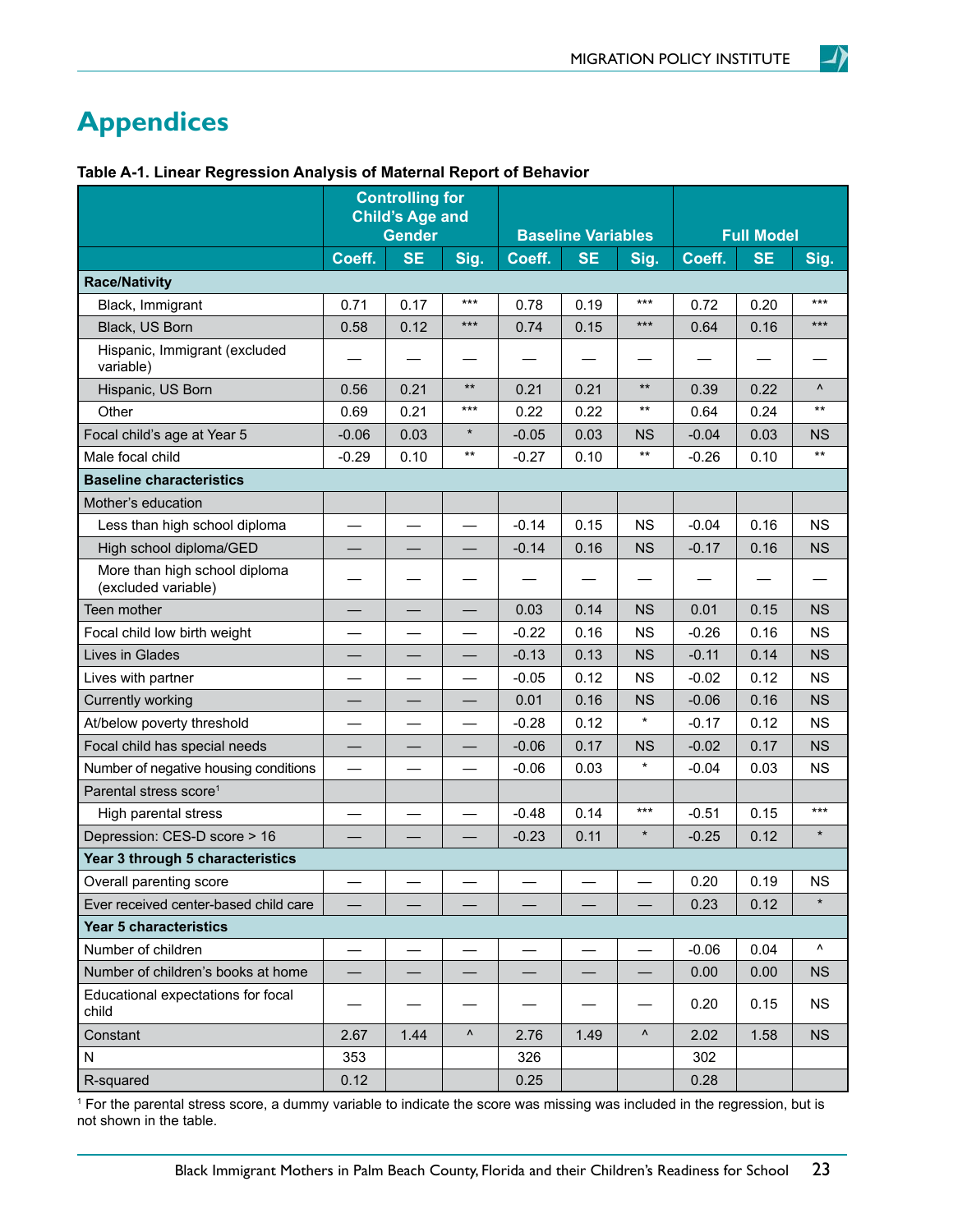|                                                      | <b>Controlling for</b><br><b>Child's Age and</b><br><b>Gender</b> |           |           | <b>Baseline Variables</b> |           |           | <b>Full Model</b> |           |                        |
|------------------------------------------------------|-------------------------------------------------------------------|-----------|-----------|---------------------------|-----------|-----------|-------------------|-----------|------------------------|
|                                                      | Coeff.                                                            | <b>SE</b> | Sig.      | Coeff.                    | <b>SE</b> | Sig.      | Coeff.            | <b>SE</b> | Sig.                   |
| <b>Race/Nativity</b>                                 |                                                                   |           |           |                           |           |           |                   |           |                        |
| Black, Immigrant                                     | 1.22                                                              | 0.16      | $***$     | 1.07                      | 0.17      | $***$     | 0.84              | 0.18      | ***                    |
| Black, US Born                                       | 1.09                                                              | 0.10      | $***$     | 0.95                      | 0.13      | $***$     | 0.68              | 0.14      | $***$                  |
| Hispanic, Immigrant (excluded<br>variable)           |                                                                   |           |           |                           |           |           |                   |           |                        |
| Hispanic, US Born                                    | 0.89                                                              | 0.19      | $***$     | 0.73                      | 0.19      | $***$     | 0.53              | 0.20      | $***$                  |
| Other                                                | 0.94                                                              | 0.19      | $***$     | 0.75                      | 0.20      | $***$     | 0.52              | 0.21      | $***$                  |
| Focal child's age at Year 5                          | 0.04                                                              | 0.03      | <b>NS</b> | 0.00                      | 0.03      | <b>NS</b> | 0.00              | 0.03      | <b>NS</b>              |
| Male focal child                                     | $-0.08$                                                           | 0.09      | <b>NS</b> | $-0.05$                   | 0.09      | <b>NS</b> | $-0.01$           | 0.09      | <b>NS</b>              |
| <b>Baseline characteristics</b>                      |                                                                   |           |           |                           |           |           |                   |           |                        |
| Mother's education                                   |                                                                   |           |           |                           |           |           |                   |           |                        |
| Less than high school diploma                        |                                                                   |           |           | $-0.52$                   | 0.14      | $***$     | $-0.35$           | 0.14      | $***$                  |
| High school diploma/GED                              |                                                                   |           |           | $-0.34$                   | 0.15      | $\star$   | $-0.32$           | 0.14      |                        |
| More than high school diploma<br>(excluded variable) |                                                                   |           |           |                           |           |           |                   |           |                        |
| Teen mother                                          |                                                                   |           |           | 0.04                      | 0.12      | <b>NS</b> | 0.01              | 0.13      | <b>NS</b>              |
| Focal child low birth weight                         |                                                                   |           | —         | $-0.06$                   | 0.15      | <b>NS</b> | $-0.10$           | 0.14      | <b>NS</b>              |
| Lives in Glades                                      |                                                                   |           |           | 0.18                      | 0.12      | <b>NS</b> | 0.20              | 0.12      | $\boldsymbol{\Lambda}$ |
| Lives with partner                                   |                                                                   |           |           | 0.01                      | 0.11      | <b>NS</b> | 0.04              | 0.11      | <b>NS</b>              |
| Currently working                                    |                                                                   |           |           | 0.47                      | 0.14      | $***$     | 0.38              | 0.14      | $\star\star$           |
| At/below poverty threshold                           |                                                                   |           | —         | $-0.23$                   | 0.11      | $\star$   | $-0.12$           | 0.11      | <b>NS</b>              |
| Focal child has special needs                        |                                                                   |           |           | $-0.27$                   | 0.15      | ۸         | $-0.26$           | 0.15      | Λ                      |
| Number of negative housing<br>conditions             |                                                                   |           |           | $-0.06$                   | 0.03      | $\star$   | $-0.04$           | 0.03      | <b>NS</b>              |
| Parental stress score <sup>1</sup>                   |                                                                   |           |           |                           |           |           |                   |           |                        |
| High parental stress                                 |                                                                   |           |           | $-0.05$                   | 0.12      | <b>NS</b> | $-0.06$           | 0.18      | <b>NS</b>              |
| Depression: CES-D score > 16                         |                                                                   |           |           | $-0.11$                   | 0.10      | <b>NS</b> | $-0.10$           | $-0.10$   | <b>NS</b>              |
| Year 3 through 5 characteristics                     |                                                                   |           |           |                           |           |           |                   |           |                        |
| Overall parenting score                              |                                                                   |           |           |                           |           |           | 0.42              | 0.17      | $***$                  |
| Ever received center-based child<br>care             |                                                                   |           |           |                           |           |           | 0.39              | 0.10      | $***$                  |
| Year 5 characteristics                               |                                                                   |           |           |                           |           |           |                   |           |                        |
| Number of children                                   |                                                                   |           |           |                           |           |           | $-0.07$           | 0.03      | $\star$                |
| Number of children's books at home                   |                                                                   |           |           |                           |           | —         | 0.004             | 0.002     | $***$                  |
| Educational expectations for focal<br>child          |                                                                   |           |           |                           |           |           | 0.29              | 0.13      | $\star$                |
| Constant                                             | $-2.36$                                                           | 1.29      | ۸         | 0.20                      | 1.35      | <b>NS</b> | $-1.05$           | 1.38      | <b>NS</b>              |
| N                                                    | 353                                                               |           |           | 326                       |           |           | 302               |           |                        |
| R-squared                                            | 0.29                                                              |           |           | 0.40                      |           |           | 0.47              |           |                        |

#### **Table A-2. Linear Regression Analysis of Maternal Report of Pre-Academic Skills**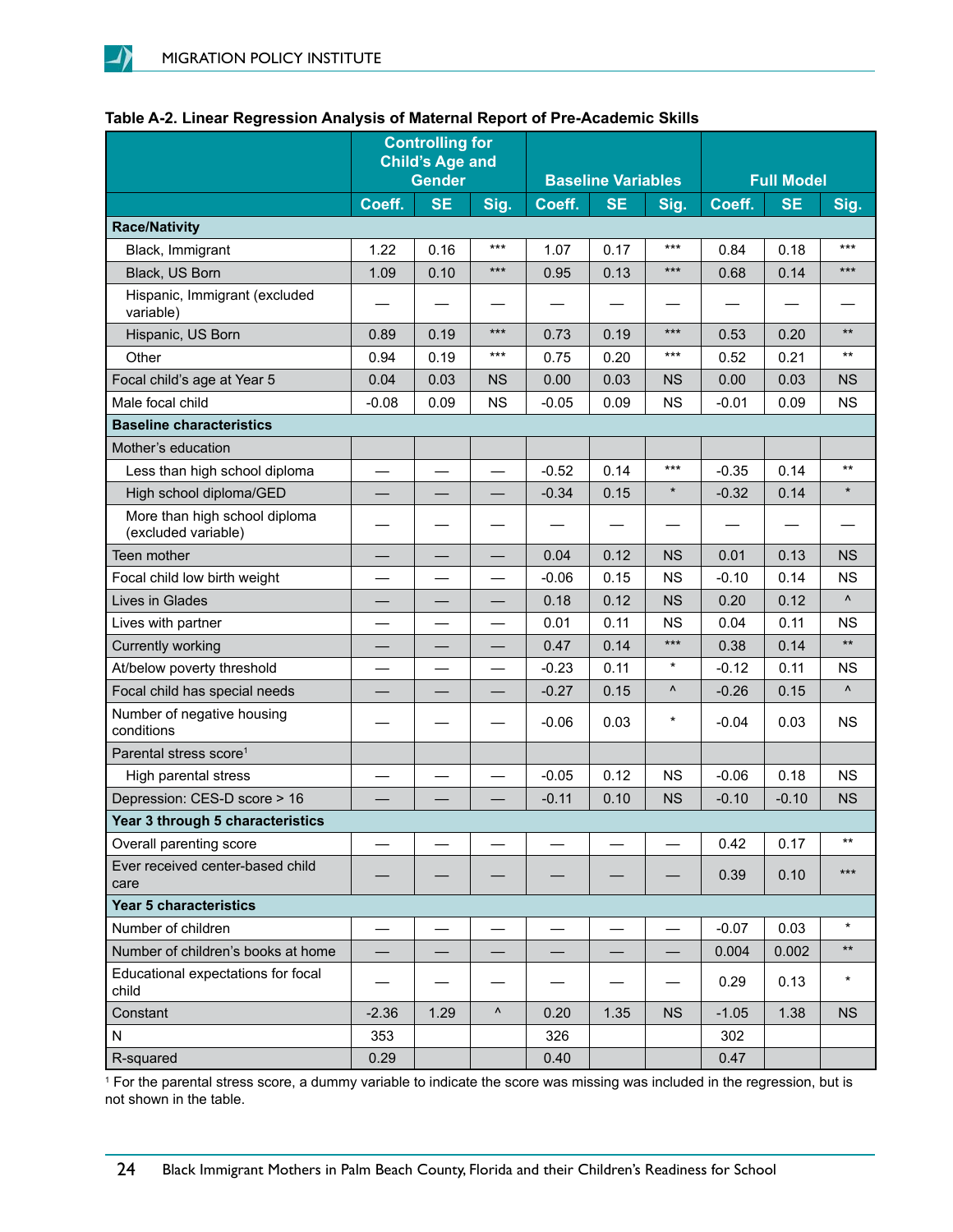|                                                      | <b>Controlling for</b><br><b>Child's Age and</b><br><b>Gender</b> |           |                          |                             | <b>Baseline Variables</b> |           | <b>Full Model</b>           |           |           |
|------------------------------------------------------|-------------------------------------------------------------------|-----------|--------------------------|-----------------------------|---------------------------|-----------|-----------------------------|-----------|-----------|
|                                                      | <b>Odds</b><br>Ratio                                              | <b>SE</b> | Sig.                     | <b>Odds</b><br><b>Ratio</b> | <b>SE</b>                 | Sig.      | <b>Odds</b><br><b>Ratio</b> | <b>SE</b> | Sig.      |
| <b>Race/Nativity</b>                                 |                                                                   |           |                          |                             |                           |           |                             |           |           |
| Black, Immigrant                                     | 5.7                                                               | 2.57      | ***                      | 5.3                         | 2.92                      | $***$     | 4.0                         | 2.51      | $\star$   |
| Black, US Born                                       | 2.2                                                               | 0.78      | $\star$                  | 1.5                         | 0.76                      | <b>NS</b> | 1.1                         | 0.62      | <b>NS</b> |
| Hispanic, Immigrant (excluded<br>variable)           |                                                                   |           |                          |                             |                           |           |                             |           |           |
| Hispanic, US Born                                    | 2.9                                                               | 1.57      | $\star$                  | 1.8                         | 1.19                      | <b>NS</b> | 1.7                         | 1.22      | <b>NS</b> |
| Other                                                | 3.8                                                               | 2.45      | $\star$                  | 1.9                         | 1.58                      | <b>NS</b> | 1.2                         | 1.27      | <b>NS</b> |
| Child's age when ECHOS<br>administered               | 4.5                                                               | 2.59      | $***$                    | 4.2                         | 2.71                      | $\star$   | 7.1                         | 5.22      | $***$     |
| Male focal child                                     | 1.0                                                               | 0.29      | <b>NS</b>                | 1.0                         | 0.34                      | <b>NS</b> | 1.2                         | 0.44      | <b>NS</b> |
| <b>Baseline characteristics</b>                      |                                                                   |           |                          |                             |                           |           |                             |           |           |
| Mother's education                                   |                                                                   |           |                          |                             |                           |           |                             |           |           |
| Less than high school diploma                        |                                                                   |           | $\overline{\phantom{0}}$ | 0.2                         | 0.09                      | $***$     | 0.2                         | 0.09      | $***$     |
| High school diploma/GED                              |                                                                   |           |                          | 0.5                         | 0.24                      | <b>NS</b> | 0.3                         | 0.19      | Λ         |
| More than high school diploma<br>(excluded variable) |                                                                   |           |                          |                             |                           |           |                             |           |           |
| Teen mother                                          |                                                                   |           |                          | 1.4                         | 0.65                      | <b>NS</b> | 1.7                         | 0.86      | <b>NS</b> |
| Focal child low birth weight                         |                                                                   |           |                          | 0.1                         | 0.11                      | $\star$   | 0.1                         | 0.06      | $***$     |
| Lives in Glades                                      |                                                                   |           |                          | 0.7                         | 0.28                      | <b>NS</b> | 0.8                         | 0.37      | <b>NS</b> |
| Lives with partner                                   |                                                                   |           |                          | 0.8                         | 0.32                      | <b>NS</b> | 0.7                         | 0.27      | <b>NS</b> |
| Currently working                                    |                                                                   |           |                          | 1.7                         | 0.75                      | <b>NS</b> | 1.9                         | 0.91      | <b>NS</b> |
| At/below poverty threshold                           |                                                                   |           |                          | 0.9                         | 0.35                      | <b>NS</b> | 1.5                         | 0.69      | <b>NS</b> |
| Focal child has special needs                        |                                                                   |           |                          | 0.8                         | 0.52                      | <b>NS</b> | 0.8                         | 0.55      | <b>NS</b> |
| Number of negative housing<br>conditions             |                                                                   |           |                          | 0.9                         | 0.09                      | <b>NS</b> | 1.0                         | 0.10      | <b>NS</b> |
| Parental stress score <sup>1</sup>                   |                                                                   |           |                          |                             |                           |           |                             |           |           |
| High parental stress                                 |                                                                   |           |                          | 2.0                         | 0.93                      | <b>NS</b> | 2.6                         | 1.33      | Λ         |
| Depression: CES-D score > 16                         |                                                                   |           |                          | 0.5                         | 0.20                      | ۸         | 0.5                         | 0.19      | ۸         |
| Year 3 through 5 characteristics                     |                                                                   |           |                          |                             |                           |           |                             |           |           |
| Overall parenting score                              |                                                                   |           |                          |                             |                           |           | 1.0                         | 0.69      | <b>NS</b> |
| Ever received center-based child care                |                                                                   |           |                          |                             |                           |           | 0.8                         | 0.35      | <b>NS</b> |
| Year 5 characteristics                               |                                                                   |           |                          |                             |                           |           |                             |           |           |
| Number of children                                   |                                                                   |           |                          |                             |                           |           | 1.0                         | 0.13      | <b>NS</b> |
| Number of children's books at home                   |                                                                   |           | $\overline{\phantom{0}}$ | $\overline{\phantom{0}}$    | $\overline{\phantom{0}}$  |           | 1.0                         | 0.01      | $***$     |
| Educational expectations for focal<br>child          |                                                                   |           |                          |                             |                           |           | 1.0                         | 0.56      | <b>NS</b> |
| Constant                                             | 283                                                               |           |                          | 260                         |                           |           | 240                         |           |           |
| N                                                    | 25.43                                                             |           |                          | 53.24                       |                           |           | 69.80                       |           |           |
| $\mathsf{X}^2$                                       | 0.29                                                              |           |                          | 0.40                        |                           |           | 0.47                        |           |           |

#### **Table A-3. Logistic Regression Analysis of ECHOS Test Scores (Consistently Demonstrating)**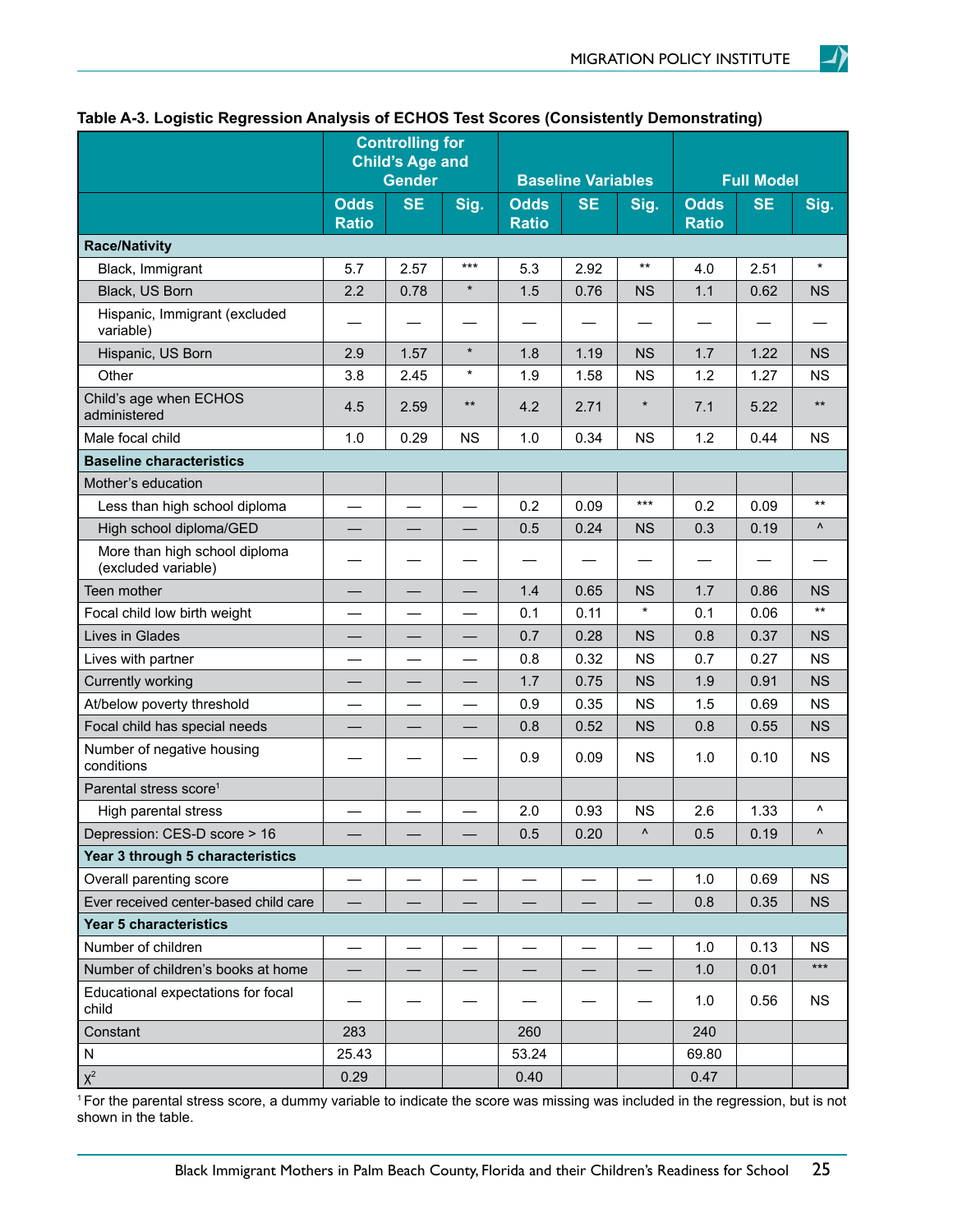#### **Table A-4. Logistic Regression Analysis of FAIR Test Scores**

|                                                      | <b>Controlling for</b><br><b>Child's Age and</b><br><b>Gender</b> |           |                          | <b>Baseline Variables</b>   |                          | <b>Full Model</b> |                             |           |           |
|------------------------------------------------------|-------------------------------------------------------------------|-----------|--------------------------|-----------------------------|--------------------------|-------------------|-----------------------------|-----------|-----------|
|                                                      | <b>Odds</b><br><b>Ratio</b>                                       | <b>SE</b> | Sig.                     | <b>Odds</b><br><b>Ratio</b> | <b>SE</b>                | Sig.              | <b>Odds</b><br><b>Ratio</b> | <b>SE</b> | Sig.      |
| <b>Race/Nativity</b>                                 |                                                                   |           |                          |                             |                          |                   |                             |           |           |
| Black, Immigrant                                     | 3.2                                                               | 1.36      | $***$                    | 3.7                         | 1.95                     | $\star$           | 3.7                         | 2.18      | $\star$   |
| Black, US Born                                       | 1.6                                                               | 0.46      | <b>NS</b>                | 1.8                         | 0.81                     | <b>NS</b>         | 1.8                         | 0.90      | <b>NS</b> |
| Hispanic, Immigrant (excluded<br>variable)           |                                                                   |           |                          |                             |                          |                   |                             |           |           |
| Hispanic, US Born                                    | 2.2                                                               | 1.05      | Λ                        | 2.2                         | 1.35                     | <b>NS</b>         | 1.5                         | 0.96      | <b>NS</b> |
| Other                                                | 1.5                                                               | 0.85      | <b>NS</b>                | 1.0                         | 0.79                     | <b>NS</b>         | 0.7                         | 0.58      | <b>NS</b> |
| Child's age when ECHOS<br>administered               | 4.5                                                               | 2.24      | $***$                    | 3.3                         | 1.92                     | $\star$           | 3.6                         | 2.22      | $\star$   |
| Male focal child                                     | 0.9                                                               | 0.23      | <b>NS</b>                | 0.9                         | 0.27                     | <b>NS</b>         | 1.0                         | 0.32      | <b>NS</b> |
| <b>Baseline characteristics</b>                      |                                                                   |           |                          |                             |                          |                   |                             |           |           |
| Mother's education                                   |                                                                   |           |                          |                             |                          |                   |                             |           |           |
| Less than high school diploma                        |                                                                   |           |                          | 0.3                         | 0.13                     | $***$             | 0.3                         | 0.18      | $\star$   |
| High school diploma/GED                              |                                                                   |           |                          | 0.3                         | 0.14                     | $\star$           | 0.3                         | 0.15      | $\star$   |
| More than high school diploma<br>(excluded variable) |                                                                   |           |                          |                             |                          |                   |                             |           |           |
| Teen mother                                          |                                                                   |           |                          | 1.1                         | 0.44                     | <b>NS</b>         | 1.0                         | 0.48      | <b>NS</b> |
| Focal child low birth weight                         |                                                                   |           |                          | 0.2                         | 0.13                     | $***$             | 0.2                         | 0.11      | $***$     |
| Lives in Glades                                      |                                                                   |           |                          | 0.7                         | 0.26                     | <b>NS</b>         | 0.5                         | 0.20      | Λ         |
| Lives with partner                                   |                                                                   |           |                          | 0.8                         | 0.29                     | <b>NS</b>         | 0.7                         | 0.28      | <b>NS</b> |
| Currently working                                    |                                                                   |           |                          | 3.1                         | 1.42                     | $\star$           | 2.9                         | 1.40      | $\star$   |
| At/below poverty threshold                           |                                                                   |           |                          | 0.5                         | 0.15                     | $\star$           | 0.5                         | 0.17      | $\star$   |
| Focal child has special needs                        |                                                                   |           |                          | 0.8                         | 0.43                     | <b>NS</b>         | 0.9                         | 0.51      | <b>NS</b> |
| Number of negative housing<br>conditions             |                                                                   |           |                          | 0.9                         | 0.08                     | <b>NS</b>         | 0.8                         | 0.08      | $\star$   |
| Parental stress score <sup>1</sup>                   |                                                                   |           |                          |                             |                          |                   |                             |           |           |
| High parental stress                                 |                                                                   |           |                          | 0.9                         | 0.38                     | <b>NS</b>         | 0.9                         | 0.45      | <b>NS</b> |
| Depression: CES-D score > 16                         |                                                                   |           |                          | 0.5                         | 0.17                     | $\star$           | 0.5                         | 0.18      | ۸         |
| Year 3 through 5 characteristics                     |                                                                   |           |                          |                             |                          |                   |                             |           |           |
| Overall parenting score                              |                                                                   |           |                          |                             |                          |                   | 0.7                         | 0.4       | <b>NS</b> |
| Ever received center-based child care                |                                                                   |           |                          |                             |                          |                   | 2.2                         | 0.77      | $\star$   |
| Year 5 characteristics                               |                                                                   |           |                          |                             |                          |                   |                             |           |           |
| Number of children                                   |                                                                   |           |                          |                             |                          |                   | 1.0                         | 0.12      | <b>NS</b> |
| Number of children's books at home                   |                                                                   |           | $\overline{\phantom{0}}$ |                             | $\overline{\phantom{0}}$ |                   | 1.0                         | 0.01      | <b>NS</b> |
| Educational expectations for focal<br>child          |                                                                   |           |                          |                             |                          |                   | 0.6                         | 0.27      | <b>NS</b> |
| Constant                                             | 289                                                               |           |                          | 265                         |                          |                   | 242                         |           |           |
| N                                                    | 19.15                                                             |           |                          | 59.49                       |                          |                   | 64.23                       |           |           |
| $\mathsf{X}^2$                                       | 0.29                                                              |           |                          | 0.40                        |                          |                   | 0.47                        |           |           |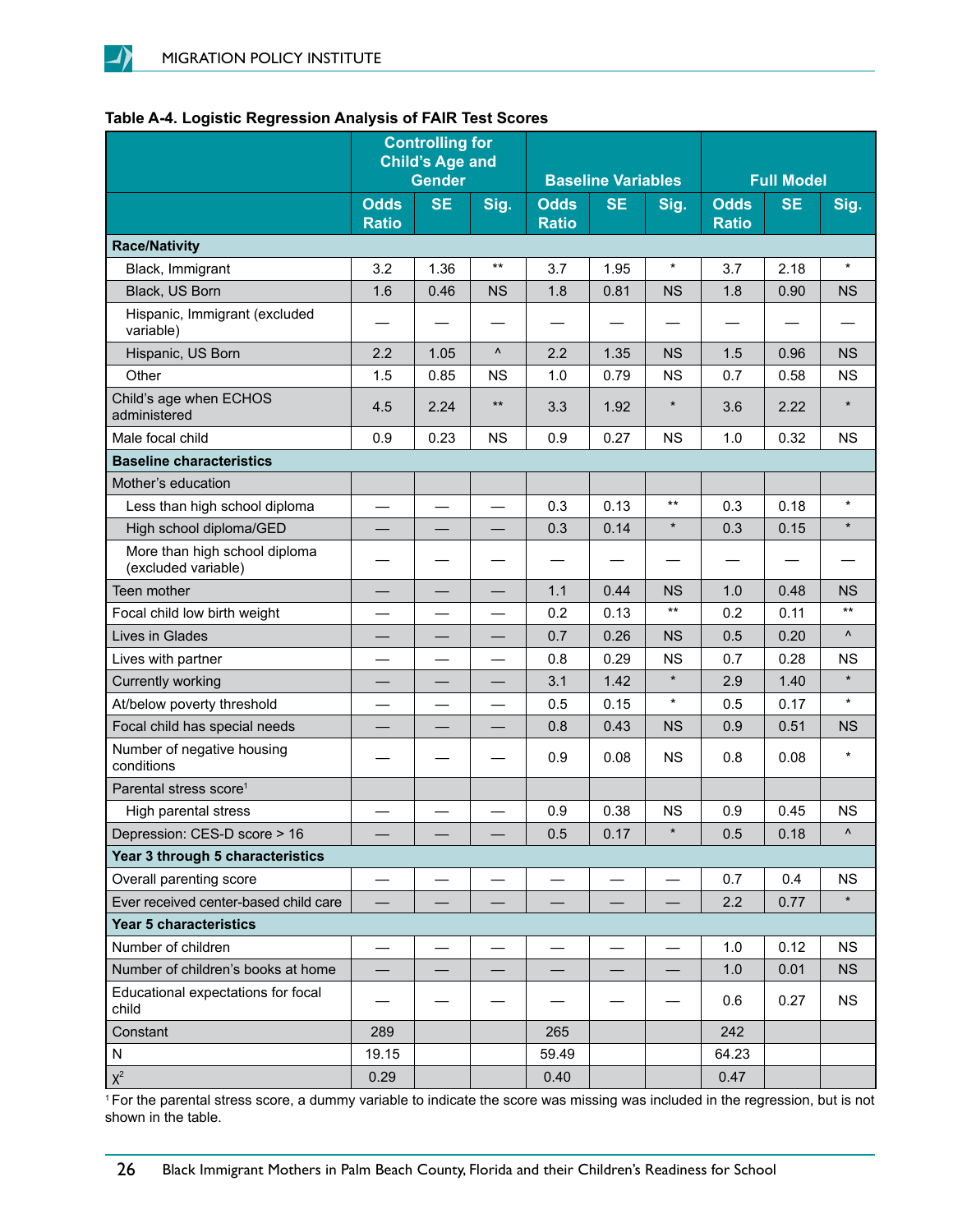### <span id="page-30-0"></span>**Works Cited**

- Bronfenbrenner, Urie. 1977. Toward an Experimental Ecology of Human Development. *American Psychologist* 32 (7): 513−31.
- Children's Services Council of Palm Beach County (CSC). 2003. *State of the Child in Palm Beach County.* Palm Beach County, FL: CSC.
- Escobar, Javier I. 1998. Immigration and Mental Health: Why Are Immigrants Better Off? *Archives of General Psychiatry* 55 (9): 781.
- Kent, Mary Mederios. 2007. Immigration and America's Black Population. *Population Bulletin* 62 (4): 1-20. Washington, DC: Population Reference Bureau. [www.prb.org/pdf07/62.4immigration.pdf](http://www.prb.org/pdf07/62.4immigration.pdf)
- Miranda, Jeanne, Juned Siddique, Thomas R. Belin, and Laura P. Kohn-Wood. 2005. Depression Prevalence in Disadvantaged Young Black Women. *Social Psychiatry and Psychiatric Epidemiology* 40 (4): 253−58.
- Palacios, Natalia, Katarina Guttmannova, and P. Lindsay Chase-Lansdale. 2008. Early Reading Achievement of Children in Immigrant Families: Is There an Immigrant Paradox? *Developmental Psychology* 44 (5): 1381−95.
- Portes, Alejandro and Ruben G. Rumbaut. 2006. *Immigrant America: A Portrait*, 3rd edition. Berkeley, CA: University of California Press.
- Reitz, Jeffery G., Heather Zhang, and Naoko Hawkins. 2011. Comparisons of the Success of Racial Minority Immigrant Offspring in the United States, Canada and Australia. *Social Science Research* 40: 1051−66.
- Spielberger, Julie, John Schuerman, Sandra Lyons, and Thomas Haywood. 2006. *The Palm Beach County Family Study: Baseline Report.* Chicago, IL: Chapin Hall at the University of Chicago.
- Terrazas, Aaron. 2011. Immigrants in New-Destination States. *Migration Information Source*, February 2011. [http://migrationinformation.org/USFocus/display.cfm?ID=826.](http://migrationinformation.org/USFocus/display.cfm%3FID%3D826)
- Tormala, Teceta and Kay Deaux. 2006. Black immigrants to the United States: Confronting and constructing ethnicity and race. In *Cultural Psychology of Immigrants*, ed. Ramaswami Mahalingam. Mahwah, NJ: Erlbaum.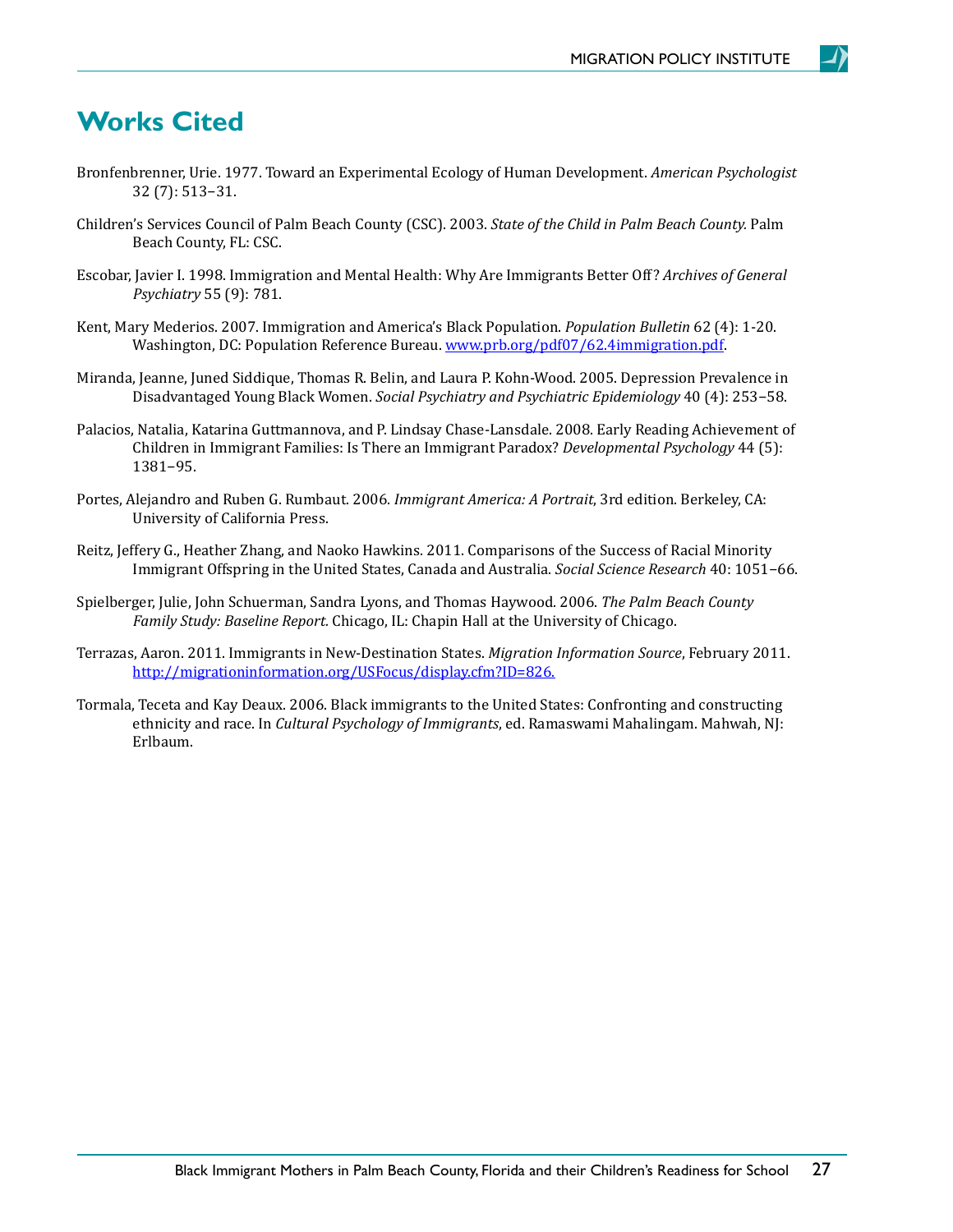### <span id="page-31-0"></span>**About the Authors**



**Lauren Rich** is a Senior Researcher at Chapin Hall at the University of Chicago. She is primarily interested in the family and school contexts of children living in poverty, particularly as these contexts relate to school readiness and elementary/middle school achievement among children. In addition to developing analyses of the Palm Beach County longitudinal data, Dr. Rich is currently conducting an evaluation of an initiative designed to bring schools and communitybased agencies together to offer extracurricular activities and health and social supports to students and families in Chicago.

Previously she directed a project examining outcomes among disadvantaged children and youth attending residential schools. Prior to joining Chapin Hall, Dr.

Rich was an Assistant Professor in the School of Social Work at the University of Pennsylvania, where she conducted and published research on youth employment, teen childbearing, welfare reform, child support enforcement, the educational attainment of teen mothers, and the economic status of low-income, noncustodial fathers. She holds a PhD in economics from the University of Michigan.



**Julie Spielberger** is a Research Fellow at Chapin Hall with a background in child development and early childhood education, and particular interest in emergent literacy, school readiness, the role of play in children's learning and development, and improving program quality and professional development. In addition to the Palm Beach County family study, she currently leads several research projects and evaluations of system-building initiatives designed to improve the coordination and quality of a range of early childhood services, including home visitation, early care and education, and health and mental health.

Prior to joining Chapin Hall, Dr. Spielberger worked extensively in the training of Head Start teachers as a Child Development Associate (CDA) advisor and as a

researcher and consultant with Head Start family literacy programs. She received her PhD in child development from the Erikson Institute, Loyola University Chicago, and an MST in early childhood education from the University of Chicago.



**Angela Valdovinos D'Angelo** is a Harold A. Richman Postdoctoral Fellow at Chapin Hall at the University of Chicago. Dr. Valdovinos D'Angelo has expertise in immigrant and Latino fathering and families, the context of development for immigrant and minority children, as well as experience in policy-relevant research. She is currently pursuing training in applied policy research at Chapin Hall. She is part of the team conducting an implementation evaluation of the Elev8 program, a full-service schools initiative serving five low-income middle schools in Chicago.

Prior to joining Chapin Hall, she earned her PhD in human development and social policy at Northwestern University in 2009. While at Northwestern she

received interdisciplinary research training and experience working with disadvantaged populations through her work on the Welfare, Children, & Families: A Three-City Study.

For more on the Young Children of Black Immigrants research initiative, please visit: **[www.migrationpolicy.org/cbi](http://www.migrationpolicy.org/cbi)**